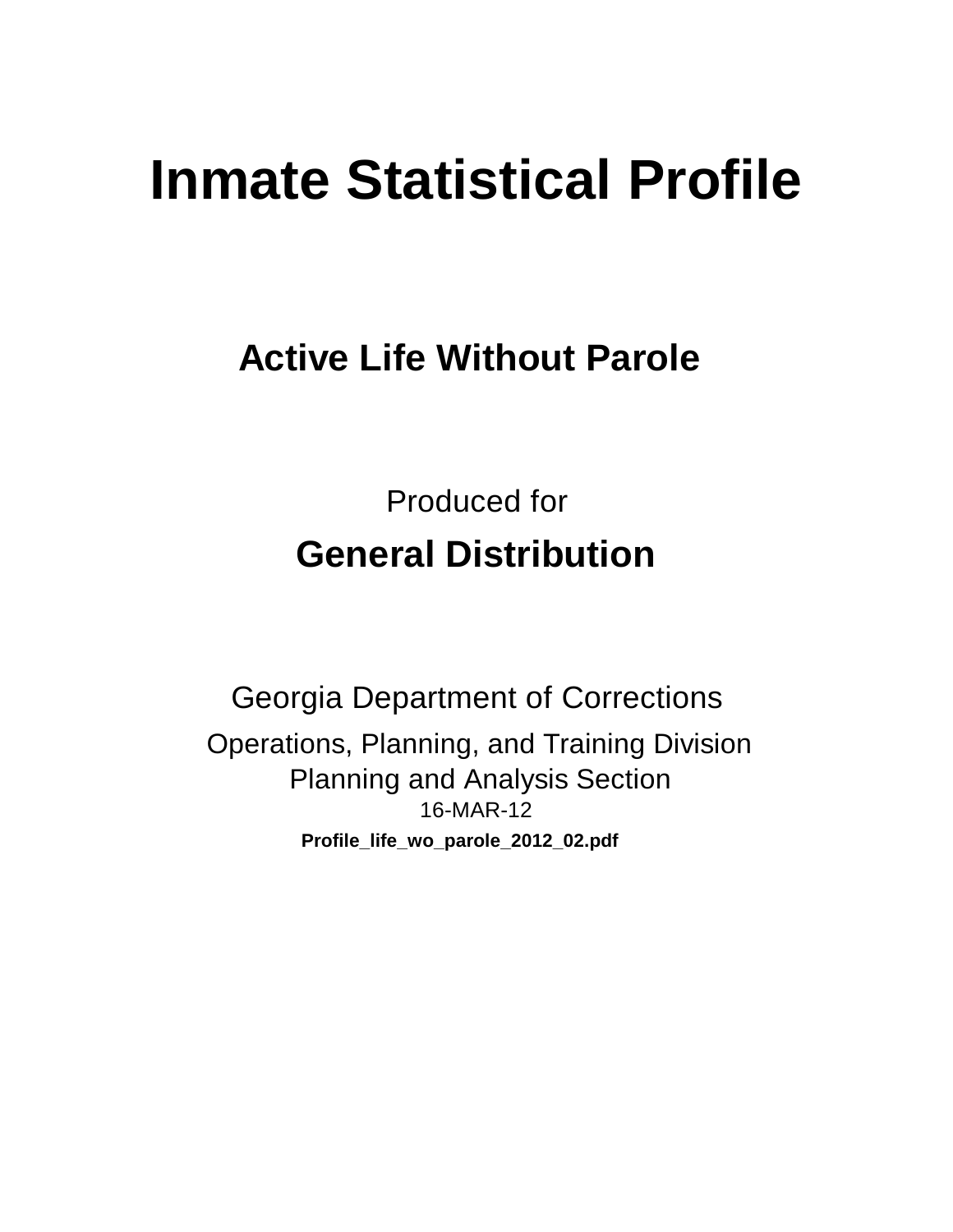**Contents** 

**Active Life Without Parole** 

Produced for **General Distribution**

## Table of Contents

| <b>Demographic information</b>                                       |
|----------------------------------------------------------------------|
| 5 Current age, broken out in ten year age groups                     |
| 6 Race group                                                         |
| 7 Marital status, self-reported at entry to prison                   |
| 8 Number of children, self-reported at entry to prison               |
| 9 Religious affiliation, self-reported at entry to prison            |
| 10 Home county - self-reported at entry to prison                    |
| 14 Socioeconomic class, self-reported at entry to prison             |
| 15 Environment to age 16, self-reported at entry to prison           |
| 16 Guardian status to age 16, self-reported at entry to prison       |
| 17 Employment status before prison, self-reported at entry to prison |
| 18 Age at admission                                                  |
| 20 Height, measured at entry to prison                               |
| 21 Weight, measured at entry to prison                               |
| 22 Military service                                                  |
| <b>Correctional information</b>                                      |
| 23 Type of admission to prison                                       |
| 24 Current / last security status                                    |
| 25 Current / last institution type                                   |
| 26 Institution type - state prisons                                  |
| 27 Institution type - private prisons                                |
| 28 Number of disciplinary reports                                    |
| 29 Number of transfers                                               |
| 30 Number of escapes                                                 |
| 31 Time served in current (or last) institution                      |
| Educational, psychological and physical information                  |
| 32 Highest grade level attained                                      |
| 33 Culture fair IQ scores                                            |
| 34 Wide Range Achievement Test (WRAT) reading score                  |
| 35 Wide Range Achievement Test (WRAT) math score                     |
| 36 Wide Range Achievement Test (WRAT) spelling score                 |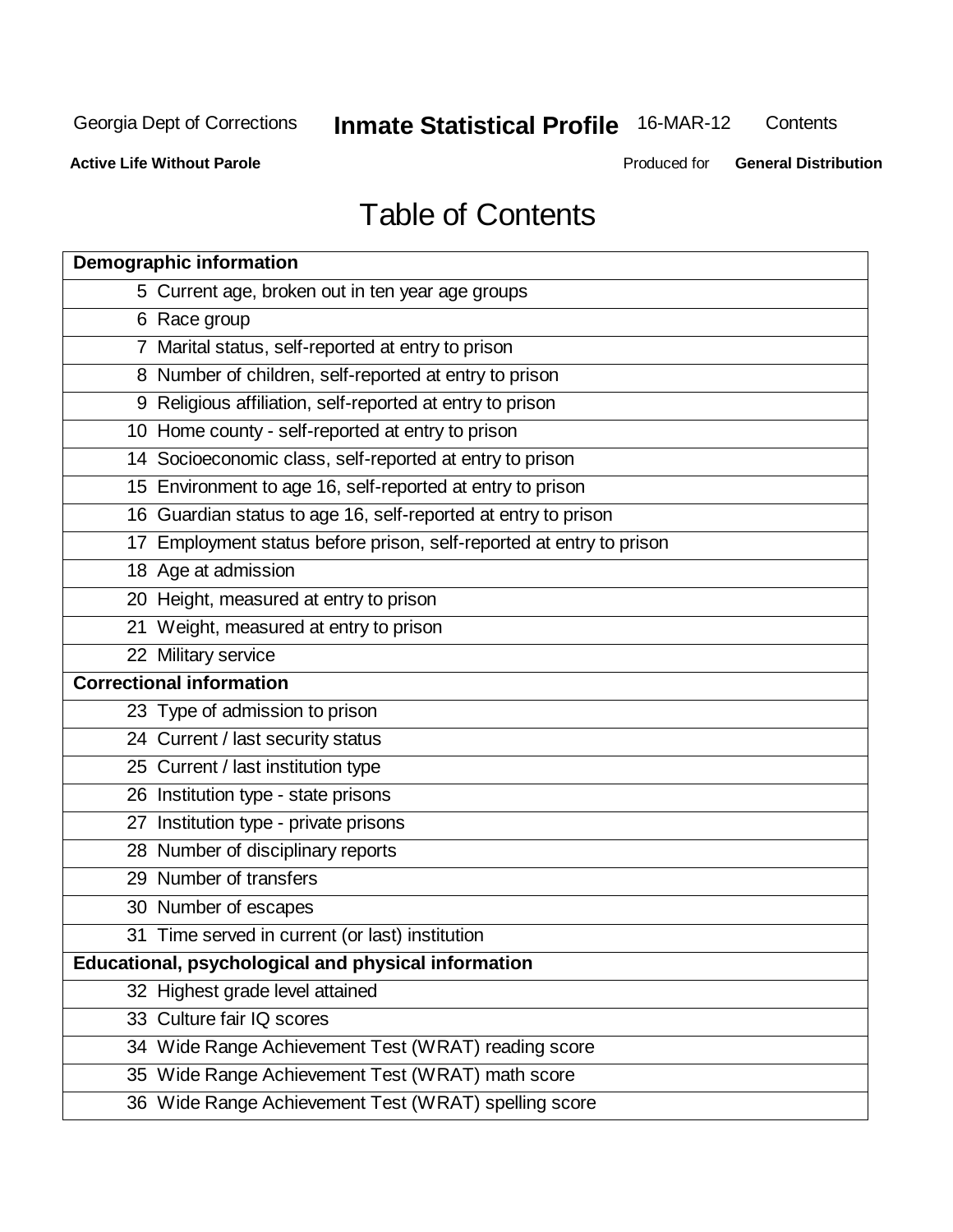**Contents** 

**Active Life Without Parole** 

Produced for **General Distribution**

## Table of Contents

| Educational, psychological and physical information               |
|-------------------------------------------------------------------|
| 37 Scope of substance abuse - summary                             |
| 38 Scope of substance abuse - detail                              |
| 39 Current / last mental health treatment level                   |
| 40 PULHESDWIT medical scale - 'P' overall condition ('P'hysical)  |
| 41 PULHESDWIT medical scale - 'U' upper body                      |
| 42 PULHESDWIT medical scale - 'L' lower body                      |
| 43 PULHESDWIT medical scale - 'H' hearing                         |
| 44 PULHESDWIT medical scale - 'E' vision                          |
| 45 PULHESDWIT medical scale -'S' psychiatric                      |
| 46 PULHESDWIT medical scale - 'D' dental                          |
| 47 PULHESDWIT medical scale - 'W' work ability                    |
| 48 PULHESDWIT medical scale - 'I' impairment                      |
| 49 PULHESDWIT medical scale - 'T' transportability                |
| 50 Criminality in family, self-reported                           |
| 51 Alcoholism in family, self-reported                            |
| 52 Drug abuse in family, self-reported                            |
| 53 Subjected to frequent beatings, self-reported                  |
| 54 Father absent during inmate's childhood                        |
| 55 Mother absent during inmate's childhood                        |
| 56 Inmate diagnosed as manipulative                               |
| 57 Inmate diagnosed as assaultive                                 |
| <b>Crimes and criminal history information</b>                    |
| 58 Number of prior Georgia incarcerations                         |
| 59 Prison sentence in years                                       |
| 60 Primary offense, broken out into felonies vs misdemeanors      |
| Primary offense, broken out into six broad crime categories<br>61 |
| 62 Primary offense, detailed offense code                         |
| 63 County of conviction of primary offense                        |
| 66 County of conviction of primary offense                        |
| 70 Circuit of conviction of primary offense                       |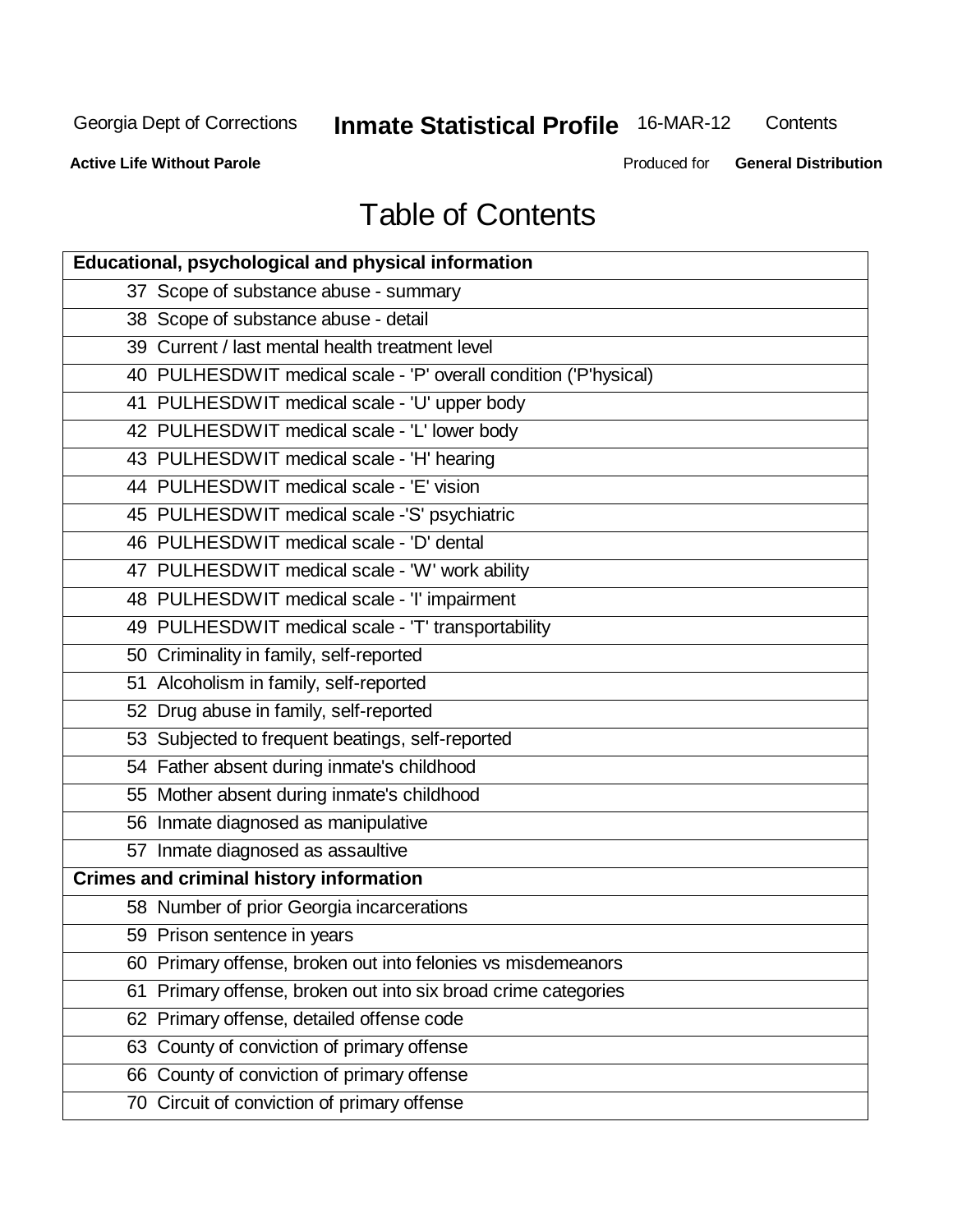**Active Life Without Parole** 

Produced for **General Distribution**

## Table of Contents

| <b>Crimes and criminal history information</b>        |
|-------------------------------------------------------|
| 71 Years served (jail + prison) in this incarceration |
| <b>Medical information</b>                            |
| 72 Results of most recent HIV test                    |
| 73 Results of most recent tuberculosis test           |
| 74 Results of most recent syphilis test               |
| 75 Results of most recent Hepatitis-C test            |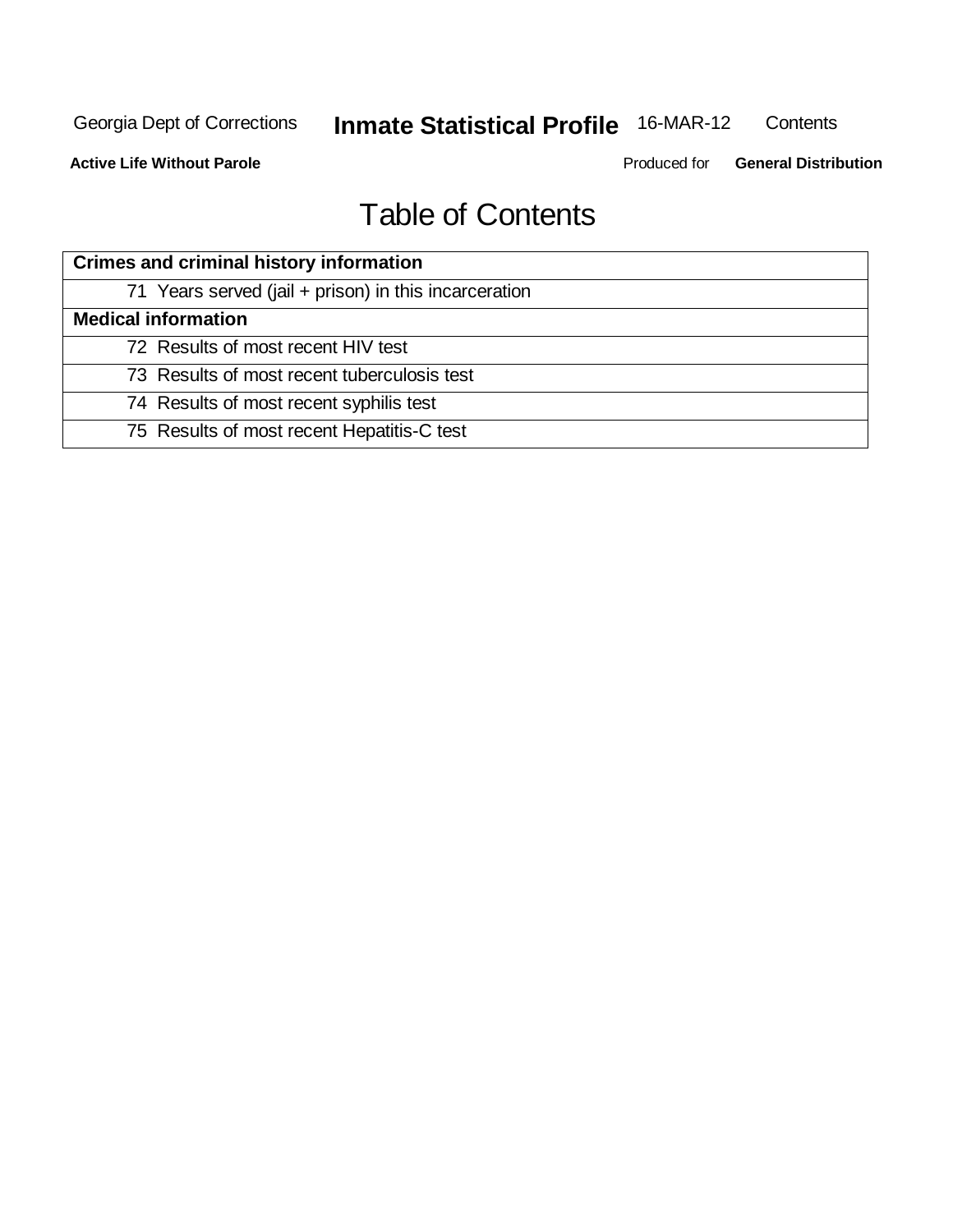#### **Active Life Without Parole**

#### Produced for **General Distribution**

### Current age, broken out in ten-year age groups

|                          |                 | <b>Male</b> |         |              | <b>Female</b> |       |              | <b>Total</b> |
|--------------------------|-----------------|-------------|---------|--------------|---------------|-------|--------------|--------------|
| <b>Current Age</b>       | <b>Count</b>    | Col %       | Row %   | <b>Count</b> | Col %         | Row % | <b>Total</b> | Col %        |
| <b>Teens (1-19)</b>      | 6               | $0.86\%$    | 100.00% |              |               |       | 6            | 0.84%        |
| <b>Twenties (20-29)</b>  | 62              | 8.88%       | 96.88%  | 2            | 15.38%        | 3.13% | 64           | 9.00%        |
| <b>Thirties (30-39)</b>  | 212             | 30.37%      | 98.15%  | 4            | 30.77%        | 1.85% | 216          | 30.38%       |
| <b>Forties (40-49)</b>   | 221             | 31.66%      | 98.66%  | 3            | 23.08%        | 1.34% | 224          | 31.50%       |
| <b>Fifties (50-59)</b>   | 146             | 20.92%      | 97.33%  | 4            | 30.77%        | 2.67% | 150          | 21.10%       |
| <b>Sixties (60-69)</b>   | 38              | 5.44%       | 100.00% |              |               |       | 38           | 5.34%        |
| Seventy + (70 and above) | 13 <sub>1</sub> | $1.86\%$    | 100.00% |              |               |       | 13           | 1.83%        |
| <b>Total Reported</b>    | 698             | 100%        | 98.17%  | 13           | 100%          | 1.83% | 711          | 100%         |

| ب سائد<br>rea                           |     |     |
|-----------------------------------------|-----|-----|
| <b>otal</b><br>C <sub>r</sub><br>$\sim$ | 698 | 74. |

| <b>Mean</b><br>(average) | 42.99 | 41.38 | 42.96 |
|--------------------------|-------|-------|-------|
| Median (middle)          | 4∡    |       | ⊾4    |
| Mode<br>(most frequent)  | 4.    |       | 4.    |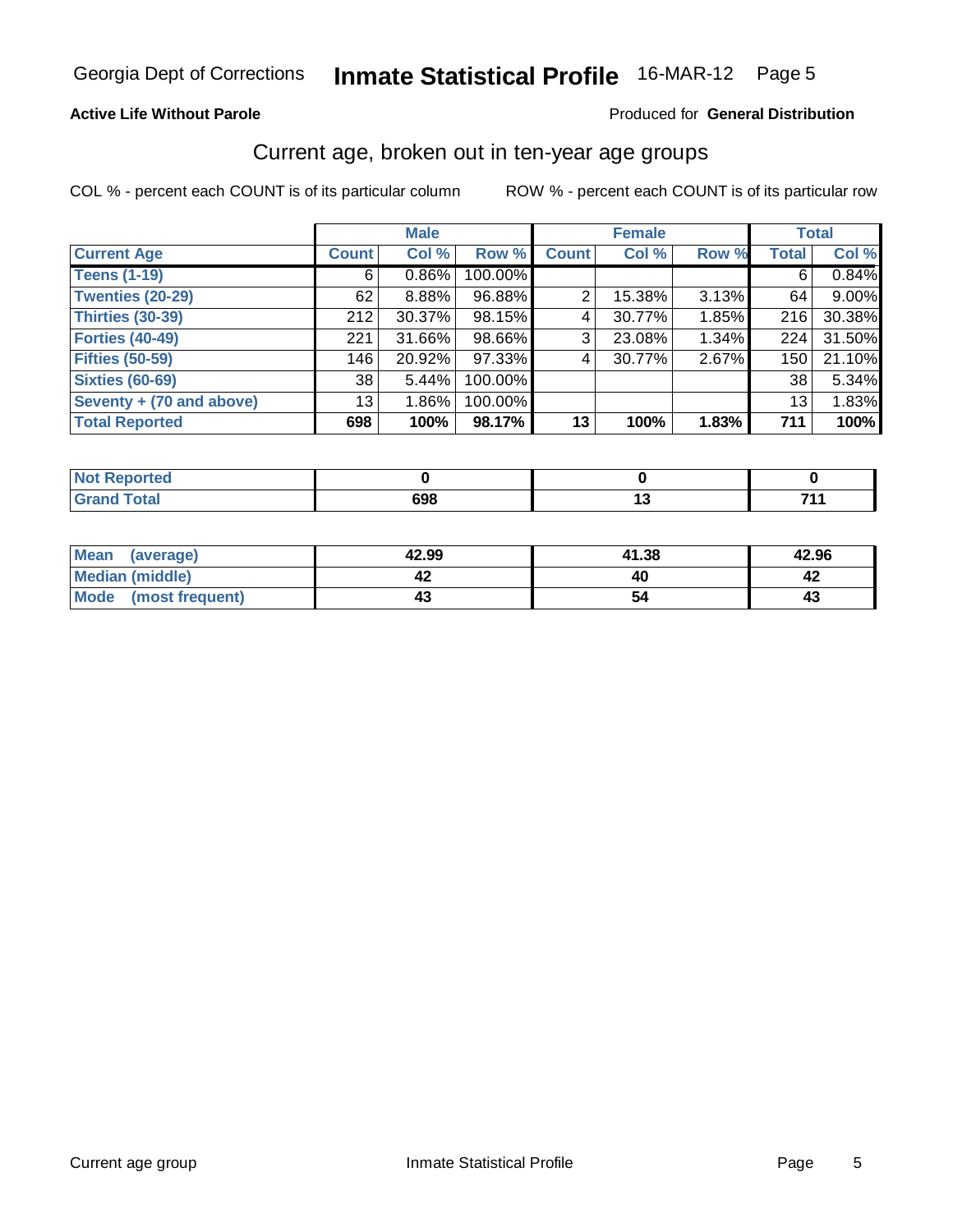#### **Active Life Without Parole**

Produced for **General Distribution**

### Race group

|                       |              | <b>Male</b> |                    |    | <b>Female</b> |       |       | <b>Total</b> |
|-----------------------|--------------|-------------|--------------------|----|---------------|-------|-------|--------------|
| <b>Race Group</b>     | <b>Count</b> | Col %       | <b>Row % Count</b> |    | Col %         | Row % | Total | Col %        |
| <b>White</b>          | 168          | 24.07%      | 97.11%             | 5  | 38.46%        | 2.89% | 173   | 24.33%       |
| <b>Black</b>          | 517          | 74.07%      | 98.48%             | 8  | 61.54%        | 1.52% | 525   | 73.84%       |
| <b>Other</b>          |              | $.14\%$     | 100.00%            |    |               |       |       | .14%         |
| <b>Asian</b><br>6     |              | .14%        | 100.00%            |    |               |       |       | .14%         |
| <b>Hispanic</b><br>10 | 11           | 1.58%       | 100.00%            |    |               |       | 11    | 1.55%        |
| <b>Total Reported</b> | 698          | 100%        | 98.17%             | 13 | 100%          | 1.83% | 711   | 100%         |

| orted<br>N           |     |     |     |
|----------------------|-----|-----|-----|
| <b>Total</b><br>---- | 698 | 1 V | 744 |

| M<br>_____ | ------- | ייט<br>------- |  |
|------------|---------|----------------|--|
|            |         |                |  |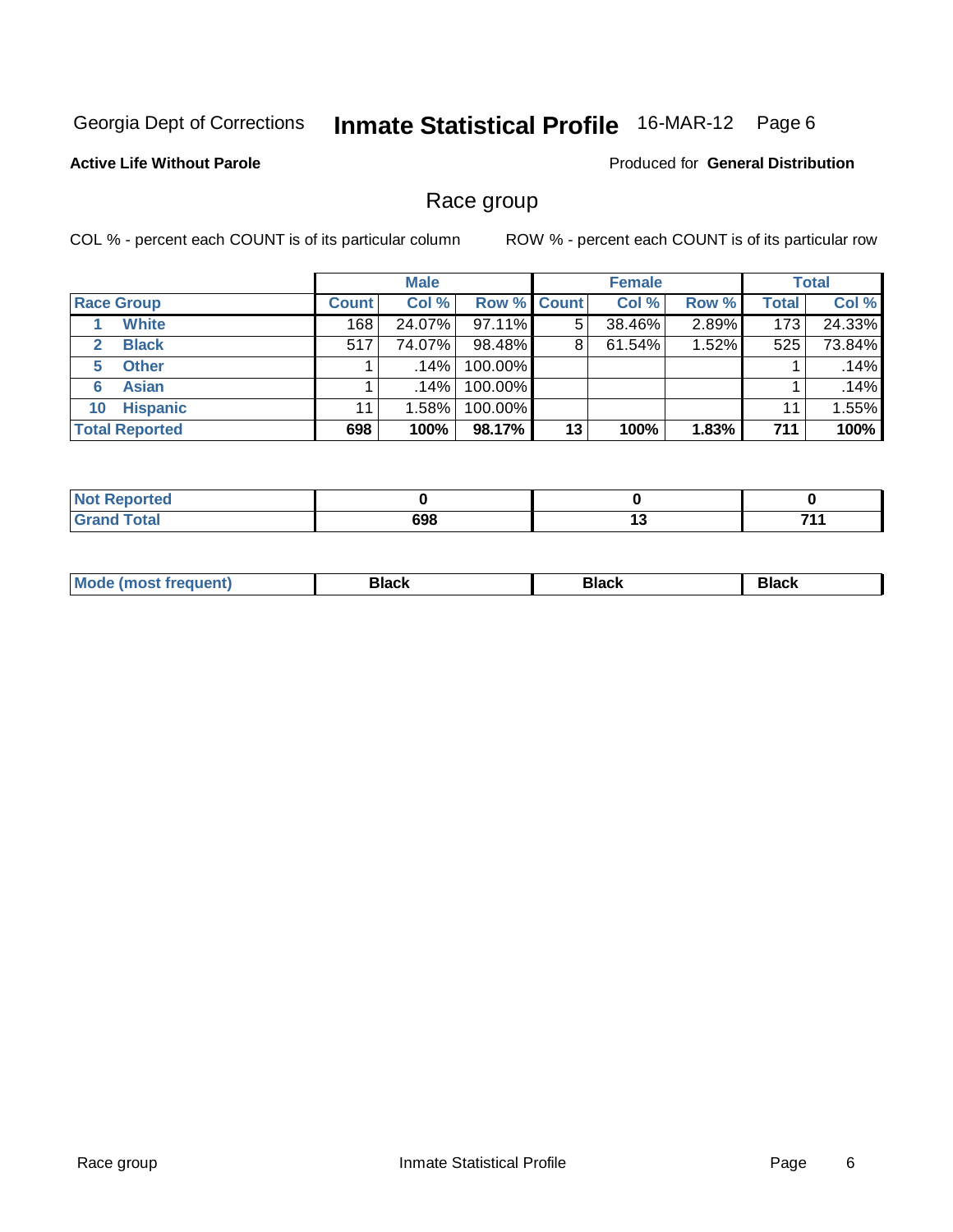#### **Active Life Without Parole**

### Produced for **General Distribution**

### Marital status, self-reported at entry to prison

|                            |              | <b>Male</b> |         |              | <b>Female</b> |        |              | <b>Total</b> |
|----------------------------|--------------|-------------|---------|--------------|---------------|--------|--------------|--------------|
| <b>Marital Status</b>      | <b>Count</b> | Col %       | Row %   | <b>Count</b> | Col %         | Row %  | <b>Total</b> | Col %        |
| <b>Unknown</b><br>$\bf{0}$ |              | .43%        | 100.00% |              |               |        | 3            | .42%         |
| <b>Divorced</b><br>D       | 57           | 8.17%       | 98.28%  |              | 7.69%         | 1.72%  | 58           | 8.16%        |
| <b>Married</b><br>М        | 108          | 15.47%      | 97.30%  | 3            | 23.08%        | 2.70%  | 111          | 15.61%       |
| <b>Separated</b><br>S      | 15           | 2.15%       | 100.00% |              |               |        | 15           | 2.11%        |
| <b>U</b> Unmarried         | 502          | 71.92%      | 98.62%  | 7            | 53.85%        | 1.38%  | 509          | 71.59%       |
| <b>Widow</b><br>W          | 13           | 1.86%       | 86.67%  | 2            | 15.38%        | 13.33% | 15           | 2.11%        |
| <b>Total Reported</b>      | 698          | 100%        | 98.17%  | 13           | 100%          | 1.83%  | 711          | 100%         |

| - | 698 | . |
|---|-----|---|

|  | <b>Mou</b><br>frequent) | Unmarried | Unmarried | nmarried<br>.<br>- - |
|--|-------------------------|-----------|-----------|----------------------|
|--|-------------------------|-----------|-----------|----------------------|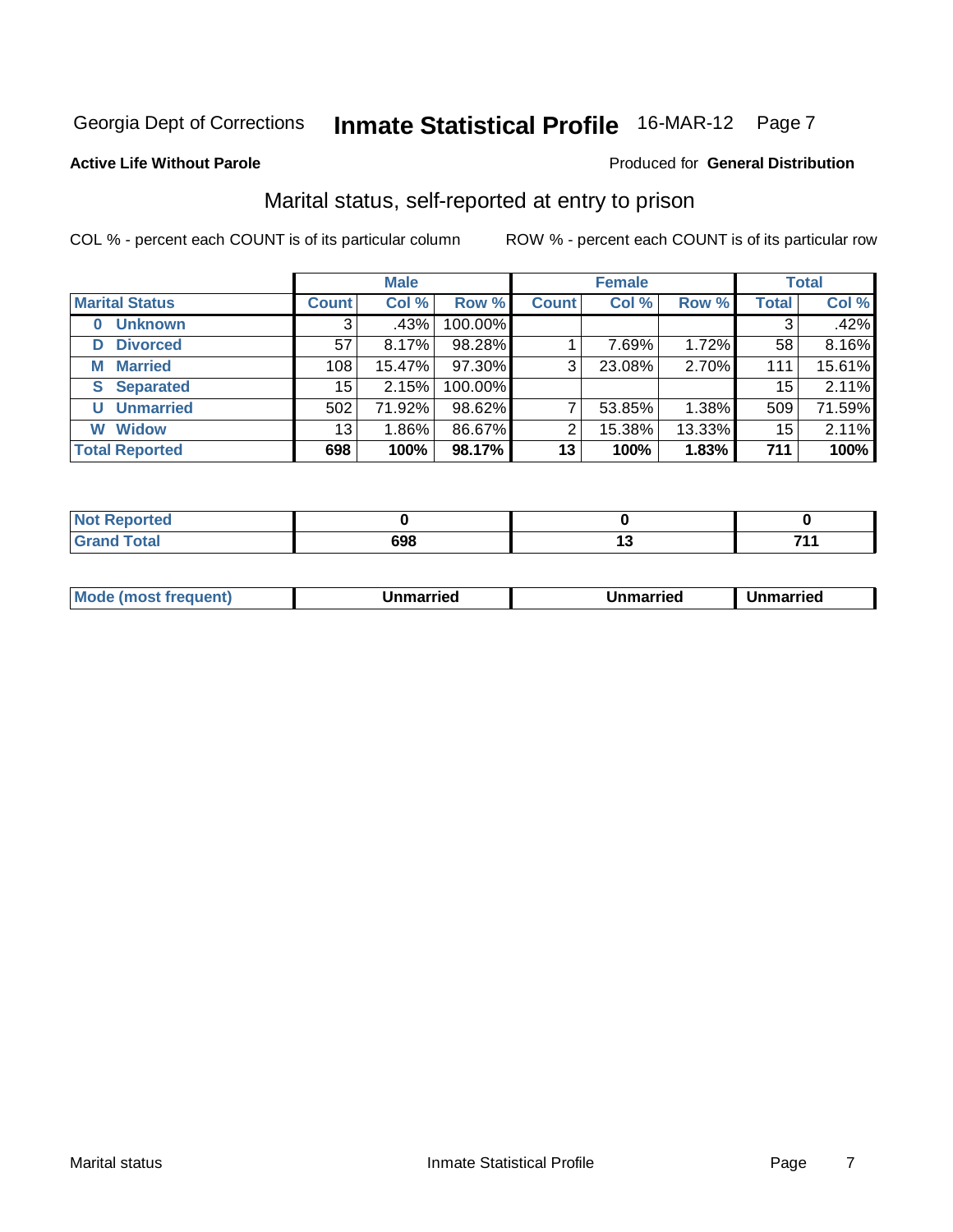#### **Active Life Without Parole**

#### Produced for **General Distribution**

### Number of children, self reported at entry to prison

|                           |              | <b>Male</b> |         |              | <b>Female</b> |       |              | <b>Total</b> |
|---------------------------|--------------|-------------|---------|--------------|---------------|-------|--------------|--------------|
| <b>Number of Children</b> | <b>Count</b> | Col %       | Row %   | <b>Count</b> | Col %         | Row % | <b>Total</b> | Col %        |
| $\overline{0}$            | 260          | 37.41%      | 98.48%  | 4            | 30.77%        | 1.52% | 264          | 37.29%       |
|                           | 168          | 24.17%      | 97.67%  | 4            | 30.77%        | 2.33% | 172          | 24.29%       |
| $\overline{2}$            | 123          | 17.70%      | 97.62%  | 3            | 23.08%        | 2.38% | 126          | 17.80%       |
| $\overline{\mathbf{3}}$   | 71           | 10.22%      | 98.61%  |              | 7.69%         | 1.39% | 72           | 10.17%       |
| 4                         | 43           | 6.19%       | 97.73%  |              | 7.69%         | 2.27% | 44           | 6.21%        |
| 5                         | 17           | 2.45%       | 100.00% |              |               |       | 17           | 2.40%        |
| $6\phantom{a}6$           | 5            | 0.72%       | 100.00% |              |               |       | 5            | 0.71%        |
| 7                         |              | 0.14%       | 100.00% |              |               |       |              | 0.14%        |
| 8                         |              | 0.14%       | 100.00% |              |               |       |              | 0.14%        |
| 9                         | 2            | 0.29%       | 100.00% |              |               |       | 2            | 0.28%        |
| 10                        |              | 0.14%       | 100.00% |              |               |       | 1            | 0.14%        |
| Over 10                   | 3            | 0.43%       | 100.00% |              |               |       | 3            | 0.42%        |
| <b>Total Reported</b>     | 695          | 100%        | 98.16%  | 13           | 100%          | 1.84% | 708          | 100%         |

| ported                |            |            |
|-----------------------|------------|------------|
| <b>otal</b><br>------ | ۵۵۵<br>ספט | <b>744</b> |

| Mean (average)       | ∣.43 | -24 | .43 |
|----------------------|------|-----|-----|
| Median (middle)      |      |     |     |
| Mode (most frequent) |      |     |     |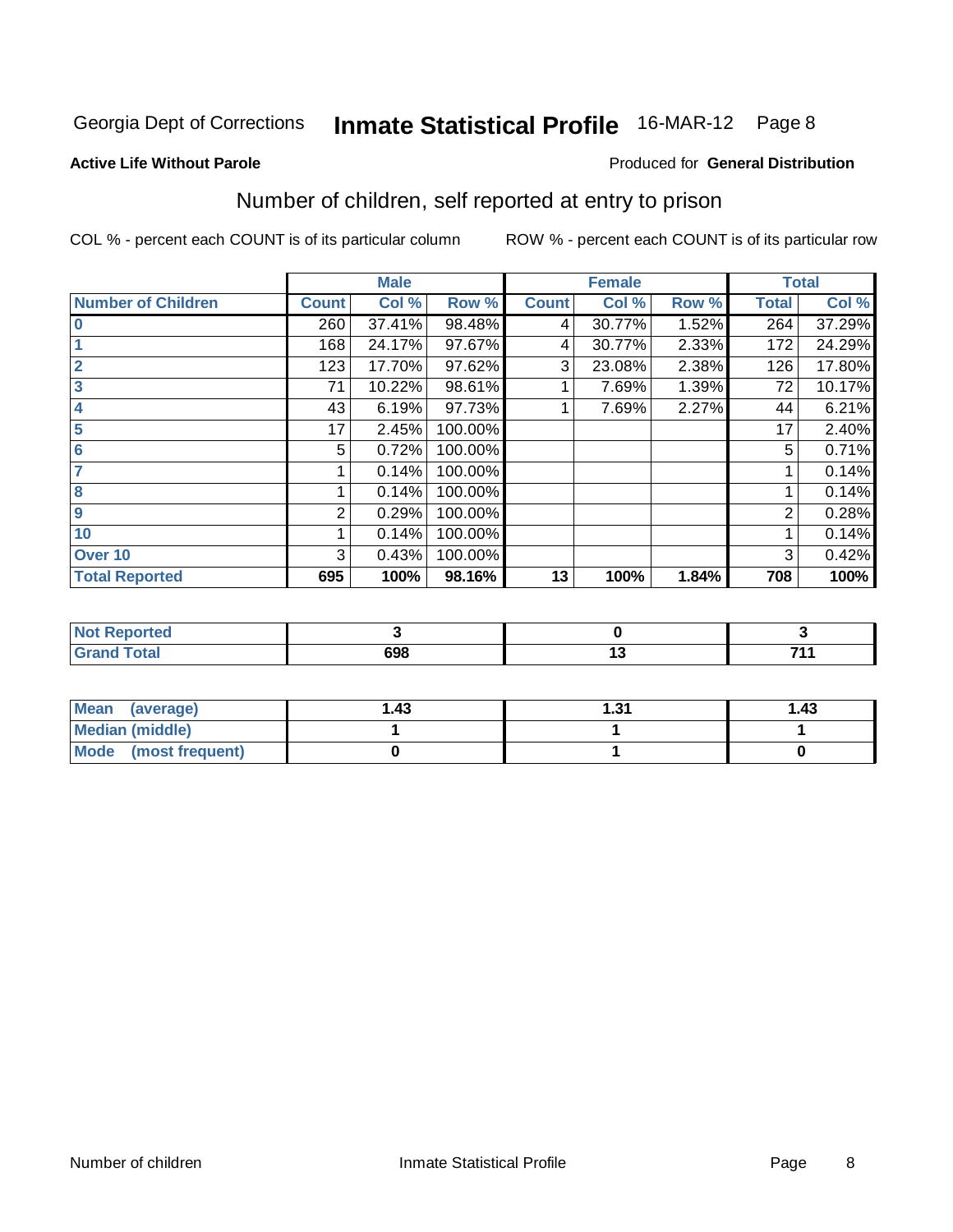#### **Active Life Without Parole**

#### Produced for **General Distribution**

### Religious affiliation, self-reported at entry to prison

|              |                              |              | <b>Male</b> |         |                | <b>Female</b> |       |              | <b>Total</b> |
|--------------|------------------------------|--------------|-------------|---------|----------------|---------------|-------|--------------|--------------|
|              | <b>Religious Affiliation</b> | <b>Count</b> | Col %       | Row %   | <b>Count</b>   | Col %         | Row % | <b>Total</b> | Col %        |
|              | <b>Islam</b>                 | 43           | 8.25%       | 97.73%  |                | 9.09%         | 2.27% | 44           | 8.27%        |
| $\mathbf{2}$ | <b>Catholic</b>              | 18           | 3.45%       | 94.74%  |                | 9.09%         | 5.26% | 19           | 3.57%        |
| 3            | <b>Baptist</b>               | 223          | 42.80%      | 96.96%  | 7              | 63.64%        | 3.04% | 230          | 43.23%       |
| 4            | <b>Methodist</b>             | 10           | 1.92%       | 100.00% |                |               |       | 10           | 1.88%        |
| 7            | <b>Chc Of God</b>            |              | .19%        | 100.00% |                |               |       |              | .19%         |
| 8            | <b>Holiness</b>              | 19           | 3.65%       | 100.00% |                |               |       | 19           | 3.57%        |
| 9            | <b>Jewish</b>                |              | .19%        | 100.00% |                |               |       |              | .19%         |
| 10           | <b>Anglican</b>              |              | .19%        | 100.00% |                |               |       |              | .19%         |
| 12           | <b>Hindu</b>                 | 2            | .38%        | 100.00% |                |               |       | 2            | .38%         |
| 16           | <b>Seven D Ad</b>            | 4            | .77%        | 100.00% |                |               |       | 4            | .75%         |
| 17           | <b>Jehovah Wt</b>            | 9            | 1.73%       | 100.00% |                |               |       | 9            | 1.69%        |
| 18           | <b>Latr Day S</b>            |              | .19%        | 100.00% |                |               |       |              | .19%         |
| 20           | <b>Other Prot</b>            | 80           | 15.36%      | 97.56%  | $\overline{2}$ | 18.18%        | 2.44% | 82           | 15.41%       |
| 96           | <b>None</b>                  | 109          | 20.92%      | 100.00% |                |               |       | 109          | 20.49%       |
|              | <b>Total Reported</b>        | 521          | 100%        | 97.93%  | 11             | 100%          | 2.07% | 532          | 100%         |

| τeα    | --- |                                 | $\overline{\phantom{a}}$ |
|--------|-----|---------------------------------|--------------------------|
| $\sim$ |     |                                 |                          |
| $\sim$ | 698 | . .<br>$\overline{\phantom{a}}$ | 744                      |

| <b>Mode (most frequent)</b> | 3aptist | Baptist | 3aptist |
|-----------------------------|---------|---------|---------|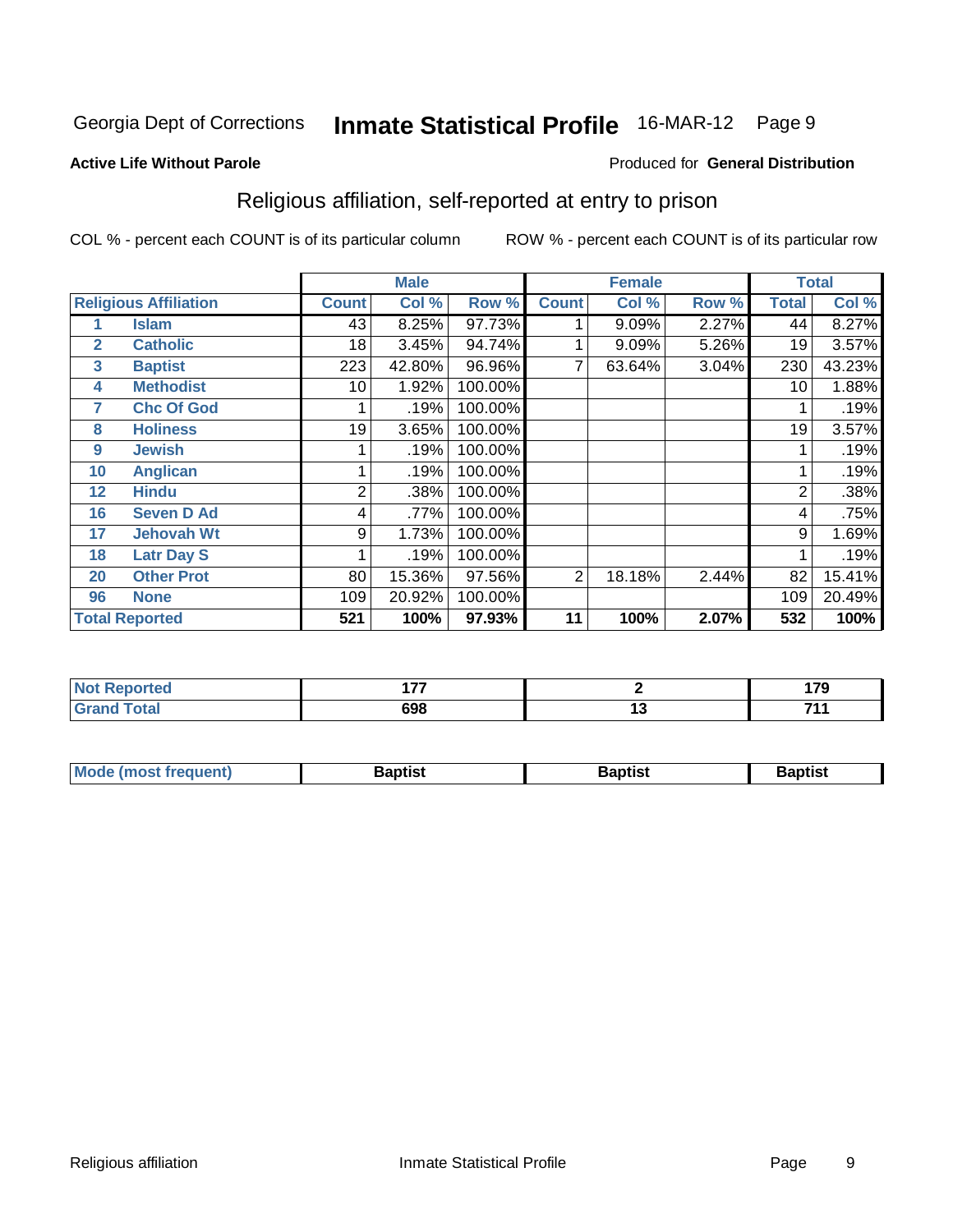#### **Active Life Without Parole**

#### Produced for **General Distribution**

### Home county, self-reported at entry to prison

|     |                             |                         | <b>Male</b> |         |              | <b>Female</b> |        | <b>Total</b>     |        |
|-----|-----------------------------|-------------------------|-------------|---------|--------------|---------------|--------|------------------|--------|
|     | <b>Home County</b>          | <b>Count</b>            | Col %       | Row %   | <b>Count</b> | Col %         | Row %  | <b>Total</b>     | Col %  |
| 000 | <b>Unknown</b>              | 106                     | 15.19%      | 99.07%  | 1            | 7.69%         | .93%   | 107              | 15.05% |
| 001 | <b>Appling County</b>       | 3                       | .43%        | 100.00% |              |               |        | 3                | .42%   |
| 002 | <b>Atkinson County</b>      | 1                       | .14%        | 100.00% |              |               |        | 1                | .14%   |
| 003 | <b>Bacon County</b>         | 1                       | .14%        | 100.00% |              |               |        | 1                | .14%   |
| 005 | <b>Baldwin County</b>       | 5                       | .72%        | 100.00% |              |               |        | 5                | .70%   |
| 007 | <b>Barrow County</b>        | $\overline{3}$          | .43%        | 100.00% |              |               |        | 3                | .42%   |
| 008 | <b>Bartow County</b>        | $\overline{7}$          | 1.00%       | 100.00% |              |               |        | 7                | .98%   |
| 009 | <b>Ben Hill County</b>      | 4                       | .57%        | 100.00% |              |               |        | 4                | .56%   |
| 010 | <b>Berrien County</b>       | $\overline{2}$          | .29%        | 100.00% |              |               |        | $\overline{2}$   | .28%   |
| 011 | <b>Bibb County</b>          | 14                      | 2.01%       | 100.00% |              |               |        | 14               | 1.97%  |
| 012 | <b>Bleckley County</b>      | 3                       | .43%        | 100.00% |              |               |        | 3                | .42%   |
| 014 | <b>Brooks County</b>        | 1                       | .14%        | 100.00% |              |               |        | 1                | .14%   |
| 016 | <b>Bulloch County</b>       | 4                       | .57%        | 100.00% |              |               |        | 4                | .56%   |
| 017 | <b>Burke County</b>         | $\,6$                   | .86%        | 100.00% |              |               |        | $\overline{6}$   | .84%   |
| 018 | <b>Butts County</b>         | $\overline{2}$          | .29%        | 100.00% |              |               |        | $\overline{2}$   | .28%   |
| 020 | <b>Camden County</b>        | 5                       | .72%        | 100.00% |              |               |        | 5                | .70%   |
| 021 | <b>Candler County</b>       | $\overline{2}$          | .29%        | 100.00% |              |               |        | $\overline{2}$   | .28%   |
| 022 | <b>Carroll County</b>       | $\overline{\mathbf{c}}$ | .29%        | 100.00% |              |               |        | $\overline{2}$   | .28%   |
| 023 | <b>Catoosa County</b>       | 1                       | .14%        | 100.00% |              |               |        | 1                | .14%   |
| 024 | <b>Charlton County</b>      | 1                       | .14%        | 100.00% |              |               |        | 1                | .14%   |
| 025 | <b>Chatham County</b>       | 36                      | 5.16%       | 100.00% |              |               |        | 36               | 5.06%  |
| 026 | <b>Chattahoochee County</b> | 1                       | .14%        | 100.00% |              |               |        | 1                | .14%   |
| 028 | <b>Cherokee County</b>      | $\overline{2}$          | .29%        | 100.00% |              |               |        | $\overline{2}$   | .28%   |
| 029 | <b>Clarke County</b>        | 15                      | 2.15%       | 100.00% |              |               |        | 15               | 2.11%  |
| 031 | <b>Clayton County</b>       | 19                      | 2.72%       | 100.00% |              |               |        | 19               | 2.67%  |
| 033 | <b>Cobb County</b>          | 17                      | 2.44%       | 100.00% |              |               |        | 17               | 2.39%  |
| 034 | <b>Coffee County</b>        | $\overline{2}$          | .29%        | 100.00% |              |               |        | $\overline{2}$   | .28%   |
| 035 | <b>Colquitt County</b>      | $\overline{3}$          | .43%        | 100.00% |              |               |        | 3                | .42%   |
| 036 | <b>Columbia County</b>      | $\overline{3}$          | .43%        | 100.00% |              |               |        | 3                | .42%   |
| 037 | <b>Cook County</b>          | 5                       | .72%        | 100.00% |              |               |        | 5                | .70%   |
| 038 | <b>Coweta County</b>        | 4                       | .57%        | 100.00% |              |               |        | 4                | .56%   |
| 040 | <b>Crisp County</b>         | 3                       | .43%        | 100.00% |              |               |        | 3                | .42%   |
| 043 | <b>Decatur County</b>       | 1                       | .14%        | 100.00% |              |               |        | 1                | .14%   |
| 044 | <b>Dekalb County</b>        | 46                      | 6.59%       | 100.00% |              |               |        | 46               | 6.47%  |
| 046 | <b>Dooly County</b>         | 1                       | .14%        | 50.00%  | 1            | 7.69%         | 50.00% | $\overline{2}$   | .28%   |
| 047 | <b>Dougherty County</b>     | 21                      | 3.01%       | 100.00% |              |               |        | 21               | 2.95%  |
| 048 | <b>Douglas County</b>       | 8                       | 1.15%       | 88.89%  | 1            | 7.69%         | 11.11% | $\boldsymbol{9}$ | 1.27%  |
| 049 | <b>Early County</b>         | 1                       | .14%        | 100.00% |              |               |        | 1                | .14%   |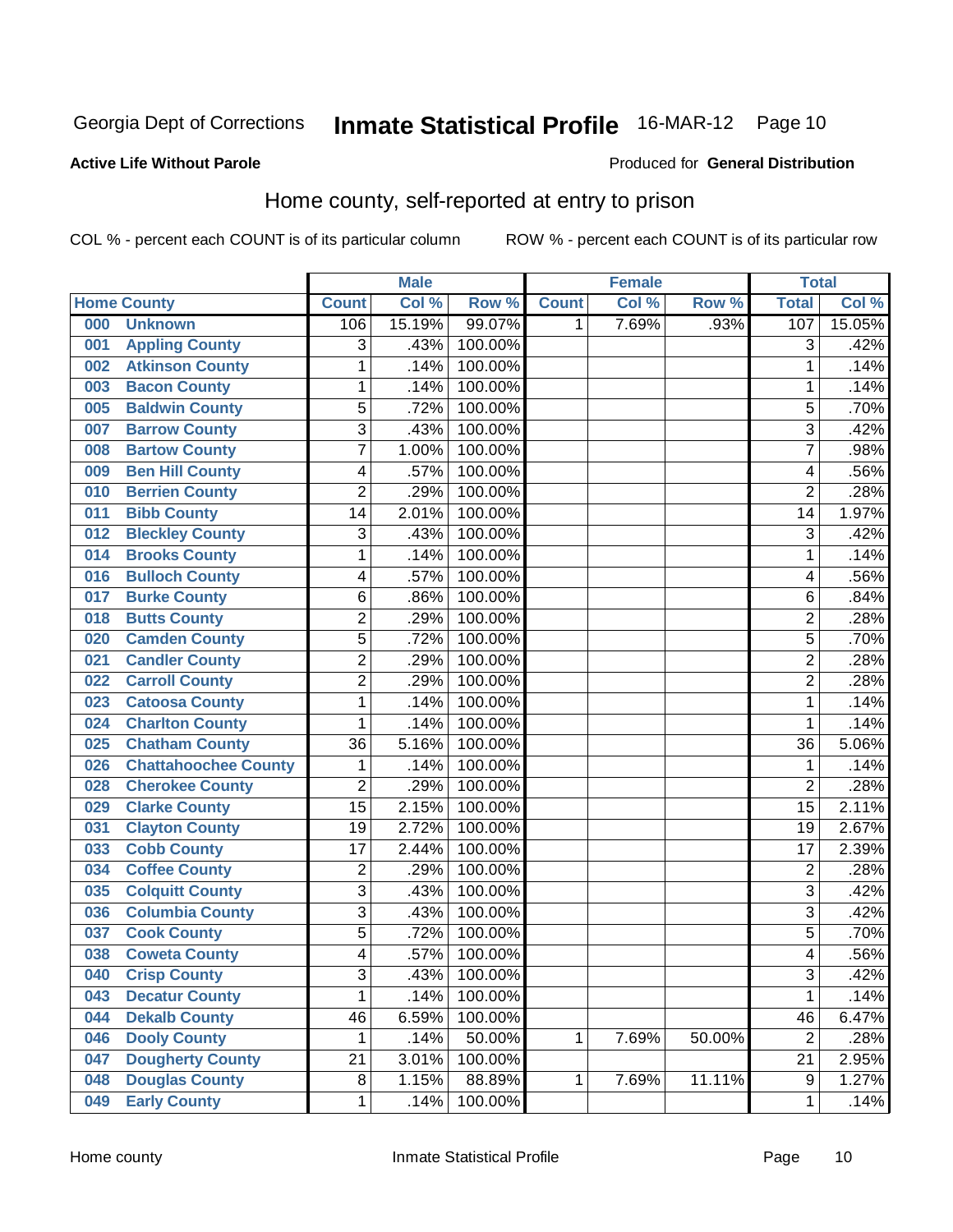#### **Active Life Without Parole**

#### Produced for **General Distribution**

### Home county, self-reported at entry to prison

|     |                          |                         | <b>Male</b> |         |                | <b>Female</b> |       | <b>Total</b>   |        |
|-----|--------------------------|-------------------------|-------------|---------|----------------|---------------|-------|----------------|--------|
|     | <b>Home County</b>       | <b>Count</b>            | Col %       | Row %   | <b>Count</b>   | Col %         | Row % | <b>Total</b>   | Col %  |
| 051 | <b>Effingham County</b>  | $\overline{3}$          | .43%        | 100.00% |                |               |       | $\overline{3}$ | .42%   |
| 052 | <b>Elbert County</b>     | 4                       | .57%        | 100.00% |                |               |       | 4              | .56%   |
| 053 | <b>Emanuel County</b>    | $\overline{\mathbf{c}}$ | .29%        | 100.00% |                |               |       | $\overline{2}$ | .28%   |
| 056 | <b>Fayette County</b>    | $\overline{3}$          | .43%        | 100.00% |                |               |       | 3              | .42%   |
| 057 | <b>Floyd County</b>      | 8                       | 1.15%       | 100.00% |                |               |       | 8              | 1.13%  |
| 058 | <b>Forsyth County</b>    | $\mathbf{1}$            | .14%        | 100.00% |                |               |       | 1              | .14%   |
| 059 | <b>Franklin County</b>   | $\overline{2}$          | .29%        | 100.00% |                |               |       | $\overline{2}$ | .28%   |
| 060 | <b>Fulton County</b>     | 91                      | 13.04%      | 97.85%  | $\overline{2}$ | 15.38%        | 2.15% | 93             | 13.08% |
| 061 | <b>Gilmer County</b>     | 1                       | .14%        | 100.00% |                |               |       | 1              | .14%   |
| 063 | <b>Glynn County</b>      | 11                      | 1.58%       | 100.00% |                |               |       | 11             | 1.55%  |
| 066 | <b>Greene County</b>     | 1                       | .14%        | 100.00% |                |               |       | 1              | .14%   |
| 067 | <b>Gwinnett County</b>   | 12                      | 1.72%       | 92.31%  | 1              | 7.69%         | 7.69% | 13             | 1.83%  |
| 068 | <b>Habersham County</b>  | 1                       | .14%        | 100.00% |                |               |       | 1              | .14%   |
| 069 | <b>Hall County</b>       | 10                      | 1.43%       | 100.00% |                |               |       | 10             | 1.41%  |
| 070 | <b>Hancock County</b>    | $\overline{c}$          | .29%        | 100.00% |                |               |       | $\overline{c}$ | .28%   |
| 071 | <b>Haralson County</b>   | 2                       | .29%        | 100.00% |                |               |       | $\overline{2}$ | .28%   |
| 072 | <b>Harris County</b>     | 1                       | .14%        | 100.00% |                |               |       | 1              | .14%   |
| 073 | <b>Hart County</b>       | 2                       | .29%        | 100.00% |                |               |       | $\overline{c}$ | .28%   |
| 075 | <b>Henry County</b>      | 4                       | .57%        | 100.00% |                |               |       | 4              | .56%   |
| 076 | <b>Houston County</b>    | 8                       | 1.15%       | 100.00% |                |               |       | 8              | 1.13%  |
| 078 | <b>Jackson County</b>    | 5                       | .72%        | 100.00% |                |               |       | 5              | .70%   |
| 080 | <b>Jeff Davis County</b> | 1                       | .14%        | 100.00% |                |               |       | 1              | .14%   |
| 081 | <b>Jefferson County</b>  | 1                       | .14%        | 100.00% |                |               |       | 1              | .14%   |
| 082 | <b>Jenkins County</b>    | 2                       | .29%        | 100.00% |                |               |       | $\overline{c}$ | .28%   |
| 087 | <b>Laurens County</b>    | 4                       | .57%        | 100.00% |                |               |       | 4              | .56%   |
| 088 | <b>Lee County</b>        | 1                       | .14%        | 100.00% |                |               |       | 1              | .14%   |
| 089 | <b>Liberty County</b>    | 6                       | .86%        | 100.00% |                |               |       | 6              | .84%   |
| 090 | <b>Lincoln County</b>    | 1                       | .14%        | 100.00% |                |               |       | 1              | .14%   |
| 091 | <b>Long County</b>       | 1                       | .14%        | 100.00% |                |               |       | 1              | .14%   |
| 092 | <b>Lowndes County</b>    | 5                       | .72%        | 100.00% |                |               |       | 5              | .70%   |
| 095 | <b>Madison County</b>    | 1                       | .14%        | 100.00% |                |               |       | 1              | .14%   |
| 096 | <b>Marion County</b>     | 1                       | .14%        | 100.00% |                |               |       | 1              | .14%   |
| 097 | <b>Mcduffie County</b>   | $\overline{3}$          | .43%        | 100.00% |                |               |       | $\overline{3}$ | .42%   |
| 098 | <b>Mcintosh County</b>   | $\overline{2}$          | .29%        | 100.00% |                |               |       | $\overline{2}$ | .28%   |
| 100 | <b>Miller County</b>     | 1                       | .14%        | 100.00% |                |               |       | 1              | .14%   |
| 102 | <b>Monroe County</b>     | 4                       | .57%        | 100.00% |                |               |       | 4              | .56%   |
| 104 | <b>Morgan County</b>     | $\overline{2}$          | .29%        | 100.00% |                |               |       | $\overline{2}$ | .28%   |
| 106 | <b>Muscogee County</b>   | 19                      | 2.72%       | 100.00% |                |               |       | 19             | 2.67%  |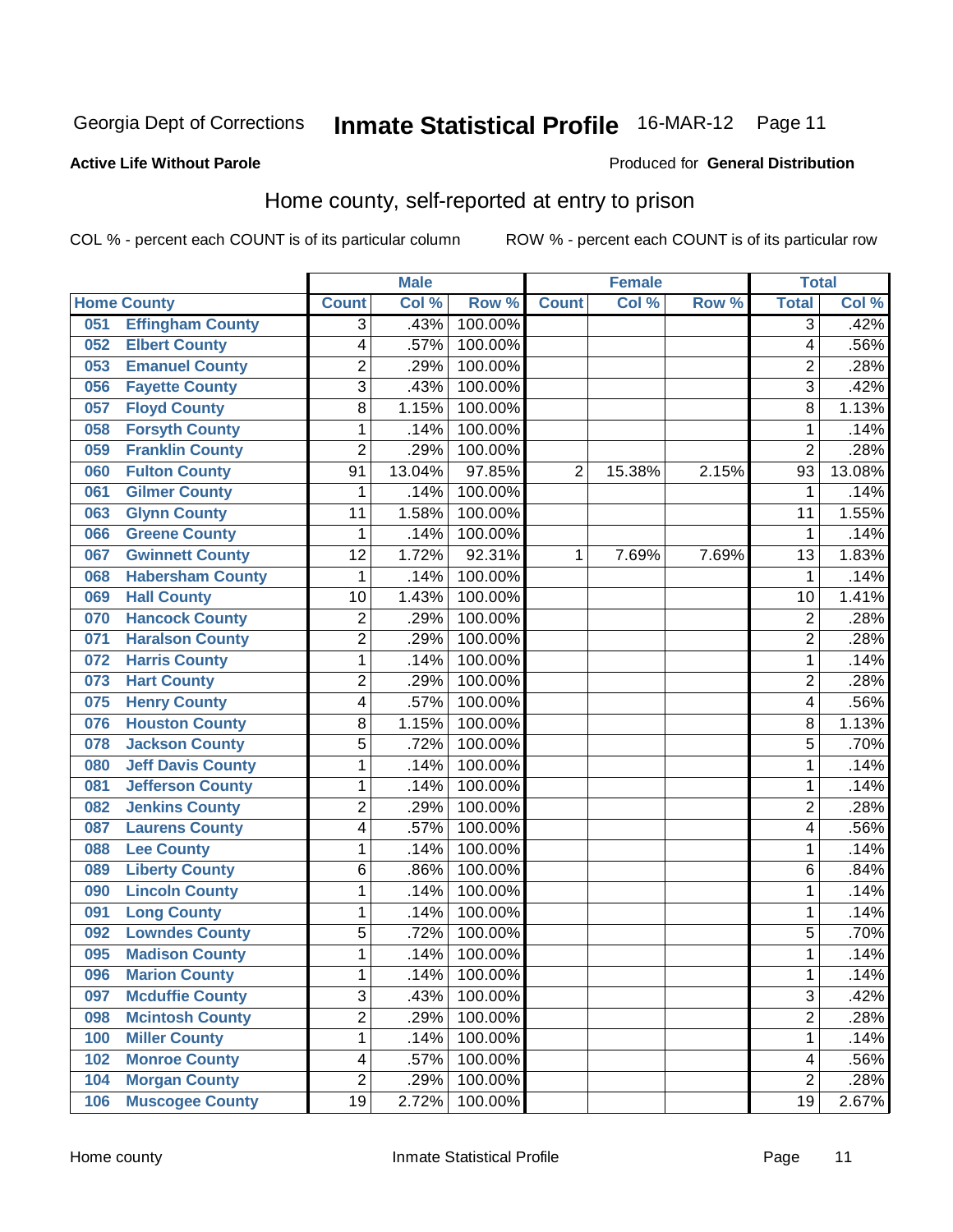#### **Active Life Without Parole**

#### Produced for **General Distribution**

### Home county, self-reported at entry to prison

|                  |                             |                | <b>Male</b> |         |                 | <b>Female</b> |        | <b>Total</b>             |       |
|------------------|-----------------------------|----------------|-------------|---------|-----------------|---------------|--------|--------------------------|-------|
|                  | <b>Home County</b>          | <b>Count</b>   | Col %       | Row %   | <b>Count</b>    | Col %         | Row %  | <b>Total</b>             | Col % |
| 107              | <b>Newton County</b>        | $\overline{2}$ | .29%        | 66.67%  | 1               | 7.69%         | 33.33% | $\overline{3}$           | .42%  |
| 109              | <b>Oglethorpe County</b>    | $\overline{2}$ | .29%        | 100.00% |                 |               |        | $\overline{2}$           | .28%  |
| 110              | <b>Paulding County</b>      | $\overline{2}$ | .29%        | 100.00% |                 |               |        | $\overline{2}$           | .28%  |
| 111              | <b>Peach County</b>         | $\mathbf{1}$   | .14%        | 100.00% |                 |               |        | 1                        | .14%  |
| $\overline{113}$ | <b>Pierce County</b>        | $\overline{2}$ | .29%        | 100.00% |                 |               |        | $\overline{2}$           | .28%  |
| 114              | <b>Pike County</b>          | 4              | .57%        | 80.00%  | $\mathbf{1}$    | 7.69%         | 20.00% | 5                        | .70%  |
| $\overline{115}$ | <b>Polk County</b>          | 3              | .43%        | 100.00% |                 |               |        | $\overline{3}$           | .42%  |
| 117              | <b>Putnam County</b>        | 3              | .43%        | 100.00% |                 |               |        | $\overline{3}$           | .42%  |
| 119              | <b>Rabun County</b>         | 1              | .14%        | 100.00% |                 |               |        | 1                        | .14%  |
| 120              | <b>Randolph County</b>      | 3              | .43%        | 100.00% |                 |               |        | $\overline{3}$           | .42%  |
| 121              | <b>Richmond County</b>      | 22             | 3.15%       | 91.67%  | $\overline{2}$  | 15.38%        | 8.33%  | 24                       | 3.38% |
| 122              | <b>Rockdale County</b>      | $\overline{2}$ | .29%        | 100.00% |                 |               |        | $\overline{2}$           | .28%  |
| $\overline{125}$ | <b>Seminole County</b>      | $\overline{2}$ | .29%        | 100.00% |                 |               |        | $\overline{2}$           | .28%  |
| 126              | <b>Spalding County</b>      | $\overline{6}$ | .86%        | 100.00% |                 |               |        | $\overline{6}$           | .84%  |
| 127              | <b>Stephens County</b>      | 1              | .14%        | 50.00%  | $\mathbf{1}$    | 7.69%         | 50.00% | $\overline{2}$           | .28%  |
| 129              | <b>Sumter County</b>        | $\mathbf{1}$   | .14%        | 100.00% |                 |               |        | 1                        | .14%  |
| 132              | <b>Tattnall County</b>      | $\mathbf{1}$   | .14%        | 100.00% |                 |               |        | $\mathbf 1$              | .14%  |
| 134              | <b>Telfair County</b>       | $\mathbf{1}$   | .14%        | 100.00% |                 |               |        | 1                        | .14%  |
| 136              | <b>Thomas County</b>        | 4              | .57%        | 100.00% |                 |               |        | 4                        | .56%  |
| $\overline{137}$ | <b>Tift County</b>          | 5              | .72%        | 100.00% |                 |               |        | 5                        | .70%  |
| 138              | <b>Toombs County</b>        | 9              | 1.29%       | 100.00% |                 |               |        | 9                        | 1.27% |
| 140              | <b>Treutlen County</b>      | 1              | .14%        | 100.00% |                 |               |        | 1                        | .14%  |
| 144              | <b>Union County</b>         | $\mathbf{1}$   | .14%        | 100.00% |                 |               |        | 1                        | .14%  |
| 145              | <b>Upson County</b>         | $\overline{2}$ | .29%        | 100.00% |                 |               |        | $\overline{2}$           | .28%  |
| 146              | <b>Walker County</b>        | $\overline{3}$ | .43%        | 75.00%  | $\mathbf{1}$    | 7.69%         | 25.00% | $\overline{\mathbf{4}}$  | .56%  |
| $\overline{147}$ | <b>Walton County</b>        | 4              | .57%        | 100.00% |                 |               |        | $\overline{\mathbf{4}}$  | .56%  |
| 148              | <b>Ware County</b>          | 6              | .86%        | 100.00% |                 |               |        | 6                        | .84%  |
| 150              | <b>Washington County</b>    | 4              | .57%        | 100.00% |                 |               |        | $\overline{\mathcal{A}}$ | .56%  |
| 151              | <b>Wayne County</b>         | $\mathbf{1}$   | .14%        | 100.00% |                 |               |        | 1                        | .14%  |
| 154              | <b>White County</b>         | $\mathbf{1}$   | .14%        | 100.00% |                 |               |        | 1                        | .14%  |
| 155              | <b>Whitfield County</b>     | 3              | .43%        | 100.00% |                 |               |        | 3                        | .42%  |
| 157              | <b>Wilkes County</b>        | $\mathbf{1}$   | .14%        | 100.00% |                 |               |        | 1                        | .14%  |
| 158              | <b>Wilkinson County</b>     | $\mathbf{1}$   | .14%        | 100.00% |                 |               |        | 1                        | .14%  |
| 159              | <b>Worth County</b>         | $\mathbf{1}$   | .14%        | 100.00% |                 |               |        | 1                        | .14%  |
| 999              | <b>Other Custody/Out Of</b> | $\overline{2}$ | .29%        | 66.67%  | 1               | 7.69%         | 33.33% | 3                        | .42%  |
|                  | <b>State</b>                |                |             |         |                 |               |        |                          |       |
|                  | <b>Total Rported</b>        | 698            | 100%        | 98.17%  | $\overline{13}$ | 100%          | 1.83%  | 711                      | 100%  |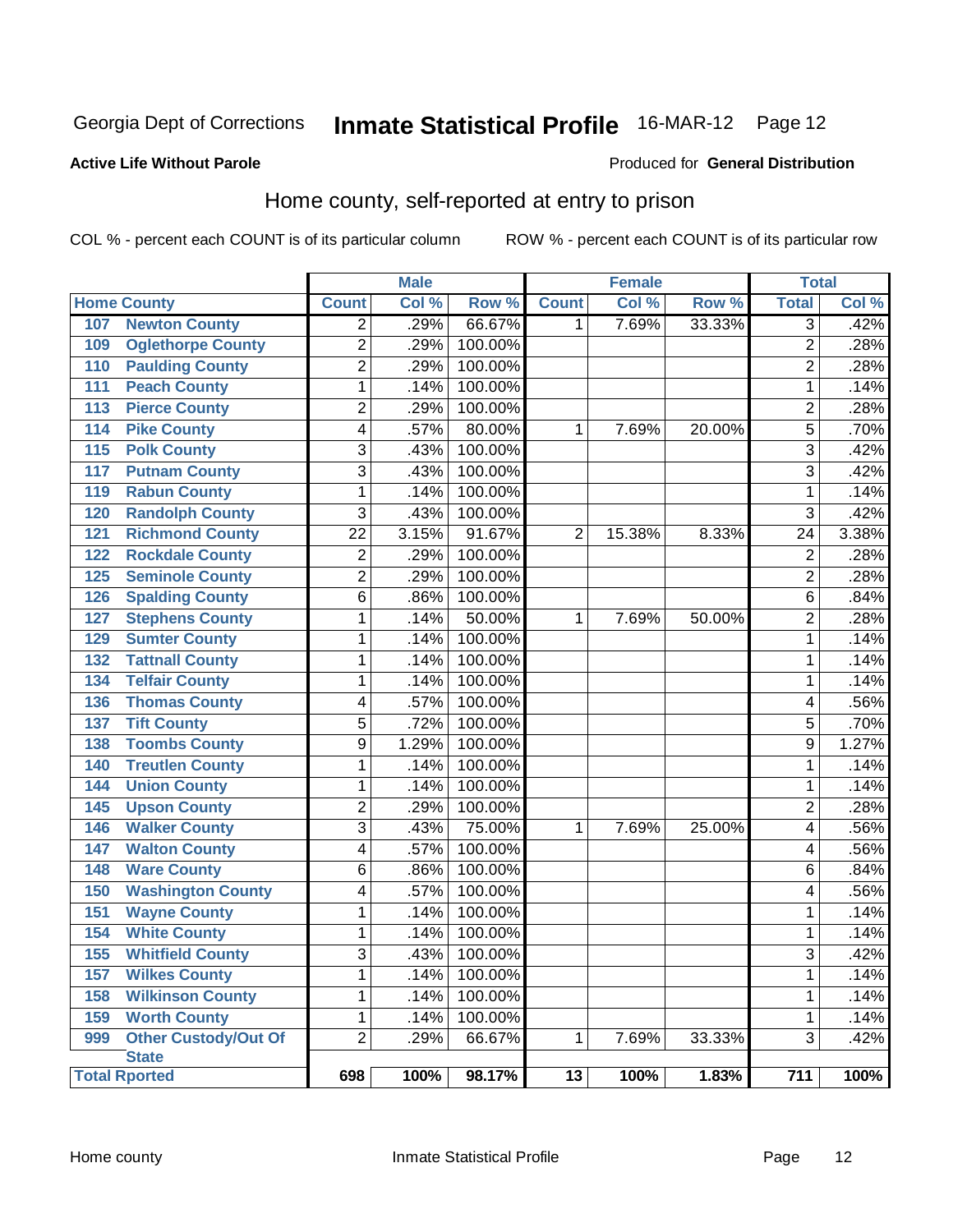#### **Active Life Without Parole**

Produced for **General Distribution**

### Home county, self-reported at entry to prison

|                     | <b>Male</b> | <b>Female</b> | <b>Total</b> |
|---------------------|-------------|---------------|--------------|
| <b>Not Reported</b> |             |               |              |
| <b>Grand Total</b>  | 698         | ∪י            | 744          |

| Mode<br>(most frequent)<br>Unknown | <b>Fulton County</b> | nown |
|------------------------------------|----------------------|------|
|------------------------------------|----------------------|------|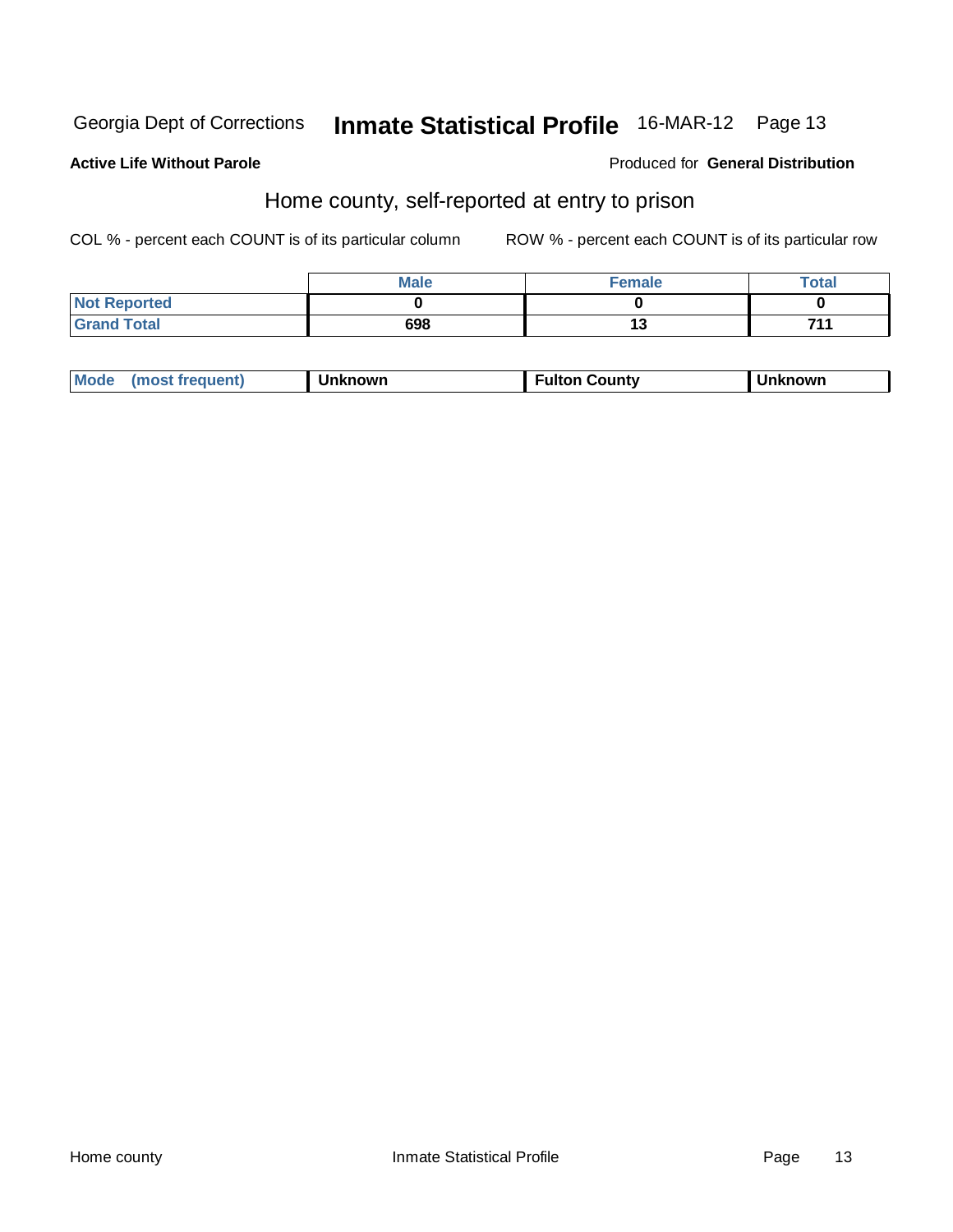#### **Active Life Without Parole**

#### Produced for **General Distribution**

### Socioeconomic class, self-reported at entry to prison

|                            | <b>Male</b> |           |         | <b>Female</b> |        |          | <b>Total</b> |          |
|----------------------------|-------------|-----------|---------|---------------|--------|----------|--------------|----------|
| <b>Socioeconomic Class</b> | Count l     | Col %     | Row %   | <b>Count</b>  | Col %  | Row %    | Total        | Col %    |
| <b>Welfare</b>             | 35          | 6.58%     | 100.00% |               |        |          | 35           | $6.47\%$ |
| <b>Occ Employ</b>          | 24          | $4.51\%$  | 100.00% |               |        |          | 24           | 4.44%    |
| <b>Minimum Std</b><br>3    | 268         | $50.38\%$ | 99.26%  |               | 22.22% | .74%     | 270          | 49.91%   |
| <b>Middle</b>              | 205         | 38.53%    | 96.70%  |               | 77.78% | $3.30\%$ | 212          | 39.19%   |
| <b>Total Reported</b>      | 532         | 100%      | 98.34%  |               | 100%   | 1.66%    | 541          | 100%     |

| ب سائند<br>тес                  | 166 |     | 170 |
|---------------------------------|-----|-----|-----|
| $\mathcal{L}$ and $\mathcal{L}$ | 698 | . . | 741 |

|  | M | <br>Std | Mid | .<br>. .<br>Mı<br>olu<br>____ |
|--|---|---------|-----|-------------------------------|
|--|---|---------|-----|-------------------------------|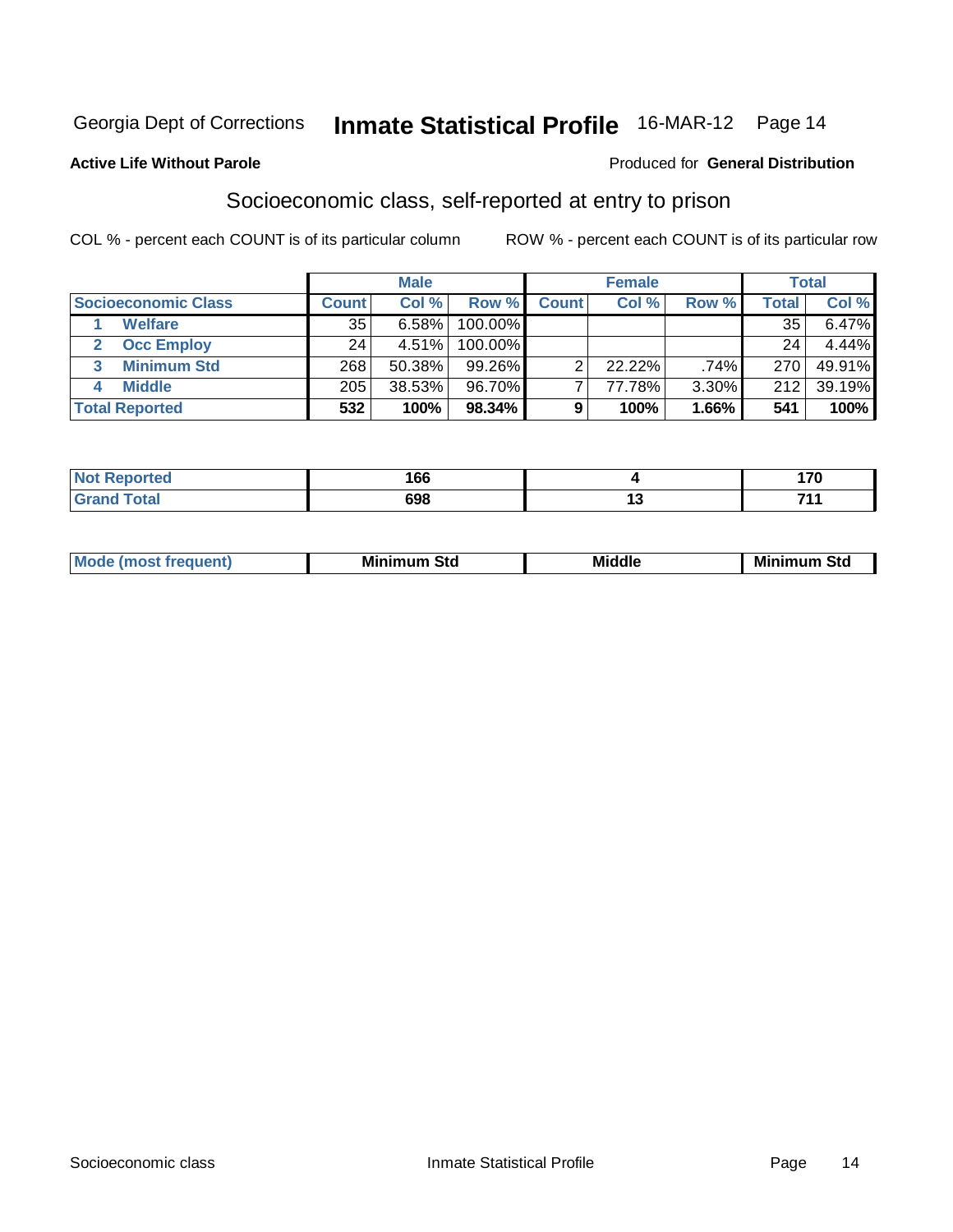#### **Active Life Without Parole**

#### Produced for **General Distribution**

### Environment to age 16, self-reported at entry to prison

|                              |                 | <b>Male</b> |         |              | <b>Female</b> |        |       | <b>Total</b> |
|------------------------------|-----------------|-------------|---------|--------------|---------------|--------|-------|--------------|
| <b>Environment to age 16</b> | <b>Count</b>    | Col %       | Row %   | <b>Count</b> | Col %         | Row %  | Total | Col %        |
| <b>Rural/Farm</b>            | 10 <sub>1</sub> | 1.85%       | 100.00% |              |               |        | 10    | 1.81%        |
| <b>Rural/Nfarm</b><br>2      | 26              | 4.80%       | 89.66%  | 3            | 30.00%        | 10.34% | 29    | 5.25%        |
| <b>S.M.S.A</b><br>3          | 225             | 41.51%      | 99.56%  |              | 10.00%        | .44%   | 226   | 40.94%       |
| <b>Urban</b>                 | 113             | 20.85%      | 96.58%  |              | 40.00%        | 3.42%  | 117   | 21.20%       |
| <b>Small Town</b><br>5.      | 168             | 31.00%      | 98.82%  | 2            | 20.00%        | 1.18%  | 170   | 30.80%       |
| <b>Total Reported</b>        | 542             | 100%        | 98.19%  | 10           | 100%          | 1.81%  | 552   | 100%         |

| ਾted                | 156 |    | 159 |
|---------------------|-----|----|-----|
| <b>Total</b><br>uuu | 698 | '' | 74  |

| M <sub>c</sub><br>$\sim$ $\sim$ $\sim$ $\sim$ $\sim$ $\sim$ | M<br>$\mathbf{r}$<br>______ | Irhan<br>_____ | M |
|-------------------------------------------------------------|-----------------------------|----------------|---|
|                                                             |                             |                |   |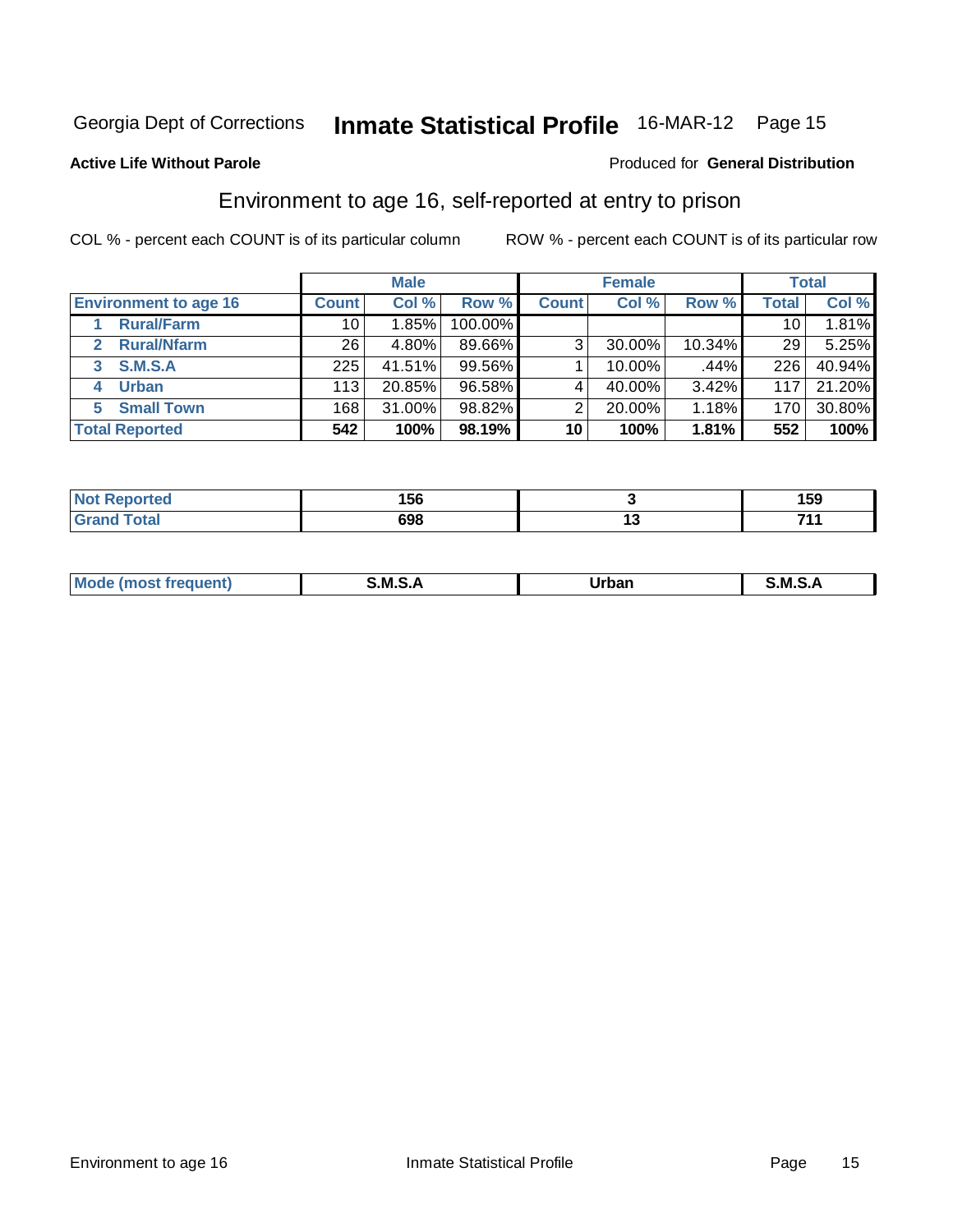#### **Active Life Without Parole**

#### Produced for **General Distribution**

### Guardian status to age 16, self-reported at entry to prison

|                                  |                 | <b>Male</b> |         |              | <b>Female</b> |          |              | <b>Total</b> |
|----------------------------------|-----------------|-------------|---------|--------------|---------------|----------|--------------|--------------|
| <b>Guardian Status To Age 16</b> | <b>Count</b>    | Col %       | Row %   | <b>Count</b> | Col %         | Row %    | <b>Total</b> | Col %        |
| 2 Father Only                    | 9               | 1.99%       | 100.00% |              |               |          | 9            | 1.96%        |
| <b>3 Both Parents</b>            | 190             | 41.94%      | 97.94%  | 4            | 66.67%        | $2.06\%$ | 194          | 42.27%       |
| <b>4 Mother Only</b>             | 176             | 38.85%      | 99.44%  |              | 16.67%        | .56%     | 177          | 38.56%       |
| <b>6 Oth Female</b>              | 15 <sub>1</sub> | 3.31%       | 100.00% |              |               |          | 15           | 3.27%        |
| <b>7 Oth Male</b>                | 4               | .88%        | 100.00% |              |               |          | 4            | .87%         |
| 8 Step-Parents                   | 12 <sub>1</sub> | 2.65%       | 100.00% |              |               |          | 12           | 2.61%        |
| 9 Foster Home                    | 10              | 2.21%       | 100.00% |              |               |          | 10           | 2.18%        |
| <b>10 Grand Parents</b>          | 37              | 8.17%       | 97.37%  |              | 16.67%        | 2.63%    | 38           | 8.28%        |
| <b>Total Reported</b>            | 453             | 100%        | 98.69%  | 6            | 100%          | 1.31%    | 459          | 100%         |

| _      | <b>SAC</b><br>---<br>$\sim$ |         | つにつ<br>ZJZ |
|--------|-----------------------------|---------|------------|
| ______ |                             | י<br>__ | 74.4       |

| <b>Mode (most frequent)</b> | <b>Both Parents</b> | <b>Both Parents</b> | <b>Both Parents</b> |
|-----------------------------|---------------------|---------------------|---------------------|
|                             |                     |                     |                     |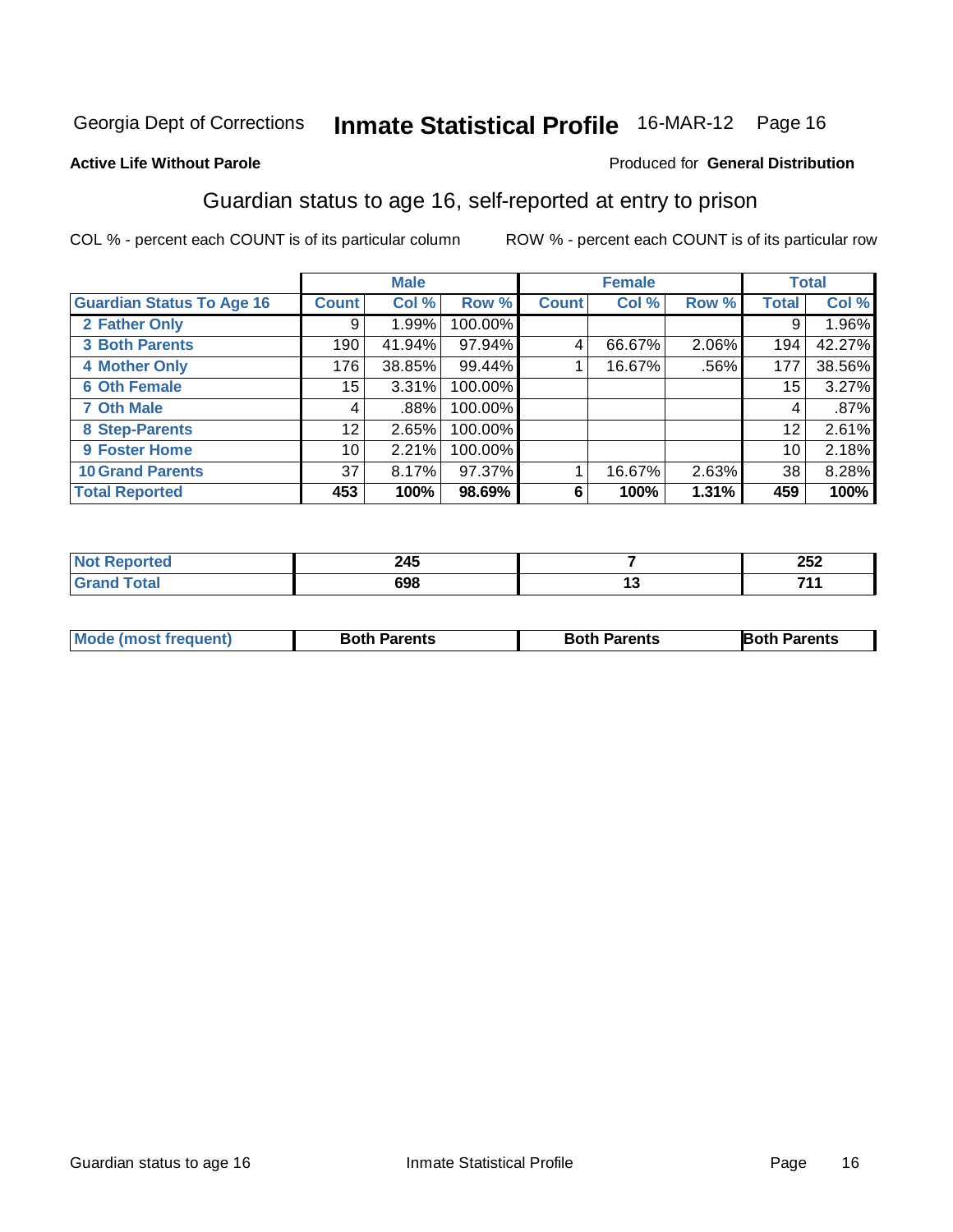#### **Active Life Without Parole**

#### Produced for **General Distribution**

### Employment status before prison, self-reported at entry to prison

|                                  |              | <b>Male</b> |         |              | <b>Female</b> |          |       | <b>Total</b> |
|----------------------------------|--------------|-------------|---------|--------------|---------------|----------|-------|--------------|
| <b>Employment Status</b>         | <b>Count</b> | Col %       | Row %   | <b>Count</b> | Col %         | Row %    | Total | Col %        |
| <b>Full Time</b>                 | 317          | 53.55%      | 98.14%  | 6            | 66.67%        | $1.86\%$ | 323   | 53.74%       |
| <b>Part Time</b><br>$\mathbf{2}$ | 46           | 7.77%       | 100.00% |              |               |          | 46    | 7.65%        |
| Unempl $<$ 6m<br>3               | 61           | 10.30%      | 98.39%  |              | 11.11%        | 1.61%    | 62    | 10.32%       |
| Unempl $> 6m$<br>4               | 94           | 15.88%      | 97.92%  | 2            | 22.22%        | 2.08%    | 96    | 15.97%       |
| <b>Never Workd</b><br>5          | 46           | 7.77%       | 100.00% |              |               |          | 46    | 7.65%        |
| <b>Student</b><br>6              | 6            | 1.01%       | 100.00% |              |               |          | 6     | 1.00%        |
| <b>Incapable</b>                 | 22           | 3.72%       | 100.00% |              |               |          | 22    | 3.66%        |
| <b>Total Reported</b>            | 592          | 100%        | 98.5%   | 9            | 100%          | 1.5%     | 601   | 100%         |

| neo   | 106 | - - -<br>יי |
|-------|-----|-------------|
| ัวta⊾ | 698 | <br>744     |

| M | .<br>uı | ึu⊪<br>the contract of the contract of the contract of the contract of the contract of the contract of the contract of the contract of the contract of the contract of the contract of the contract of the contract of the contract o | <b>Full Time</b> |
|---|---------|---------------------------------------------------------------------------------------------------------------------------------------------------------------------------------------------------------------------------------------|------------------|
|   |         |                                                                                                                                                                                                                                       |                  |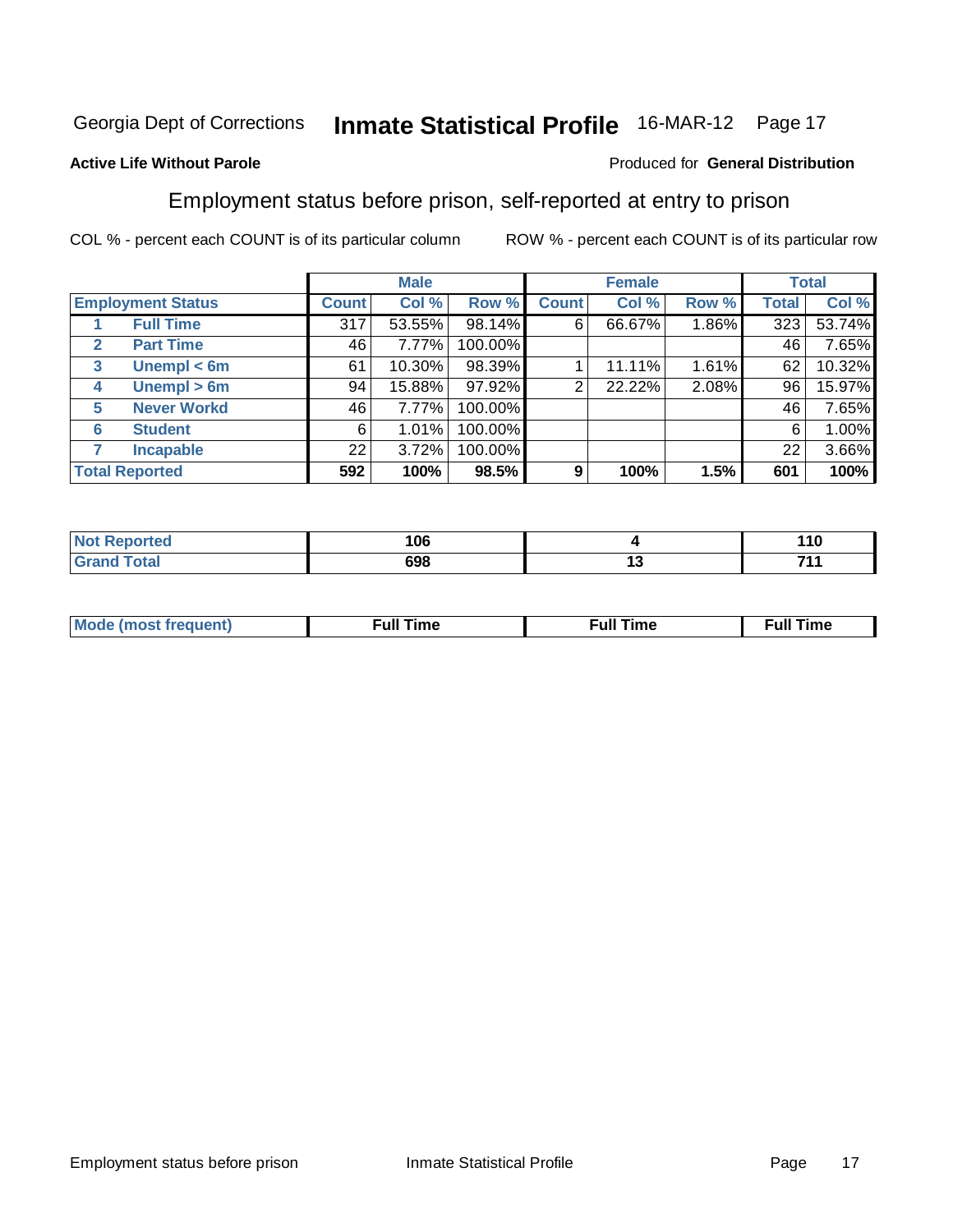#### **Active Life Without Parole**

Produced for **General Distribution**

### Age at admission

|                         |                           | <b>Male</b> |         |                | <b>Female</b> |        |                 | <b>Total</b>        |
|-------------------------|---------------------------|-------------|---------|----------------|---------------|--------|-----------------|---------------------|
| <b>Age At Admission</b> | <b>Count</b>              | Col %       | Row %   | <b>Count</b>   | Col %         | Row %  | <b>Total</b>    | Col %               |
| 15                      | $\overline{2}$            | 0.29%       | 100.00% |                |               |        | $\overline{2}$  | 0.28%               |
| 16                      | 1                         | 0.14%       | 100.00% |                |               |        | $\mathbf{1}$    | 0.14%               |
| 17                      | $\overline{\mathbf{c}}$   | 0.29%       | 100.00% |                |               |        | $\overline{2}$  | 0.28%               |
| 18                      | $\overline{7}$            | 1.00%       | 100.00% |                |               |        | 7               | 0.98%               |
| 19                      | 13                        | 1.86%       | 100.00% |                |               |        | 13              | 1.83%               |
| 20                      | 10                        | 1.43%       | 90.91%  | 1              | 7.69%         | 9.09%  | 11              | 1.55%               |
| 21                      | 20                        | 2.87%       | 100.00% |                |               |        | 20              | 2.81%               |
| 22                      | 32                        | 4.58%       | 100.00% |                |               |        | 32              | 4.50%               |
| 23                      | 20                        | 2.87%       | 95.24%  | 1              | 7.69%         | 4.76%  | 21              | 2.95%               |
| 24                      | 26                        | 3.72%       | 100.00% |                |               |        | 26              | 3.66%               |
| 25                      | 23                        | 3.30%       | 95.83%  | 1              | 7.69%         | 4.17%  | $\overline{24}$ | 3.38%               |
| 26                      | 29                        | 4.15%       | 100.00% |                |               |        | 29              | 4.08%               |
| 27                      | 25                        | 3.58%       | 96.15%  | $\mathbf{1}$   | 7.69%         | 3.85%  | 26              | 3.66%               |
| 28                      | 27                        | 3.87%       | 100.00% |                |               |        | 27              | 3.80%               |
| 29                      | 31                        | 4.44%       | 100.00% |                |               |        | $\overline{31}$ | 4.36%               |
| 30                      | 21                        | 3.01%       | 100.00% |                |               |        | 21              | 2.95%               |
| 31                      | 24                        | 3.44%       | 100.00% |                |               |        | 24              | 3.38%               |
| 32                      | 25                        | 3.58%       | 92.59%  | $\overline{2}$ | 15.38%        | 7.41%  | 27              | 3.80%               |
| 33                      | 20                        | 2.87%       | 100.00% |                |               |        | 20              | 2.81%               |
| 34                      | 16                        | 2.29%       | 100.00% |                |               |        | 16              | 2.25%               |
| 35                      | 19                        | 2.72%       | 95.00%  | $\mathbf{1}$   | 7.69%         | 5.00%  | 20              | 2.81%               |
| 36                      | 31                        | 4.44%       | 100.00% |                |               |        | 31              | 4.36%               |
| 37                      | 21                        | 3.01%       | 100.00% |                |               |        | $\overline{21}$ | 2.95%               |
| 38                      | 20                        | 2.87%       | 100.00% |                |               |        | 20              | 2.81%               |
| 39                      | 18                        | 2.58%       | 94.74%  | 1              | 7.69%         | 5.26%  | 19              | 2.67%               |
| 40                      | 14                        | 2.01%       | 100.00% |                |               |        | 14              | 1.97%               |
| 41                      | 29                        | 4.15%       | 100.00% |                |               |        | 29              | 4.08%               |
| 42                      | 24                        | 3.44%       | 100.00% |                |               |        | 24              | 3.38%               |
| 43                      | 14                        | 2.01%       | 93.33%  | 1              | 7.69%         | 6.67%  | 15              | 2.11%               |
| 44                      | 13                        | 1.86%       | 92.86%  | 1              | 7.69%         | 7.14%  | 14              | 1.97%               |
| 45                      | 18                        | 2.58%       | 100.00% |                |               |        | 18              | 2.53%               |
| 46                      | 16                        | 2.29%       | 88.89%  | $\overline{2}$ | 15.38%        | 11.11% | 18              | 2.53%               |
| 47                      | 11                        | 1.58%       | 100.00% |                |               |        | 11              | 1.55%               |
| 48                      | 11                        | 1.58%       | 91.67%  | $\mathbf{1}$   | 7.69%         | 8.33%  | 12              | 1.69%               |
| 49                      | 11                        | 1.58%       | 100.00% |                |               |        | 11              | 1.55%               |
| 50                      | 6                         | 0.86%       | 100.00% |                |               |        | 6               | 0.84%               |
| 51                      | 6                         | 0.86%       | 100.00% |                |               |        | 6               | 0.84%               |
| 52                      | 7                         | 1.00%       | 100.00% |                |               |        | 7               | 0.98%               |
| 53                      | $\ensuremath{\mathsf{3}}$ | 0.43%       | 100.00% |                |               |        | 3               | 0.42%               |
| 54                      | 3                         | 0.43%       | 100.00% |                |               |        | 3               | $\overline{0.42\%}$ |
| 55                      | 4                         | 0.57%       | 100.00% |                |               |        | 4               | 0.56%               |
| 56                      | 6                         | 0.86%       | 100.00% |                |               |        | 6               | 0.84%               |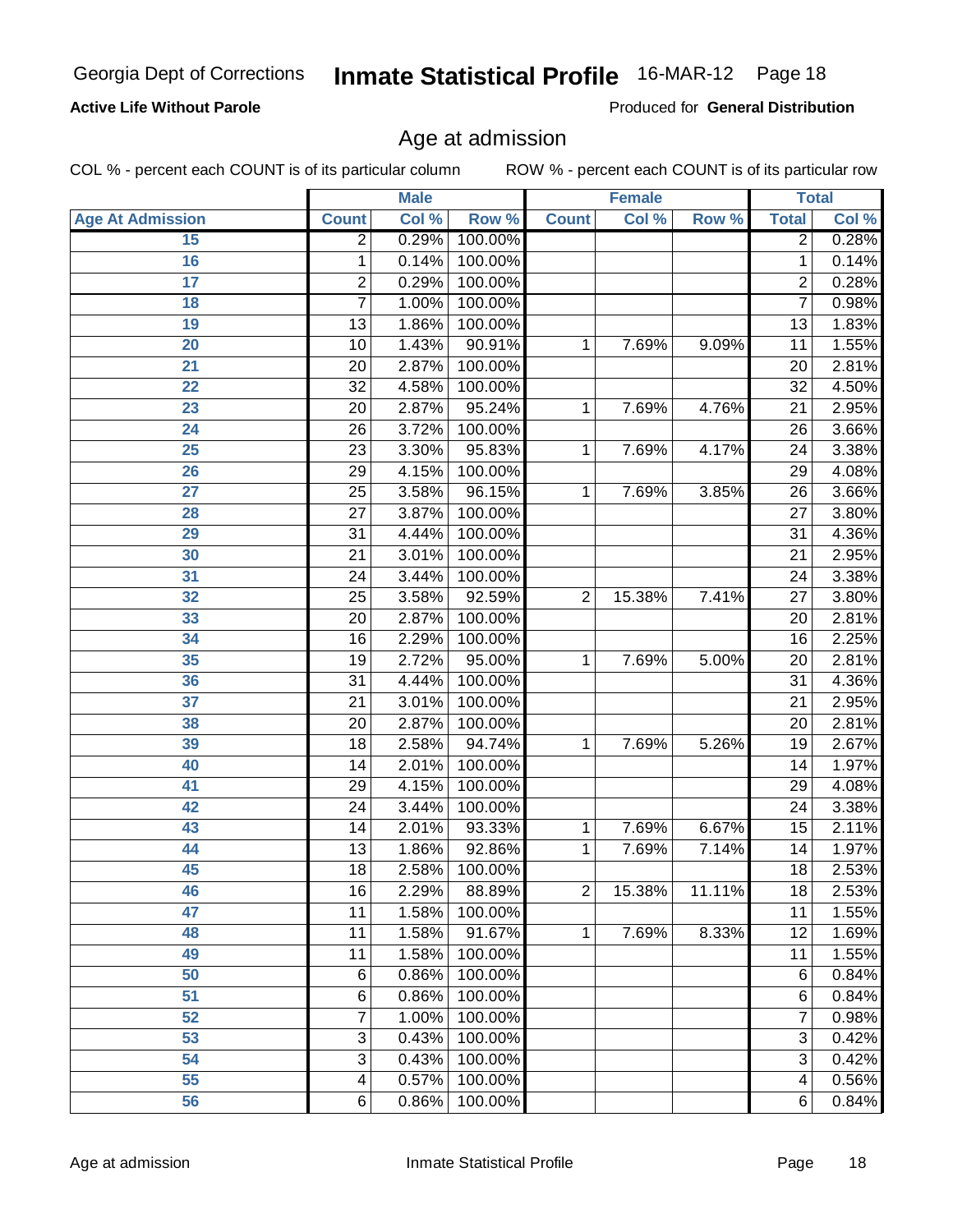### **Active Life Without Parole**

Produced for **General Distribution**

### Age at admission

|                                |                | <b>Male</b> |         |              | <b>Female</b> |       |                | <b>Total</b> |
|--------------------------------|----------------|-------------|---------|--------------|---------------|-------|----------------|--------------|
| <b>Age At Admission</b>        | <b>Count</b>   | Col %       | Row %   | <b>Count</b> | Col %         | Row % | <b>Total</b>   | Col %        |
| 57                             | 5              | 0.72%       | 100.00% |              |               |       | 5              | 0.70%        |
| 58                             | $\overline{c}$ | 0.29%       | 100.00% |              |               |       | 2              | 0.28%        |
| 60                             | 2              | 0.29%       | 100.00% |              |               |       | $\overline{2}$ | 0.28%        |
| 62                             |                | 0.14%       | 100.00% |              |               |       |                | 0.14%        |
| 63                             |                | 0.14%       | 100.00% |              |               |       | 1              | 0.14%        |
| 64                             | 4              | 0.57%       | 100.00% |              |               |       | 4              | 0.56%        |
| 65                             |                | 0.14%       | 100.00% |              |               |       | 1              | 0.14%        |
| 66                             |                | 0.14%       | 100.00% |              |               |       | 1              | 0.14%        |
| 69                             |                | 0.14%       |         |              |               |       | 1              | 0.14%        |
| 71                             |                | 0.14%       | 100.00% |              |               |       |                | 0.14%        |
| <b>Total Reported</b>          | 698            | 100%        | 98.17%  | 13           | 100%          | 1.83% | 711            | 100%         |
| <b>Not Reported</b>            |                | $\mathbf 0$ |         |              | $\mathbf 0$   |       |                | $\bf{0}$     |
| <b>Grand Total</b>             |                | 698         |         |              | 13            |       |                | 711          |
|                                |                |             |         |              |               |       |                |              |
| <b>Mean</b><br>(average)       |                | 34.38       |         |              | 35.38         |       | 34.40          |              |
| <b>Median (middle)</b>         |                | 33          |         |              | 35            |       |                | 33           |
| <b>Mode</b><br>(most frequent) |                | 22          |         |              | 46            |       | 22             |              |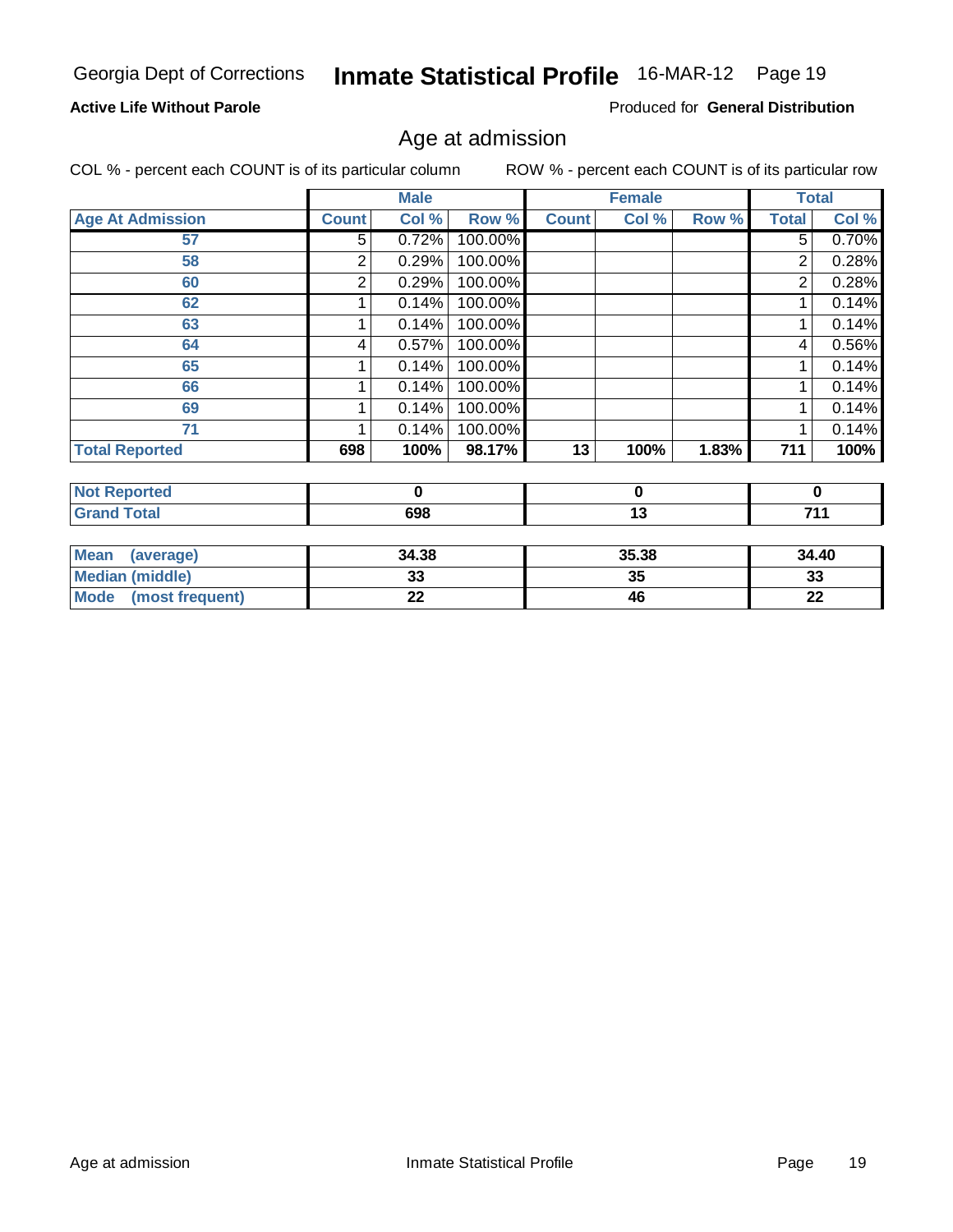### **Active Life Without Parole**

#### Produced for **General Distribution**

### Height, measured at entry to prison

|                       |              | <b>Male</b> |            |              | <b>Female</b> |          |       | Total    |
|-----------------------|--------------|-------------|------------|--------------|---------------|----------|-------|----------|
| <b>Height</b>         | <b>Count</b> | Col %       | Row %      | <b>Count</b> | Col %         | Row %    | Total | Col %    |
| 5'08''                |              | 0.53%       | 100.00%    |              |               |          |       | $0.53\%$ |
| 5'10"                 | 96           | 50.79%      | $100.00\%$ |              |               |          | 96    | 50.79%   |
| 5'11"                 | 92           | 48.68%      | $100.00\%$ |              |               |          | 92    | 48.68%   |
| <b>Total Reported</b> | 189          | $100\%$     | 100.00%    |              |               | $0.00\%$ | 189   | 100%     |

| <b>Not</b><br>.eported | 509 | ⊶  | 522  |
|------------------------|-----|----|------|
| 'Grand<br><b>Total</b> | 698 | יי | 74 A |

| Mean<br>(average)       | 5'10" | .           | 5'10" |
|-------------------------|-------|-------------|-------|
| Median (middle)         | 5'10" |             | 5'10" |
| Mode<br>(most frequent) | 5'10" | <b>Null</b> | 5'10" |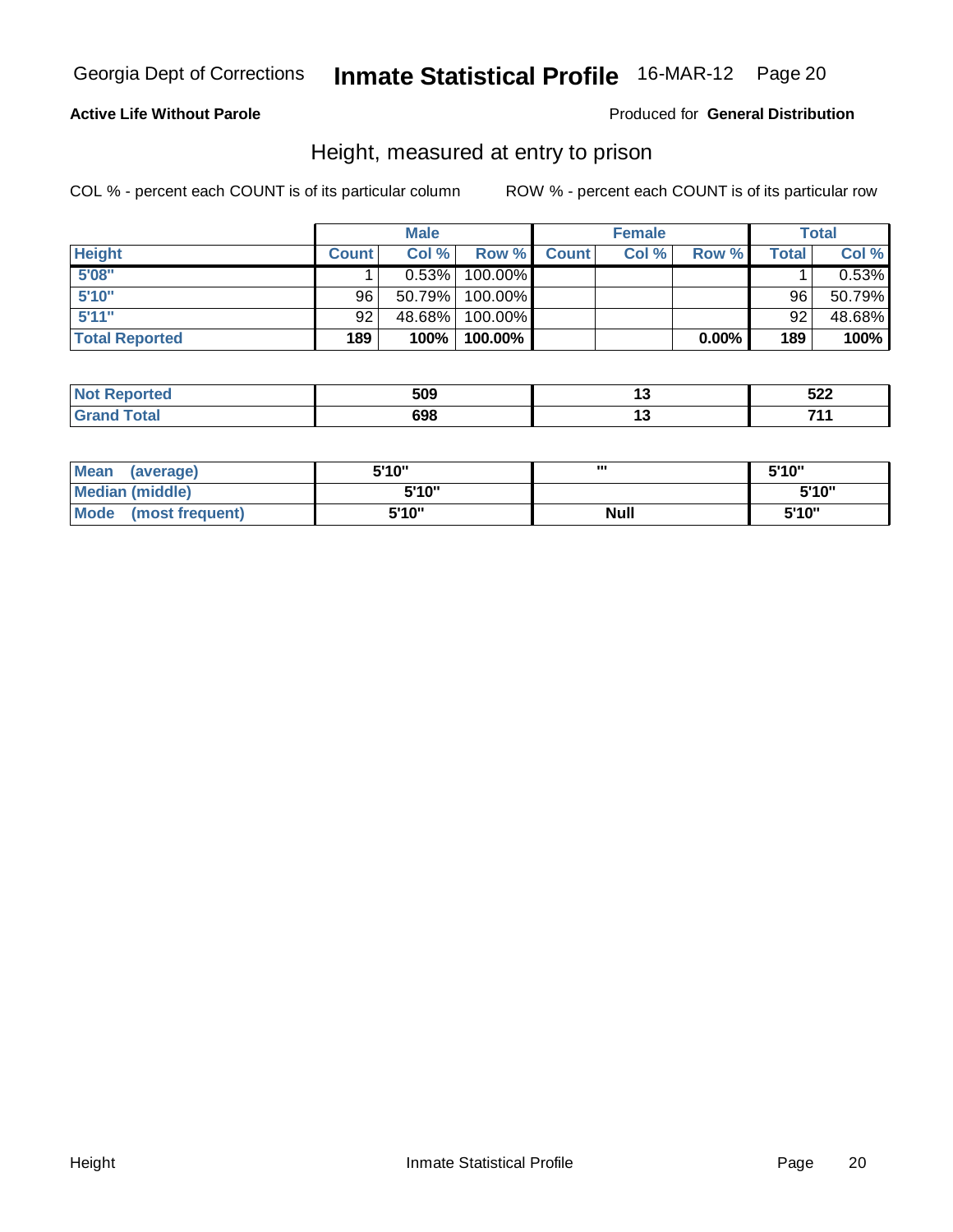#### **Active Life Without Parole**

Produced for **General Distribution**

### Weight, measured at entry to prison

|                          |                  | <b>Male</b>  |         |                 | <b>Female</b>    |         |                         | <b>Total</b>     |  |
|--------------------------|------------------|--------------|---------|-----------------|------------------|---------|-------------------------|------------------|--|
| Weight                   | <b>Count</b>     | Col %        | Row %   | <b>Count</b>    | Col %            | Row %   | <b>Total</b>            | Col %            |  |
| <b>90 - 99 pounds</b>    | 1                | 0.14%        | 100.00% |                 |                  |         | 1                       | 0.14%            |  |
| 110 - 119 pounds         |                  |              |         | $\overline{2}$  | 15.38%           | 100.00% | $\overline{c}$          | 0.28%            |  |
| 120 - 129 pounds         | 2                | 0.29%        | 100.00% |                 |                  |         | $\overline{2}$          | 0.28%            |  |
| 130 - 139 pounds         | 16               | 2.30%        | 94.12%  | $\mathbf{1}$    | 7.69%            | 5.88%   | $\overline{17}$         | 2.39%            |  |
| 140 - 149 pounds         | 42               | 6.03%        | 100.00% |                 |                  |         | 42                      | 5.92%            |  |
| 150 - 159 pounds         | 65               | 9.33%        | 100.00% |                 |                  |         | 65                      | 9.15%            |  |
| 160 - 169 pounds         | 87               | 12.48%       | 96.67%  | 3               | 23.08%           | 3.33%   | 90                      | 12.68%           |  |
| 170 - 179 pounds         | 106              | 15.21%       | 99.07%  | 1               | 7.69%            | 0.93%   | 107                     | 15.07%           |  |
| 180 - 189 pounds         | 81               | 11.62%       | 97.59%  | $\overline{2}$  | 15.38%           | 2.41%   | 83                      | 11.69%           |  |
| 190 - 199 pounds         | 62               | 8.90%        | 100.00% |                 |                  |         | $\overline{62}$         | 8.73%            |  |
| 200 - 209 pounds         | 61               | 8.75%        | 98.39%  | $\mathbf{1}$    | 7.69%            | 1.61%   | $\overline{62}$         | 8.73%            |  |
| 210 - 219 pounds         | 45               | 6.46%        | 97.83%  | $\mathbf{1}$    | 7.69%            | 2.17%   | 46                      | 6.48%            |  |
| 220 - 229 pounds         | 44               | 6.31%        | 100.00% |                 |                  |         | 44                      | 6.20%            |  |
| 230 - 239 pounds         | 23               | 3.30%        | 100.00% |                 |                  |         | 23                      | 3.24%            |  |
| 240 - 249 pounds         | 21               | 3.01%        | 100.00% |                 |                  |         | 21                      | 2.96%            |  |
| 250 - 259 pounds         | $\boldsymbol{9}$ | 1.29%        | 81.82%  | $\overline{2}$  | 15.38%           | 18.18%  | 11                      | 1.55%            |  |
| 260 - 269 pounds         | 8                | 1.15%        | 100.00% |                 |                  |         | 8                       | 1.13%            |  |
| 270 - 279 pounds         | 8                | 1.15%        | 100.00% |                 |                  |         | 8                       | 1.13%            |  |
| 280 - 289 pounds         | 4                | 0.57%        | 100.00% |                 |                  |         | $\overline{4}$          | 0.56%            |  |
| 290 - 299 pounds         | $\overline{2}$   | 0.29%        | 100.00% |                 |                  |         | $\overline{2}$          | 0.28%            |  |
| 300 - 309 pounds         | $\overline{2}$   | 0.29%        | 100.00% |                 |                  |         | $\overline{\mathbf{c}}$ | 0.28%            |  |
| 310 - 319 pounds         | 1                | 0.14%        | 100.00% |                 |                  |         | $\mathbf{1}$            | 0.14%            |  |
| 320 - 329 pounds         | 4                | 0.57%        | 100.00% |                 |                  |         | 4                       | 0.56%            |  |
| 330 - 339 pounds         | 2                | 0.29%        | 100.00% |                 |                  |         | $\overline{2}$          | 0.28%            |  |
| 400 pounds and over      | $\mathbf{1}$     | 0.14%        | 100.00% |                 |                  |         | $\mathbf{1}$            | 0.14%            |  |
| <b>Total Reported</b>    | 697              | 100%         | 98.17%  | $\overline{13}$ | 100%             | 1.83%   | 710                     | 100%             |  |
|                          |                  |              |         |                 |                  |         |                         |                  |  |
| <b>Not Reported</b>      |                  | $\mathbf{1}$ |         |                 | $\mathbf 0$      |         |                         | 1                |  |
| <b>Grand Total</b>       |                  | 698          |         |                 | $\overline{13}$  |         |                         | $\overline{711}$ |  |
|                          |                  |              |         |                 |                  |         |                         |                  |  |
| <b>Mean</b><br>(average) |                  | 189          |         |                 | 177              |         |                         | 189              |  |
| <b>Median (middle)</b>   |                  | 180          |         |                 | $\overline{175}$ |         |                         | 180              |  |
| Mode (most frequent)     |                  | 170          |         |                 | 110              |         | 170                     |                  |  |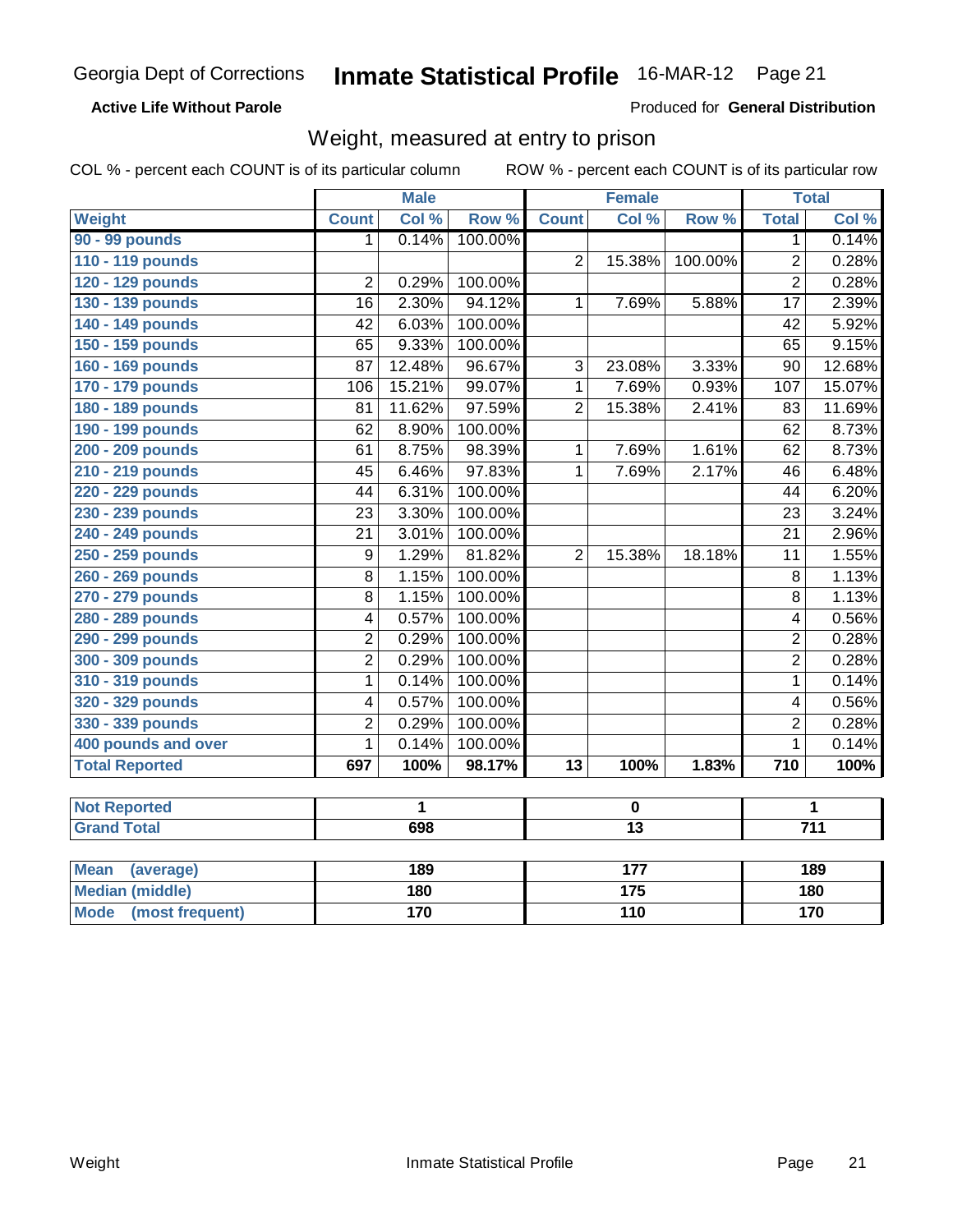#### **Active Life Without Parole**

Produced for **General Distribution**

### Military service

|              |                         |              | <b>Male</b> |             |    | <b>Female</b> |       |              | <b>Total</b> |
|--------------|-------------------------|--------------|-------------|-------------|----|---------------|-------|--------------|--------------|
|              | <b>Military service</b> | <b>Count</b> | Col %       | Row % Count |    | Col %         | Row % | <b>Total</b> | Col %        |
|              | <b>Air Force</b>        | 40           | 9.39%       | 100.00%     |    |               |       | 40           | 9.17%        |
| $\mathbf{2}$ | <b>Army</b>             |              | 1.64%       | 100.00%     |    |               |       |              | 1.61%        |
| 3            | <b>Navy</b>             | 3            | $.70\%$     | 100.00%     |    |               |       | 3            | .69%         |
| 4            | <b>Marines</b>          |              | .23%        | 100.00%     |    |               |       |              | .23%         |
| 5            | <b>Coast Guard</b>      | 6            | 1.41%       | 100.00%     |    |               |       | 6            | 1.38%        |
| 96           | <b>None</b>             | 369          | 86.62%      | 97.36%      | 10 | 100.00%       | 2.64% | 379          | 86.93%       |
|              | <b>Total Reported</b>   | 426          | 100%        | 97.71%      | 10 | 100%          | 2.29% | 436          | 100%         |

| Ή | $\sim$<br>. |     | $\sim$<br>.  |
|---|-------------|-----|--------------|
|   | 698         | . . | 74.<br>- - - |

| <b>Nul</b><br>Force<br>ent)<br>vc<br>¬…<br>_____<br>______ |
|------------------------------------------------------------|
|------------------------------------------------------------|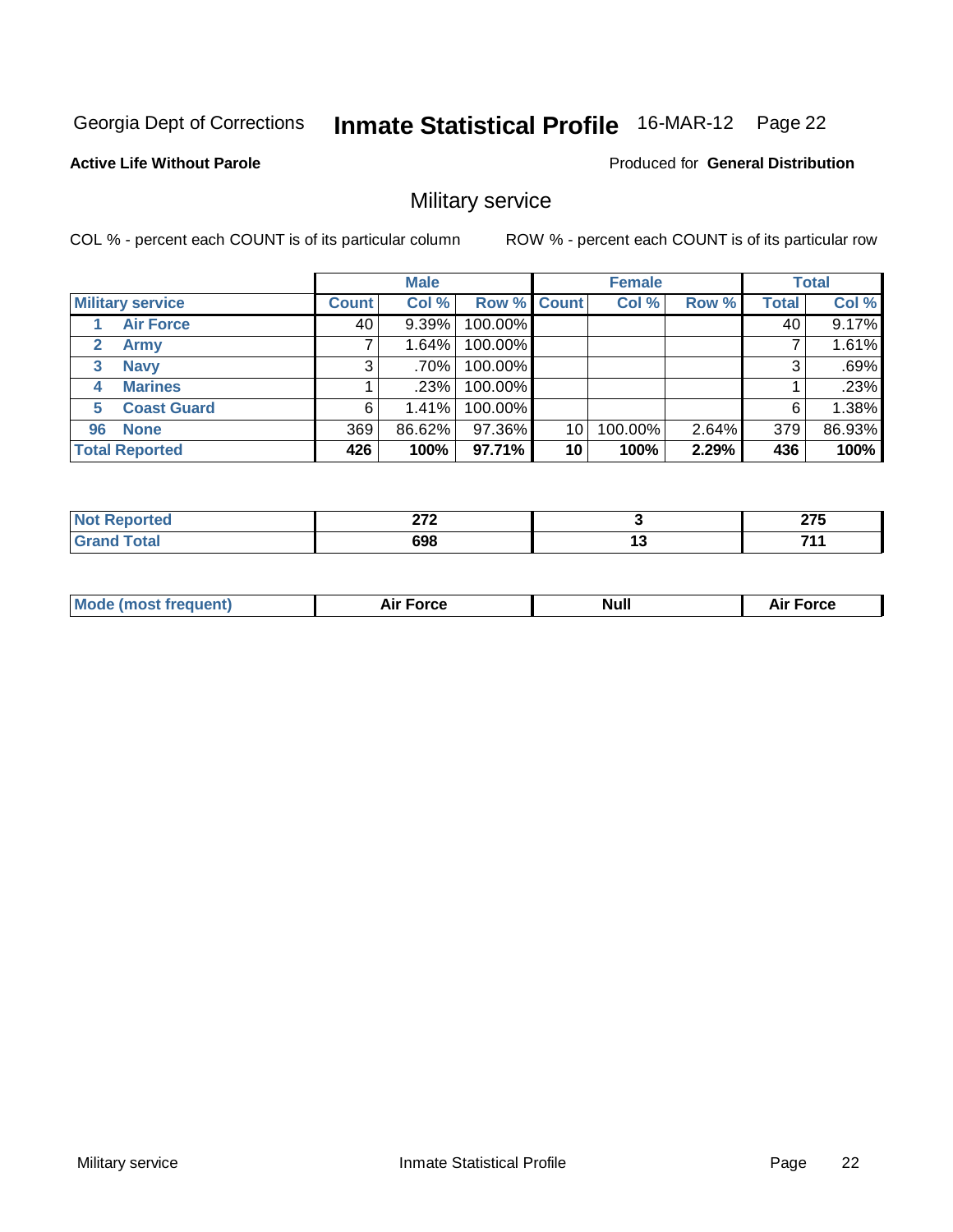#### **Active Life Without Parole**

#### Produced for **General Distribution**

### Type of admission to prison

|    |                             |              | <b>Male</b> |                    |    | <b>Female</b> |       |       | <b>Total</b> |
|----|-----------------------------|--------------|-------------|--------------------|----|---------------|-------|-------|--------------|
|    | <b>Type of Admission</b>    | <b>Count</b> | Col %       | <b>Row % Count</b> |    | Col %         | Row % | Total | Col %        |
|    | <b>Committed From Court</b> | 681          | 97.56%      | 98.13%             | 13 | 100.00%       | 1.87% | 694   | 97.61%       |
| 3  | <b>Parole Rev/New Sent</b>  | 3            | .43%        | 100.00%            |    |               |       | 3     | .42%         |
| 6  | <b>Prob Viol/Partial</b>    |              | ا 14%.      | 100.00%            |    |               |       |       | .14%         |
| 9  | <b>Prob Rev/Remainder</b>   |              | $.14\%$     | 100.00%            |    |               |       |       | .14%         |
| 11 | <b>Life W/O Parole</b>      | 12           | $1.72\%$    | 100.00%            |    |               |       | 12    | 1.69%        |
|    | <b>Total Reported</b>       | 698          | 100%        | 98.17%             | 13 | 100%          | 1.83% | 711   | 100%         |

| ported?                      |     |     |     |
|------------------------------|-----|-----|-----|
| <b>Total</b><br><b>Grand</b> | 698 | . . | 744 |

| <b>Mode</b><br>most frequent) | Cmmt<br>∴ourt∴<br>_ _ _ _ _ _ | Cmmt<br>Court (<br>_ _ _ _ _ _ | Cmmt<br>்பார். |
|-------------------------------|-------------------------------|--------------------------------|----------------|
|                               |                               |                                |                |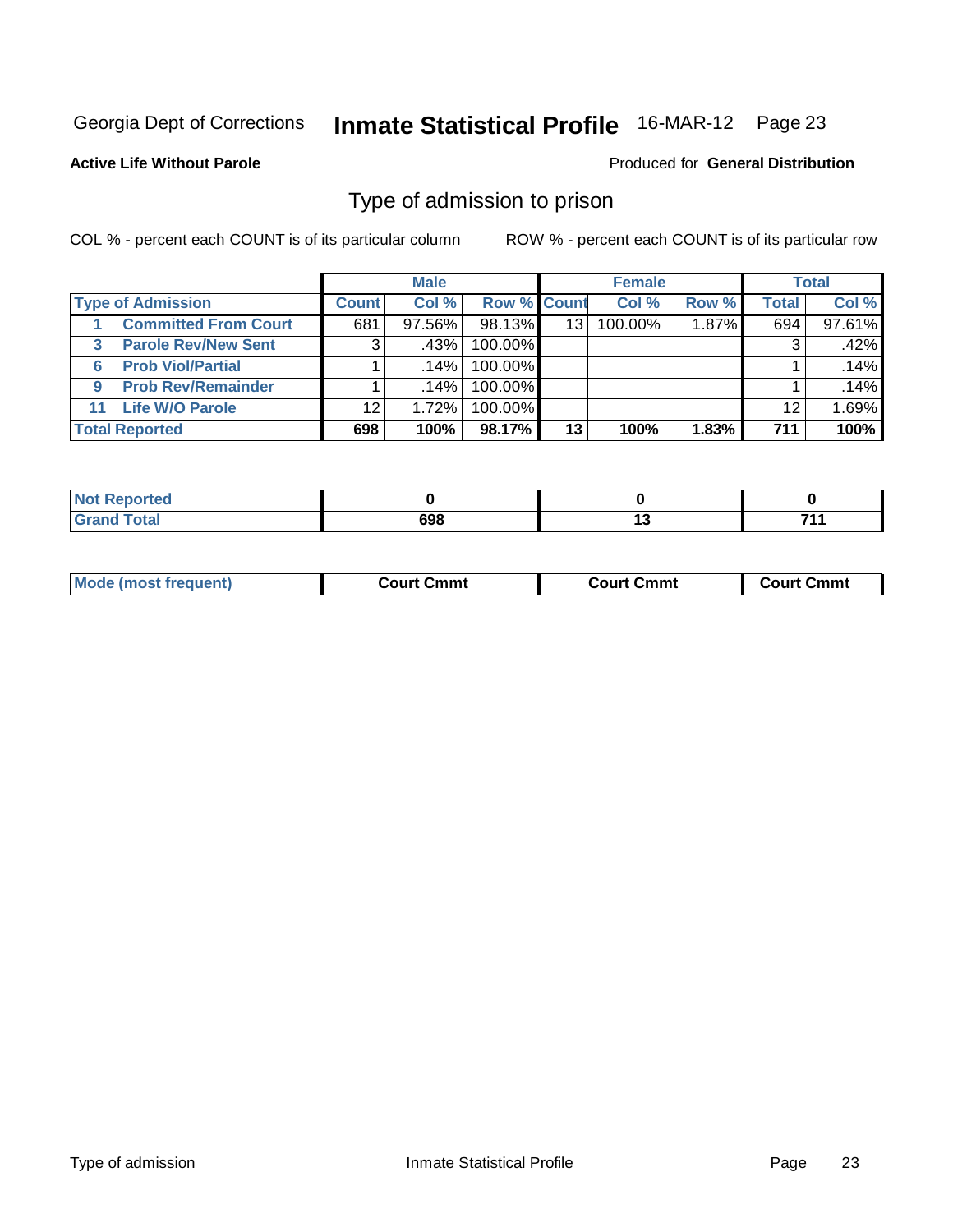**Active Life Without Parole** 

Produced for **General Distribution**

### Current / last security status

|                        |         | <b>Male</b> |             |    | <b>Female</b> |           |       | <b>Total</b> |
|------------------------|---------|-------------|-------------|----|---------------|-----------|-------|--------------|
| <b>Security Status</b> | Count l | Col %       | Row % Count |    | Col %         | Row %     | Total | Col %        |
| 4 Medium               | 16      | 2.32%       | $80.00\%$   | 4  | 30.77%        | $20.00\%$ | 20    | $2.84\%$     |
| 5 Close                | 674     | $97.54\%$   | 98.68%      | 9  | 69.23%        | 1.32%     | 683   | 97.02%       |
| <b>6 Maximum</b>       |         | .14%        | 100.00%     |    | .00%          |           |       | .14%         |
| <b>Total Reported</b>  | 691     | 100%        | 98.15%      | 13 | 100%          | 1.85%     | 704   | 100%         |

| <b>Still being diagnosed</b> |     |     |
|------------------------------|-----|-----|
| <b>Not Reported</b>          |     |     |
| <b>Grand Total</b>           | 698 | 74, |

| <b>Mode (most frequent)</b> | Jlose | Close | Close |
|-----------------------------|-------|-------|-------|
|                             |       |       |       |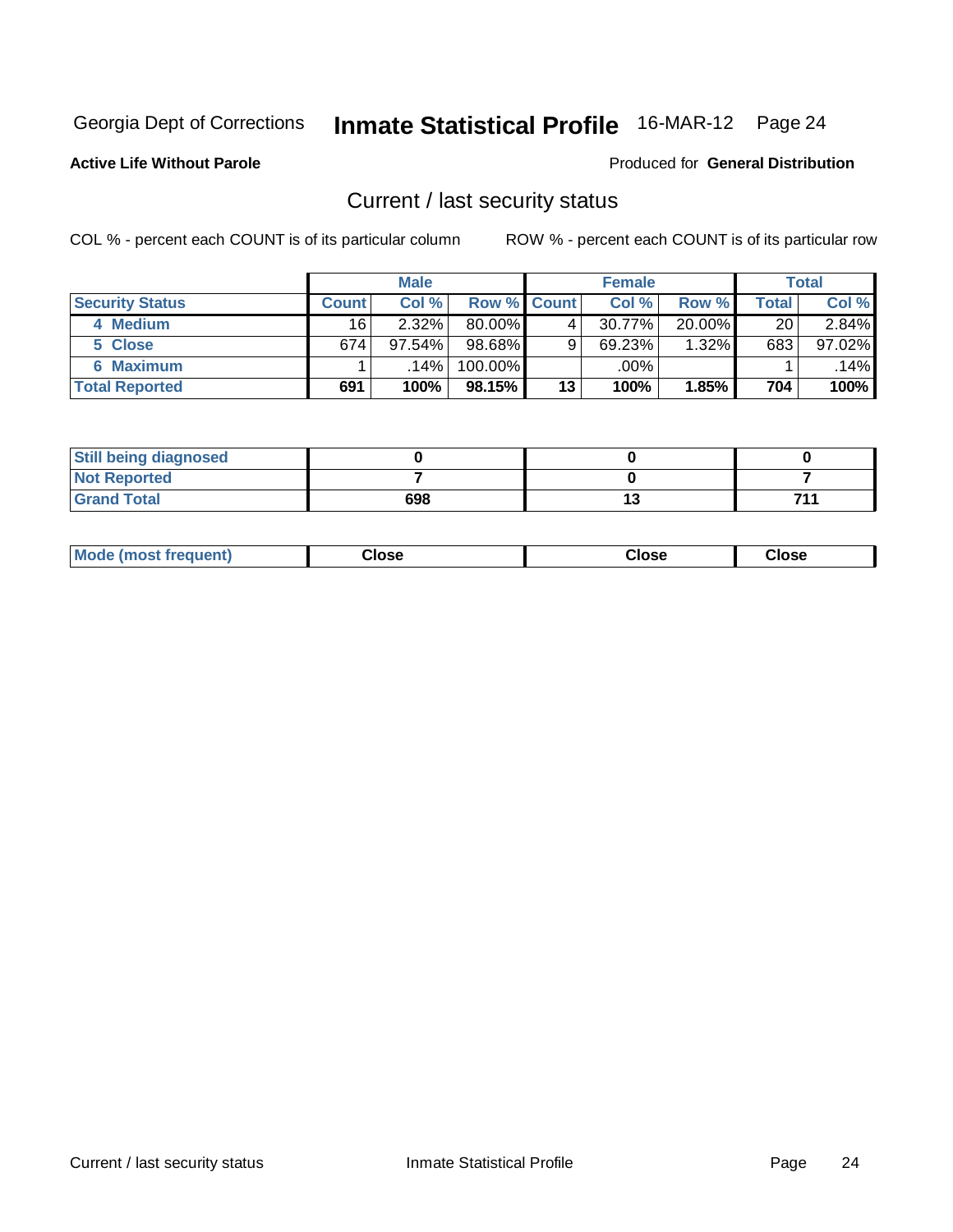**Active Life Without Parole** 

Produced for **General Distribution**

### Current / last type of institution

|                            |              | <b>Male</b> |                    |                 | <b>Female</b> |       |       | Total  |
|----------------------------|--------------|-------------|--------------------|-----------------|---------------|-------|-------|--------|
| <b>Type of Institution</b> | <b>Count</b> | Col %       | <b>Row % Count</b> |                 | Col %         | Row % | Total | Col %  |
| <b>State Prison</b>        | 692          | $99.43\%$   | 98.16% <b>I</b>    | 13 <sup>1</sup> | 100.00%       | 1.84% | 705   | 99.44% |
| <b>Private Prison</b>      |              | .57%        | 100.00%            |                 |               |       |       | .56%   |
| <b>Total Reported</b>      | 696          | 100%        | 98.17%             | 13              | 100%          | 1.83% | 709   | 100%   |

| .<br>τeα         |            |         |
|------------------|------------|---------|
| <b>otal</b><br>- | coc<br>oac | <br>709 |

| <b>Mode (most frequent)</b> | <b>State Prison</b> | <b>State Prison</b> | ∘Prison<br><b>State</b> |
|-----------------------------|---------------------|---------------------|-------------------------|
|                             |                     |                     |                         |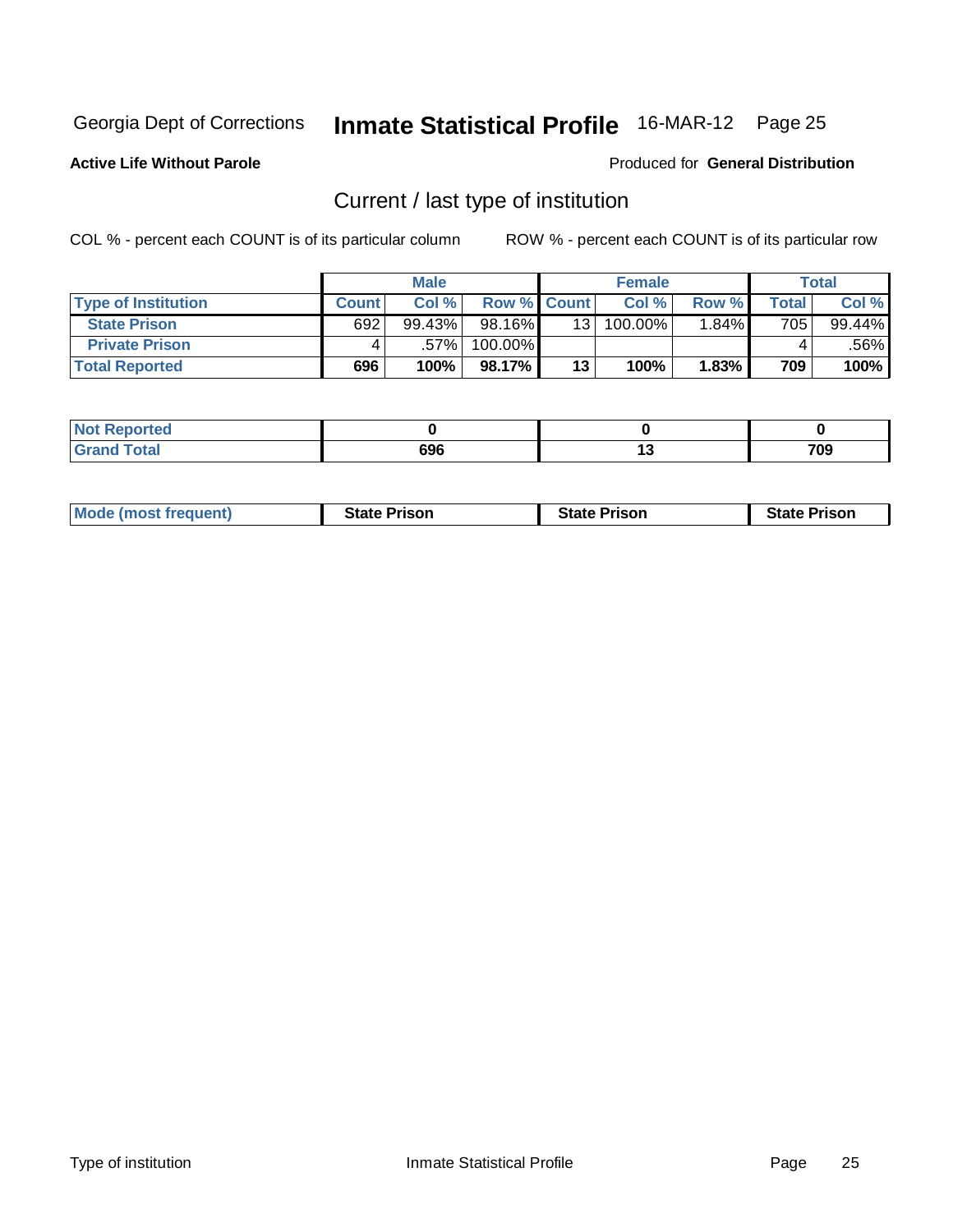#### **Active Life Without Parole**

#### Produced for **General Distribution**

### Institution type - state prisons

|                                         |              | <b>Male</b>               |         |                 | <b>Female</b>                 |         | <b>Total</b>                        |        |
|-----------------------------------------|--------------|---------------------------|---------|-----------------|-------------------------------|---------|-------------------------------------|--------|
| <b>Institution Type - State Prisons</b> | <b>Count</b> | Col %                     | Row %   | <b>Count</b>    | Col %                         | Row %   | <b>Total</b>                        | Col %  |
| <b>Arrendale State Prison</b>           |              |                           |         | 9               | 69.23%                        | 100.00% | 9                                   | 1.28%  |
| <b>Augusta State Med. Prison</b>        | 40           | 5.78%                     | 100.00% |                 |                               |         | 40                                  | 5.67%  |
| <b>Baldwin State Prison</b>             | 17           | 2.46%                     | 100.00% |                 |                               |         | 17                                  | 2.41%  |
| <b>Central State Prison</b>             | 1            | .14%                      | 100.00% |                 |                               |         | 1                                   | .14%   |
| <b>Coastal State Prison</b>             | 1            | .14%                      | 100.00% |                 |                               |         | 1                                   | .14%   |
| <b>Dooly State Prison</b>               | 1            | .14%                      | 100.00% |                 |                               |         | 1                                   | .14%   |
| <b>Ga Diag Class Prison</b>             | 35           | 5.06%                     | 100.00% |                 |                               |         | 35                                  | 4.96%  |
| <b>Ga State Prison</b>                  | 12           | 1.73%                     | 100.00% |                 |                               |         | 12                                  | 1.70%  |
| <b>Hancock State Prison</b>             | 76           | 10.98%                    | 100.00% |                 |                               |         | 76                                  | 10.78% |
| <b>Hays State Prison</b>                | 83           | 11.99%                    | 100.00% |                 |                               |         | 83                                  | 11.77% |
| <b>Johnson State Prison</b>             | 1            | .14%                      | 100.00% |                 |                               |         | 1                                   | .14%   |
| <b>Macon State Prison</b>               | 105          | 15.17%                    | 100.00% |                 |                               |         | 105                                 | 14.89% |
| <b>Phillips State Prison</b>            | 15           | 2.17%                     | 100.00% |                 |                               |         | 15                                  | 2.13%  |
| <b>Pulaski State Prison</b>             |              |                           |         | 4               | 30.77%                        | 100.00% | 4                                   | .57%   |
| <b>Smith State Prison</b>               | 85           | 12.28%                    | 100.00% |                 |                               |         | 85                                  | 12.06% |
| <b>Telfair State Prison</b>             | 76           | 10.98%                    | 100.00% |                 |                               |         | 76                                  | 10.78% |
| <b>Valdosta Sp</b>                      | 65           | 9.39%                     | 100.00% |                 |                               |         | 65                                  | 9.22%  |
| <b>Ware State Prison</b>                | 78           | 11.27%                    | 100.00% |                 |                               |         | 78                                  | 11.06% |
| <b>Washington State Prison</b>          | 1            | .14%                      | 100.00% |                 |                               |         | 1                                   | .14%   |
| <b>Total Reported</b>                   | 692          | 100%                      | 98.16%  | 13              | 100%                          | 1.84%   | 705                                 | 100%   |
| <b>Not Reported</b>                     |              | $\bf{0}$                  |         | 0               |                               |         | $\bf{0}$                            |        |
| <b>Grand Total</b>                      |              | 692                       |         | $\overline{13}$ |                               |         |                                     | 705    |
| <b>Mode (most frequent)</b>             |              | <b>Macon State Prison</b> |         |                 | <b>Arrendale State Prison</b> |         | <b>Macon State</b><br><b>Prison</b> |        |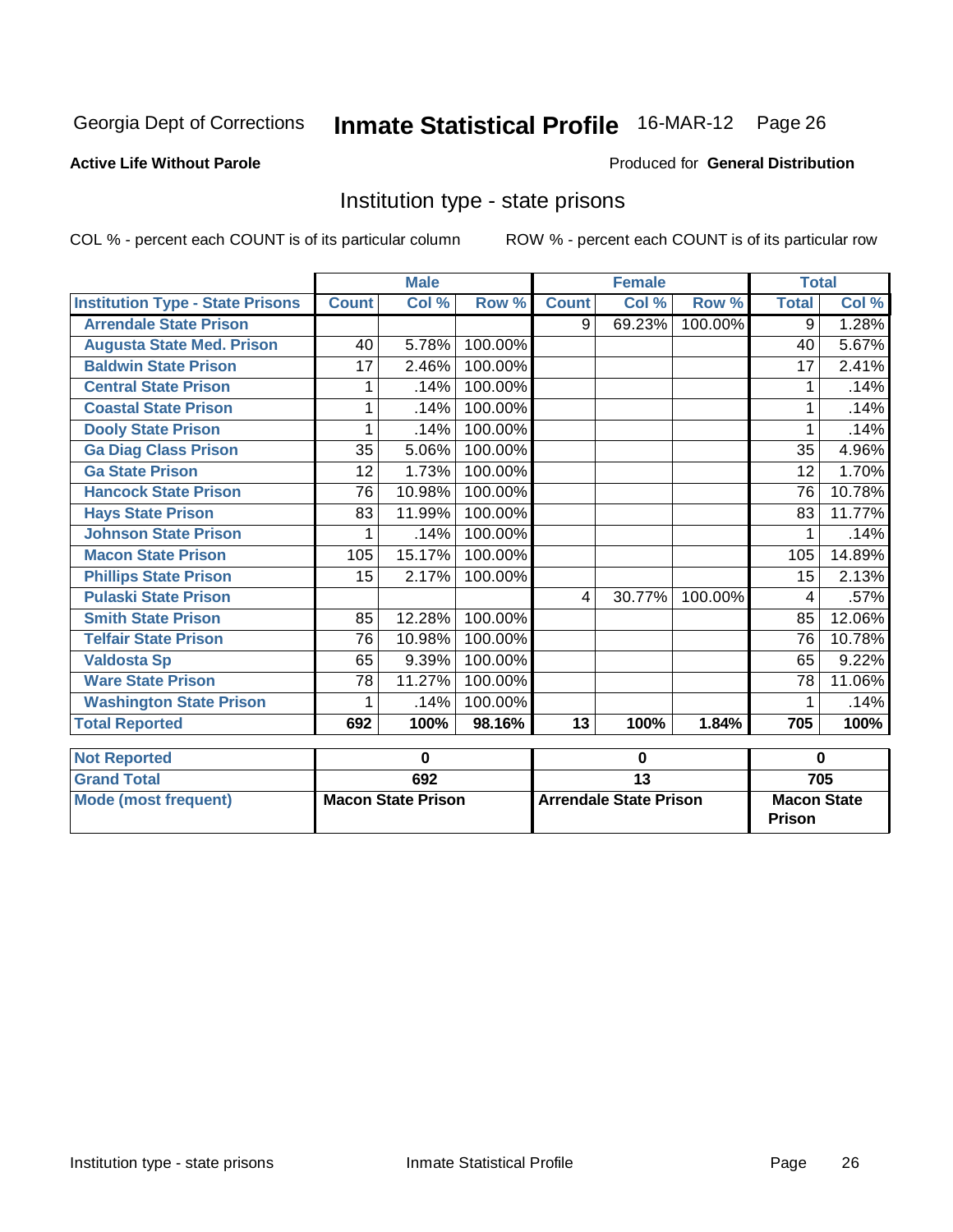**Active Life Without Parole** 

Produced for **General Distribution**

### Institution type - private prisons

|                                           |              | <b>Male</b> |             | <b>Female</b> |       |         | Total  |
|-------------------------------------------|--------------|-------------|-------------|---------------|-------|---------|--------|
| <b>Institution Type - Private Prisons</b> | <b>Count</b> | Col%        | Row % Count | Col %         | Row % | Total l | Col %  |
| <b>Coffee Corr Facility</b>               |              | $50.00\%$   | 100.00%     |               |       |         | 50.00% |
| <b>Wheeler Corr Facility</b>              |              | 50.00%      | 100.00%     |               |       |         | 50.00% |
| <b>Total Reported</b>                     | 4            | 100%        | 100%        |               | %     |         | 100%   |

| ported<br><b>AGE</b><br>$\cdots$    |  |  |
|-------------------------------------|--|--|
| otal<br>$- \cdot - \cdot - \cdot -$ |  |  |

| Mode (most frequent) | <b>Coffee Corr Facility</b> | <b>Null</b> | <b>Coffee Corr</b><br><b>Facility</b> |
|----------------------|-----------------------------|-------------|---------------------------------------|
|----------------------|-----------------------------|-------------|---------------------------------------|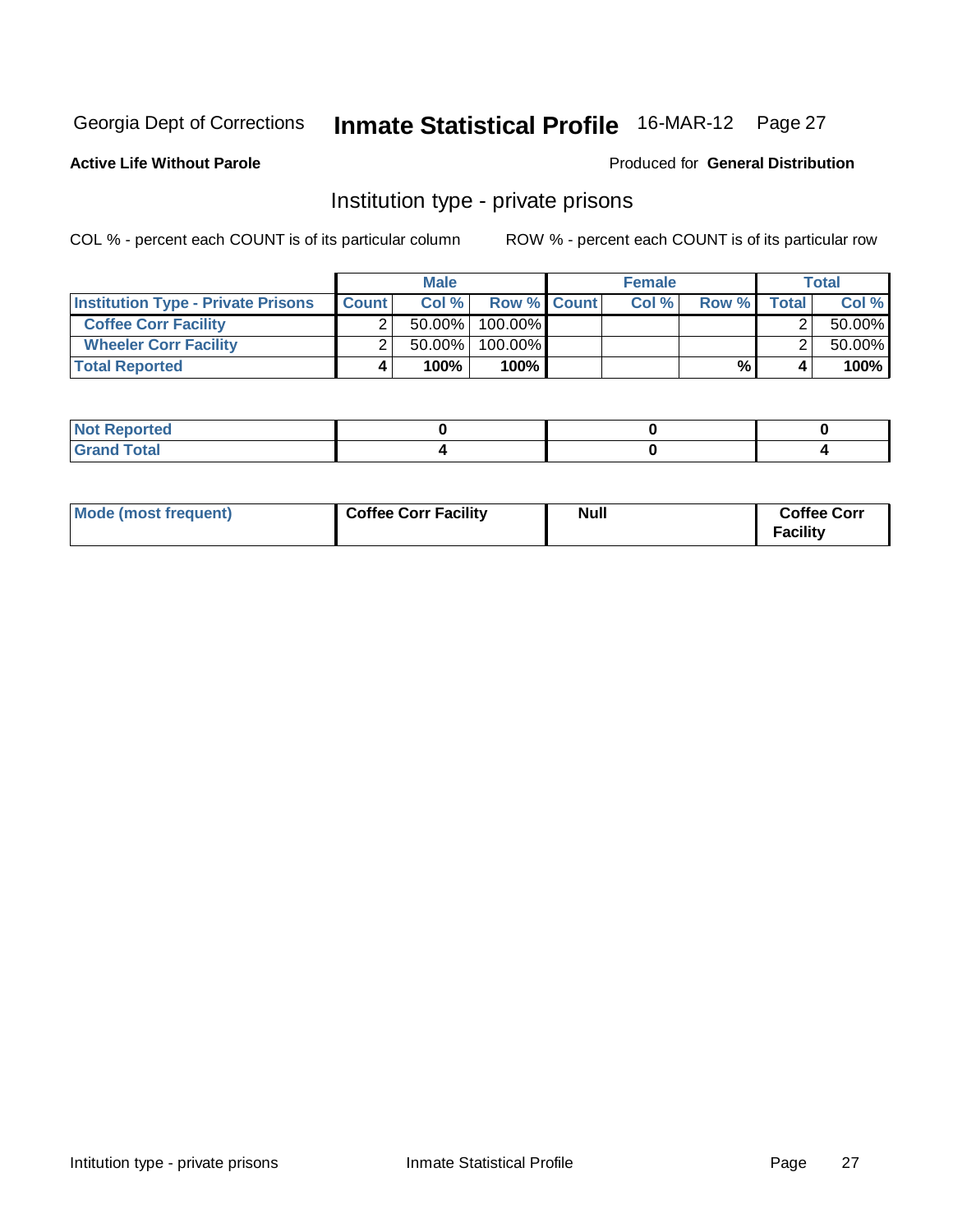#### **Active Life Without Parole**

#### Produced for **General Distribution**

### Number of disciplinary reports

|                                      |              | <b>Male</b> |         |              | <b>Female</b> |       |              | <b>Total</b> |
|--------------------------------------|--------------|-------------|---------|--------------|---------------|-------|--------------|--------------|
| <b>Number of Disciplinary Report</b> | <b>Count</b> | Col %       | Row %   | <b>Count</b> | Col %         | Row % | <b>Total</b> | Col %        |
|                                      | 196          | 28.08%      | 98.49%  | 3            | 23.08%        | 1.51% | 199          | 27.99%       |
|                                      | 81           | 11.60%      | 97.59%  | 2            | 15.38%        | 2.41% | 83           | 11.67%       |
| $\mathbf{2}$                         | 52           | 7.45%       | 96.30%  | 2            | 15.38%        | 3.70% | 54           | 7.59%        |
| 3                                    | 39           | 5.59%       | 95.12%  | 2            | 15.38%        | 4.88% | 41           | 5.77%        |
|                                      | 43           | 6.16%       | 100.00% |              |               |       | 43           | 6.05%        |
| 5                                    | 25           | 3.58%       | 100.00% |              |               |       | 25           | 3.52%        |
| <b>More Than 5</b>                   | 262          | 37.54%      | 98.50%  | 4            | 30.77%        | 1.50% | 266          | 37.41%       |
| <b>Total Reported</b>                | 698          | 100%        | 98.17%  | 13           | 100%          | 1.83% | 711          | 100%         |

| $\sim$<br>______ | coc<br>งฯช | $\sim$ |  |
|------------------|------------|--------|--|

| Mean (average)         | 8.30 | 7.46 | 8.29 |
|------------------------|------|------|------|
| <b>Median (middle)</b> |      |      |      |
| Mode (most frequent)   |      |      |      |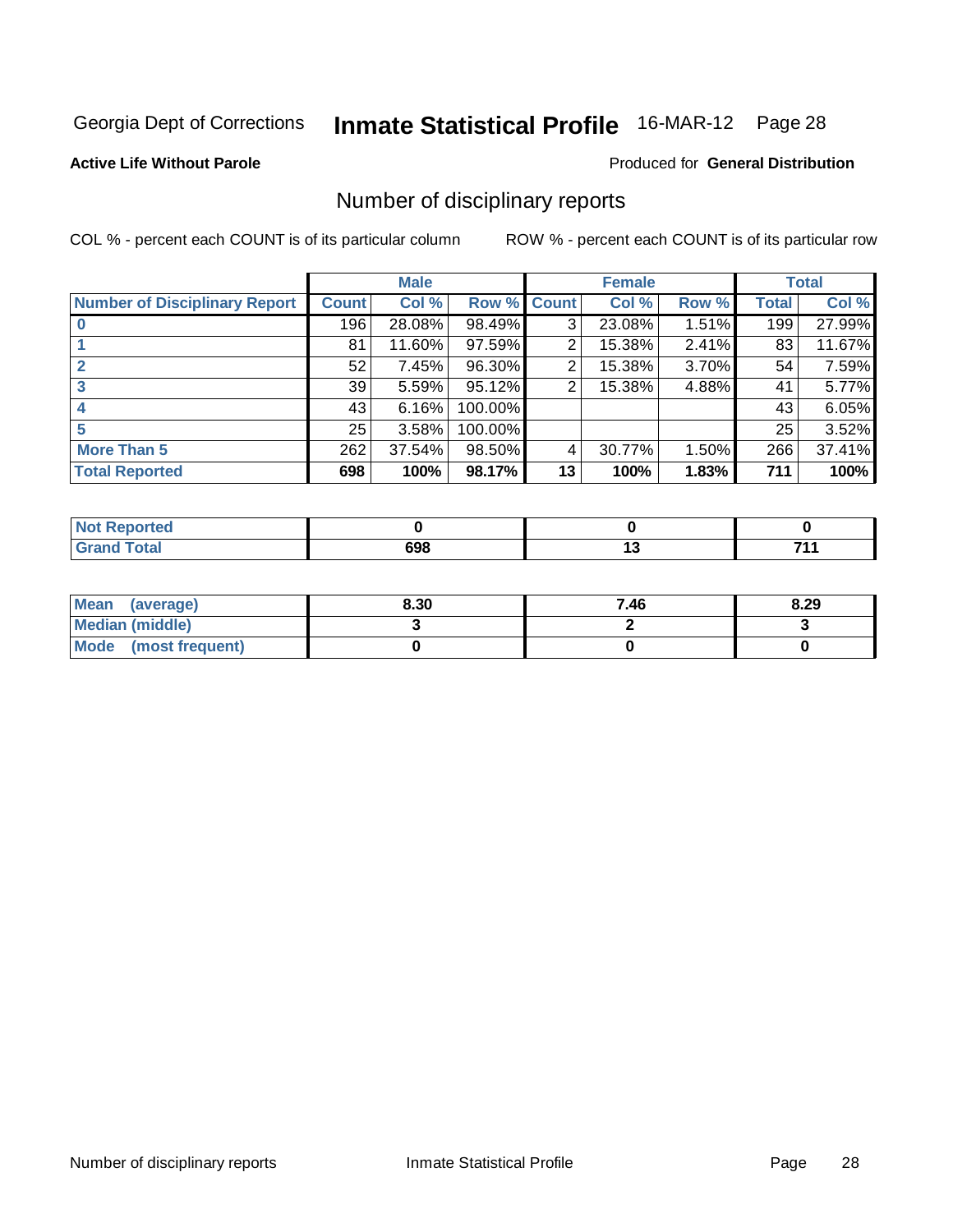#### **Active Life Without Parole**

#### Produced for **General Distribution**

### Number of transfers

|                            |         | <b>Male</b> |         |                | <b>Female</b> |          |              | <b>Total</b> |
|----------------------------|---------|-------------|---------|----------------|---------------|----------|--------------|--------------|
| <b>Number of Transfers</b> | Count l | Col %       | Row %   | <b>Count</b>   | Col %         | Row %    | <b>Total</b> | Col %        |
|                            | 27      | $3.87\%$    | 93.10%  | $\overline{2}$ | 15.38%        | $6.90\%$ | 29           | 4.08%        |
|                            | 133     | 19.05%      | 96.38%  | 5              | 38.46%        | 3.62%    | 138          | 19.41%       |
| $\mathbf{2}$               | 119     | 17.05%      | 100.00% |                |               |          | 119          | 16.74%       |
| 3                          | 109     | 15.62%      | 99.09%  |                | 7.69%         | 0.91%    | 110          | 15.47%       |
|                            | 87      | 12.46%      | 94.57%  | 5              | 38.46%        | 5.43%    | 92           | 12.94%       |
| 5                          | 51      | 7.31%       | 100.00% |                |               |          | 51           | 7.17%        |
| <b>More Than 5</b>         | 172     | 24.64%      | 100.00% |                |               |          | 172          | 24.19%       |
| <b>Total Reported</b>      | 698     | 100%        | 98.17%  | 13             | 100%          | 1.83%    | 711          | 100%         |

| cor.<br>ႦႸႣ<br>$  -$ | $\sim$ |  |
|----------------------|--------|--|

| Mean (average)         | . 44 | 2.15 | 4.07 |
|------------------------|------|------|------|
| <b>Median (middle)</b> |      |      |      |
| Mode (most frequent)   |      |      |      |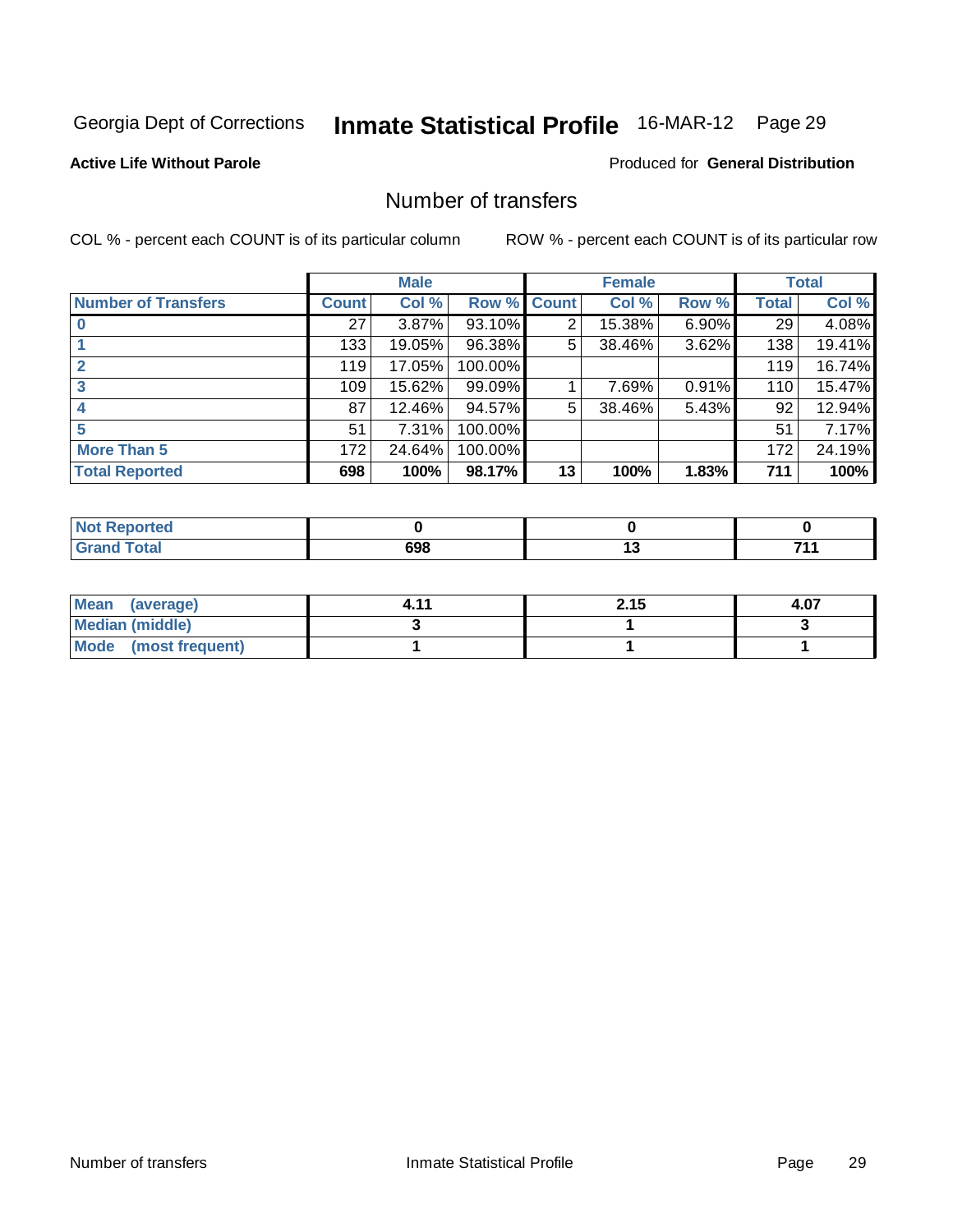**Active Life Without Parole** 

Produced for **General Distribution**

### Number of escapes

|                          |              | <b>Male</b> |                    |    | <b>Female</b> |          |       | <b>Total</b> |
|--------------------------|--------------|-------------|--------------------|----|---------------|----------|-------|--------------|
| <b>Number of Escapes</b> | <b>Count</b> | Col %       | <b>Row % Count</b> |    | Col %         | Row %    | Total | Col %        |
|                          | 696          | 99.71%      | 98.17%             | 13 | 100.00%       | $1.83\%$ | 709   | 99.72%       |
|                          |              | $0.14\%$    | 100.00%            |    |               |          |       | 0.14%        |
|                          |              | $0.14\%$    | 100.00%            |    |               |          |       | 0.14%        |
| <b>Total Reported</b>    | 698          | 100%        | 98.17%             | 13 | 100%          | 1.83%    | 711   | 100%         |

| <b>Not</b><br><b>Reported</b>     |     |     |
|-----------------------------------|-----|-----|
| <b>c</b> otal<br>$\mathbf{v}$ and | 698 | 74. |

| Mean (average)       |  |  |
|----------------------|--|--|
| Median (middle)      |  |  |
| Mode (most frequent) |  |  |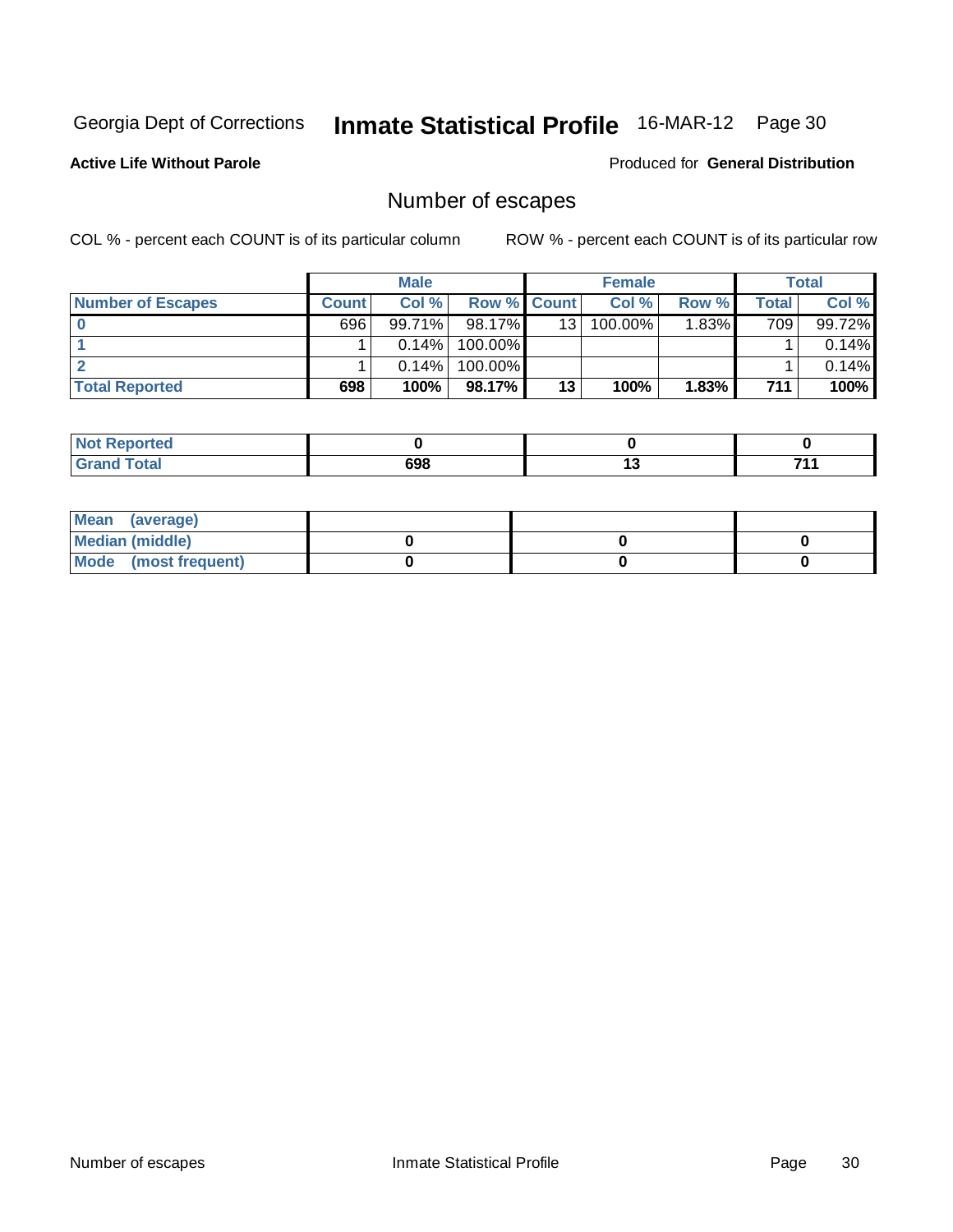### **Active Life Without Parole**

#### Produced for **General Distribution**

### Time served in current (or last) institution

|                            |              | <b>Male</b> |         |                | <b>Female</b> |        |              | <b>Total</b> |
|----------------------------|--------------|-------------|---------|----------------|---------------|--------|--------------|--------------|
| <b>Time In Institution</b> | <b>Count</b> | Col %       | Row %   | <b>Count</b>   | Col %         | Row %  | <b>Total</b> | Col %        |
| 0 to 3 months              | 80           | 11.46%      | 100.00% |                |               |        | 80           | 11.25%       |
| 3.01 to 6 months           | 46           | 6.59%       | 100.00% |                |               |        | 46           | 6.47%        |
| 6.01 to 9 months           | 54           | 7.74%       | 98.18%  | 1              | 7.69%         | 1.82%  | 55           | 7.74%        |
| 9.01 to 12 months          | 54           | 7.74%       | 85.71%  | 9              | 69.23%        | 14.29% | 63           | 8.86%        |
| 12.01 to 18 months         | 57           | 8.17%       | 98.28%  |                | 7.69%         | 1.72%  | 58           | 8.16%        |
| 18.01 to 24 months         | 60           | 8.60%       | 100.00% |                |               |        | 60           | 8.44%        |
| 2.01 to 3 years            | 92           | 13.18%      | 100.00% |                |               |        | 92           | 12.94%       |
| 3.01 to 4 years            | 77           | 11.03%      | 100.00% |                |               |        | 77           | 10.83%       |
| 4.01 to 5 years            | 35           | 5.01%       | 100.00% |                |               |        | 35           | 4.92%        |
| 5.01 to 6 years            | 29           | 4.15%       | 100.00% |                |               |        | 29           | 4.08%        |
| 6.01 to 7 years            | 27           | 3.87%       | 100.00% |                |               |        | 27           | 3.80%        |
| 7.01 to 8 years            | 22           | 3.15%       | 91.67%  | $\overline{2}$ | 15.38%        | 8.33%  | 24           | 3.38%        |
| 8.01 to 9 years            | 13           | 1.86%       | 100.00% |                |               |        | 13           | 1.83%        |
| 9.01 to 10 years           | 21           | 3.01%       | 100.00% |                |               |        | 21           | 2.95%        |
| Over 10 years              | 31           | 4.44%       | 100.00% |                |               |        | 31           | 4.36%        |
| <b>Total Reported</b>      | 698          | 100%        | 98.17%  | 13             | 100%          | 1.83%  | 711          | 100.0%       |

| eported<br>N |     |     |    |
|--------------|-----|-----|----|
|              | 698 | . . | 74 |

| <b>Mean</b><br>(average) | 36 months | 23 months | 36 months |  |
|--------------------------|-----------|-----------|-----------|--|
| Median (middle)          | 24 months | 11 months | 23 months |  |
| Mode (most frequent)     | 0 months  | 1 months  | 1 months  |  |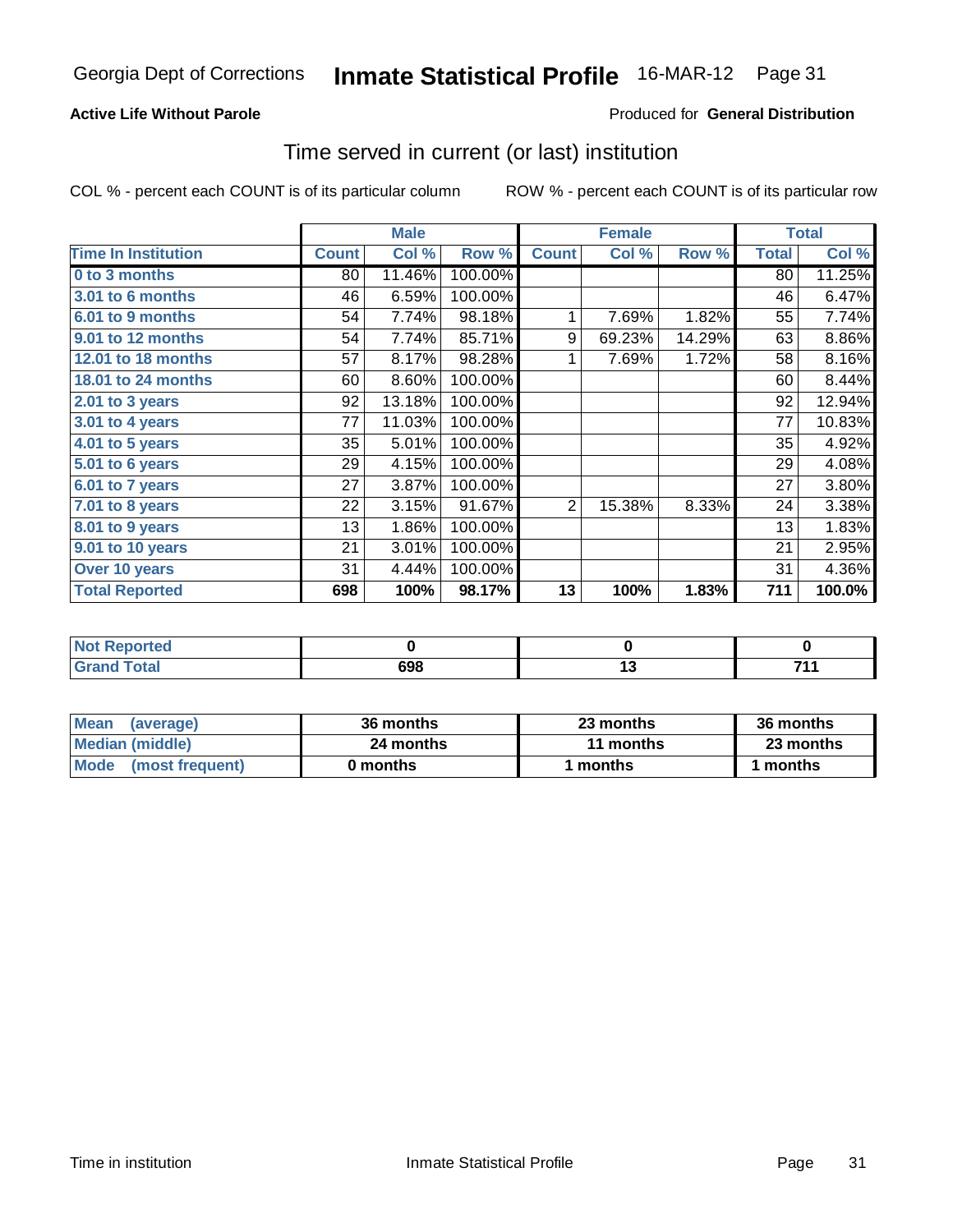#### **Active Life Without Parole**

#### Produced for **General Distribution**

### Highest grade level attained

|                              |                | <b>Male</b> |         |                | <b>Female</b> |        |                | <b>Total</b> |
|------------------------------|----------------|-------------|---------|----------------|---------------|--------|----------------|--------------|
| <b>Grade Level</b>           | <b>Count</b>   | Col %       | Row %   | <b>Count</b>   | Col %         | Row %  | <b>Total</b>   | Col %        |
| No school at all             | 1.             | 0.15%       | 100.00% |                |               |        | 1              | 0.15%        |
| Grade 1                      | 1              | 0.15%       | 100.00% |                |               |        | 1              | 0.15%        |
| <b>Grade 2</b>               | $\overline{2}$ | 0.30%       | 100.00% |                |               |        | 2              | 0.29%        |
| <b>Grade 4</b>               | 4              | 0.60%       | 100.00% |                |               |        | 4              | 0.58%        |
| Grade 5                      | 3              | 0.45%       | 100.00% |                |               |        | 3              | 0.44%        |
| Grade 6                      | 5              | 0.74%       | 100.00% |                |               |        | 5              | 0.73%        |
| <b>Grade 7</b>               | 22             | 3.27%       | 100.00% |                |               |        | 22             | 3.21%        |
| <b>Grade 8</b>               | 50             | 7.44%       | 100.00% |                |               |        | 50             | 7.30%        |
| Grade 9                      | 77             | 11.46%      | 98.72%  | 1              | 7.69%         | 1.28%  | 78             | 11.39%       |
| Grade 10                     | 120            | 17.86%      | 98.36%  | $\overline{2}$ | 15.38%        | 1.64%  | 122            | 17.81%       |
| Grade 11                     | 96             | 14.29%      | 98.97%  | 1              | 7.69%         | 1.03%  | 97             | 14.16%       |
| <b>Grade 12 or GED</b>       | 185            | 27.53%      | 96.35%  | 7              | 53.85%        | 3.65%  | 192            | 28.03%       |
| <b>Some tech school</b>      | 6              | 0.89%       | 85.71%  | 1              | 7.69%         | 14.29% | 7              | 1.02%        |
| <b>Completed tech school</b> | 10             | 1.49%       | 100.00% |                |               |        | 10             | 1.46%        |
| College, 1 year              | 21             | 3.13%       | 100.00% |                |               |        | 21             | 3.07%        |
| College, 2 year              | 37             | 5.51%       | 97.37%  | 1              | 7.69%         | 2.63%  | 38             | 5.55%        |
| College, 3 year              | 11             | 1.64%       | 100.00% |                |               |        | 11             | 1.61%        |
| <b>Bachelor's degree</b>     | 13             | 1.93%       | 100.00% |                |               |        | 13             | 1.90%        |
| <b>Master's degree</b>       | 5              | 0.74%       | 100.00% |                |               |        | 5              | 0.73%        |
| Ph.D. degree                 | 1              | 0.15%       | 100.00% |                |               |        | 1              | 0.15%        |
| Law degree                   | $\overline{2}$ | 0.30%       | 100.00% |                |               |        | $\overline{2}$ | 0.29%        |
| <b>Total Reported</b>        | 672            | 100%        | 98.10%  | 13             | 100%          | 1.90%  | 685            | 100.0%       |

| те и | n,<br>ΔU |     | or.<br>ΔU       |
|------|----------|-----|-----------------|
|      | 698      | ּיי | - -<br>. .<br>. |

| Mean (average)       | 10.89           | 11.62           | 10.91                   |
|----------------------|-----------------|-----------------|-------------------------|
| Median (middle)      | Grade 11        | Grade 12 or GED | Grade 11                |
| Mode (most frequent) | Grade 12 or GED | Grade 12 or GED | <b>IGrade 12 or GED</b> |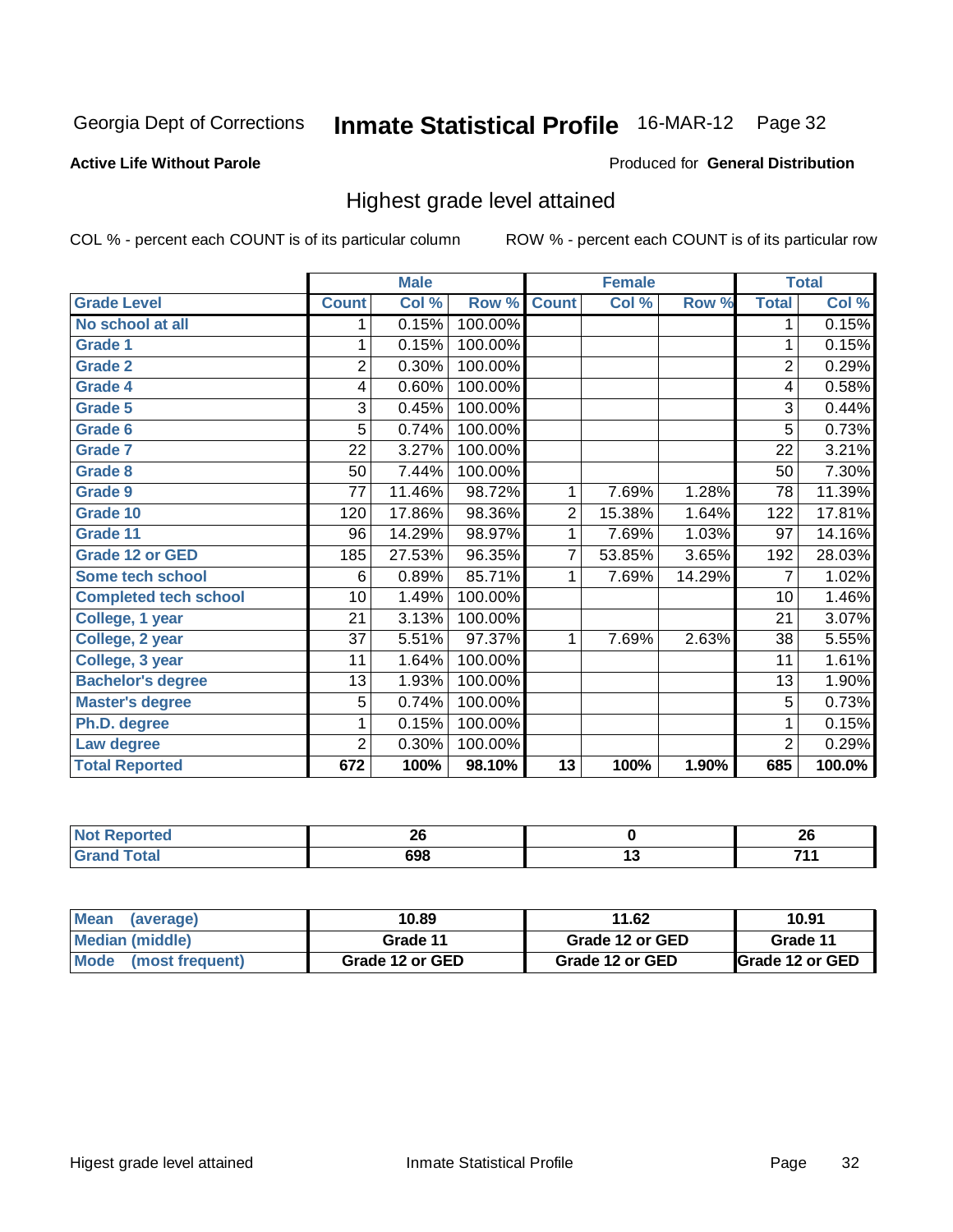#### **Active Life Without Parole**

#### Produced for **General Distribution**

### Culture fair IQ scores

|                       |         | <b>Male</b> |         |              | <b>Female</b> |       |              | <b>Total</b> |
|-----------------------|---------|-------------|---------|--------------|---------------|-------|--------------|--------------|
| <b>IQ Scores</b>      | Count l | Col %       | Row %   | <b>Count</b> | Col %         | Row % | <b>Total</b> | Col %        |
| $60 - 69$             | 24      | 4.38%       | 100.00% |              |               |       | 24           | 4.29%        |
| $70 - 79$             | 42      | 7.66%       | 97.67%  |              | 9.09%         | 2.33% | 43           | 7.69%        |
| $80 - 89$             | 87      | 15.88%      | 97.75%  | 2            | 18.18%        | 2.25% | 89           | 15.92%       |
| $90 - 99$             | 99      | 18.07%      | 97.06%  | 3            | 27.27%        | 2.94% | 102          | 18.25%       |
| $100 - 109$           | 153     | 27.92%      | 98.71%  | 2            | 18.18%        | 1.29% | 155          | 27.73%       |
| $110 - 119$           | 118     | 21.53%      | 98.33%  | 2            | 18.18%        | 1.67% | 120          | 21.47%       |
| $120 - 129$           | 25      | 4.56%       | 96.15%  |              | 9.09%         | 3.85% | 26           | 4.65%        |
| <b>Total Reported</b> | 548     | 100%        | 98.03%  | 11           | 100%          | 1.97% | 559          | 100%         |

| <b>Not Reported</b>         | 146 |   | 148 |
|-----------------------------|-----|---|-----|
| <b>Not Valid (under 60)</b> |     |   |     |
| <b>Grand Total</b>          | 698 | w | 744 |

| Mean (average)       | 98  | 100 | 98  |
|----------------------|-----|-----|-----|
| Median (middle)      | 101 | 96  | 101 |
| Mode (most frequent) | 105 | 96  | 105 |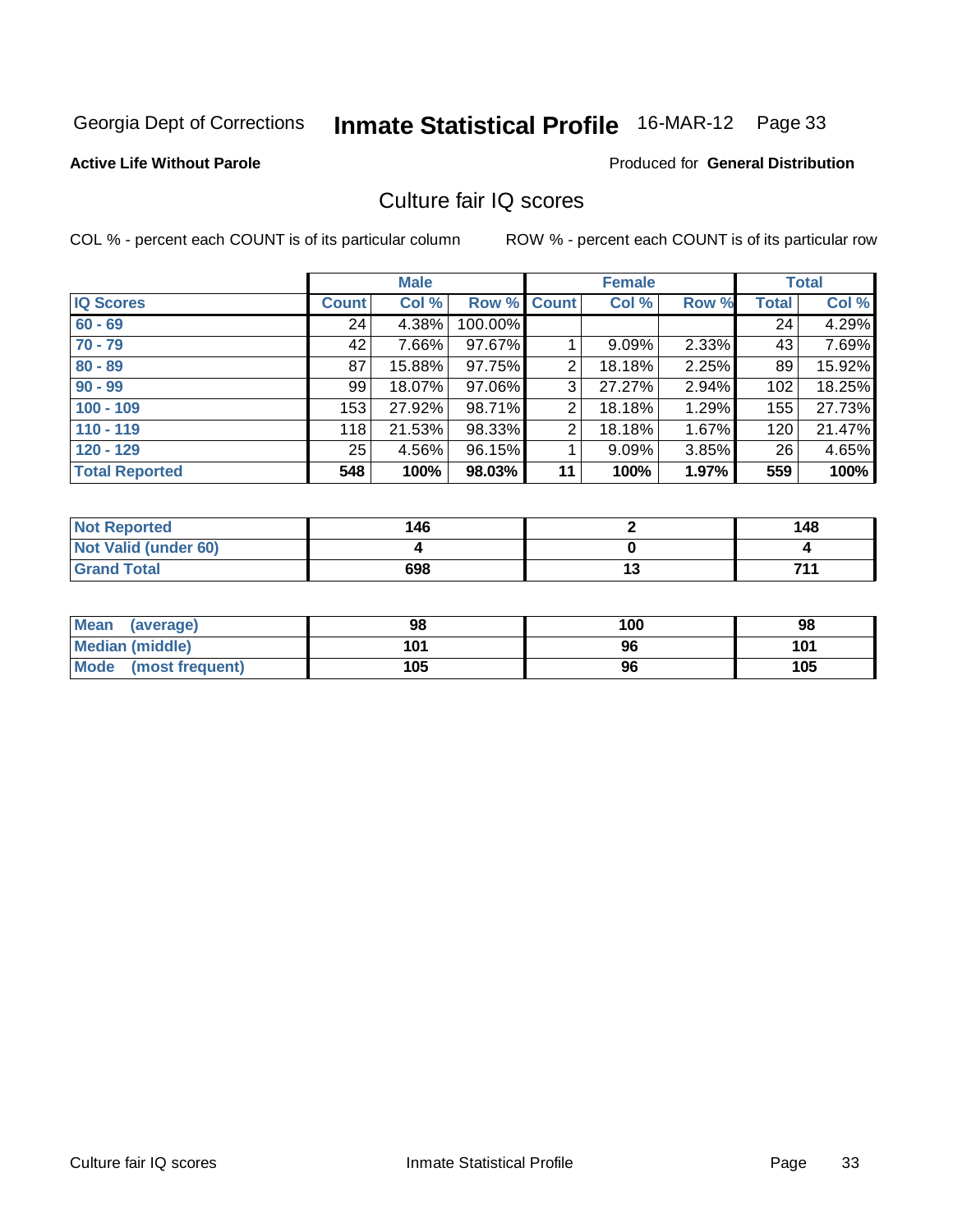#### **Active Life Without Parole**

#### Produced for **General Distribution**

### Wide Range Achievement Test (WRAT) reading score

|                           |              | <b>Male</b> |         | <b>Female</b>  |        |       | <b>Total</b>    |        |  |
|---------------------------|--------------|-------------|---------|----------------|--------|-------|-----------------|--------|--|
| <b>WRAT Reading Score</b> | <b>Count</b> | Col %       | Row %   | <b>Count</b>   | Col %  | Row % | <b>Total</b>    | Col %  |  |
| 0.1 to 0.9                | 13           | 2.33%       | 100.00% |                |        |       | $\overline{13}$ | 2.29%  |  |
| 1.0 to 1.9                | 17           | 3.05%       | 100.00% |                |        |       | 17              | 2.99%  |  |
| 2.0 to 2.9                | 29           | 5.21%       | 96.67%  | 1              | 9.09%  | 3.33% | 30              | 5.28%  |  |
| 3.0 to 3.9                | 32           | 5.75%       | 100.00% |                |        |       | 32              | 5.63%  |  |
| 4.0 to 4.9                | 41           | 7.36%       | 100.00% |                |        |       | 41              | 7.22%  |  |
| 5.0 to 5.9                | 50           | 8.98%       | 96.15%  | $\overline{2}$ | 18.18% | 3.85% | 52              | 9.15%  |  |
| 6.0 to 6.9                | 47           | 8.44%       | 100.00% |                |        |       | 47              | 8.27%  |  |
| 7.0 to 7.9                | 22           | 3.95%       | 100.00% |                |        |       | 22              | 3.87%  |  |
| 8.0 to 8.9                | 40           | 7.18%       | 100.00% |                |        |       | 40              | 7.04%  |  |
| 9.0 to 9.9                | 43           | 7.72%       | 97.73%  | 1              | 9.09%  | 2.27% | 44              | 7.75%  |  |
| 10.0 to 10.9              | 13           | 2.33%       | 92.86%  | 1              | 9.09%  | 7.14% | 14              | 2.46%  |  |
| 11.0 to 11.9              | 36           | 6.46%       | 94.74%  | $\overline{2}$ | 18.18% | 5.26% | 38              | 6.69%  |  |
| 12.0 to 12.9              | 117          | 21.01%      | 99.15%  | 1              | 9.09%  | 0.85% | 118             | 20.77% |  |
| 13                        | 57           | 10.23%      | 95.00%  | 3              | 27.27% | 5.00% | 60              | 10.56% |  |
| <b>Total Reported</b>     | 557          | 100%        | 98.06%  | 11             | 100%   | 1.94% | 568             | 100%   |  |
|                           |              |             |         |                |        |       |                 |        |  |
| <b>Not Reported</b>       |              | 141         |         | $\mathbf{2}$   |        |       |                 | 143    |  |
| <b>Grand Total</b>        |              | 698         |         | 13             |        |       | 711             |        |  |

| Mean (average)          | 8.37 | 9.76 | 8.40 |
|-------------------------|------|------|------|
| Median (middle)         | ช.ว  | 11 ລ | ŏ.J  |
| Mode<br>(most frequent) |      | ں ו  | 15   |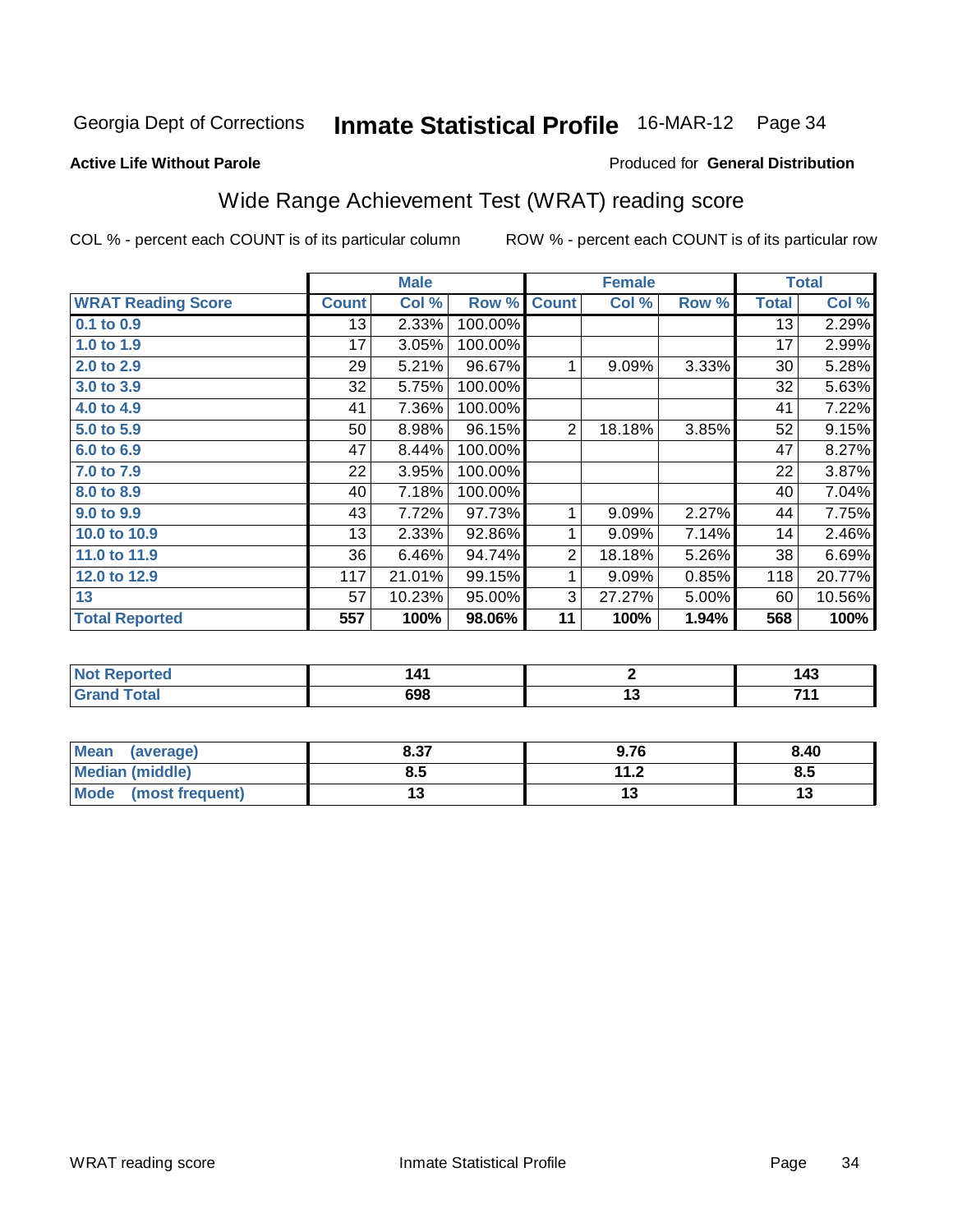**Active Life Without Parole** 

#### Produced for **General Distribution**

### Wide Range Achievement Test (WRAT) math score

|                              |              | <b>Male</b> |         | <b>Female</b>  |        |       | <b>Total</b> |        |
|------------------------------|--------------|-------------|---------|----------------|--------|-------|--------------|--------|
| <b>WRAT Mathematic Score</b> | <b>Count</b> | Col %       | Row %   | <b>Count</b>   | Col %  | Row % | <b>Total</b> | Col %  |
| 0.1 to 0.9                   | 1            | 0.18%       | 100.00% |                |        |       | 1            | 0.18%  |
| 1.0 to 1.9                   | 4            | 0.72%       | 100.00% |                |        |       | 4            | 0.70%  |
| 2.0 to 2.9                   | 17           | 3.05%       | 100.00% |                |        |       | 17           | 2.99%  |
| 3.0 to 3.9                   | 38           | 6.82%       | 100.00% |                |        |       | 38           | 6.69%  |
| 4.0 to 4.9                   | 58           | 10.41%      | 96.67%  | $\overline{2}$ | 18.18% | 3.33% | 60           | 10.56% |
| 5.0 to 5.9                   | 73           | 13.11%      | 98.65%  | 1              | 9.09%  | 1.35% | 74           | 13.03% |
| 6.0 to 6.9                   | 110          | 19.75%      | 99.10%  | 1              | 9.09%  | 0.90% | 111          | 19.54% |
| 7.0 to 7.9                   | 70           | 12.57%      | 98.59%  | 1              | 9.09%  | 1.41% | 71           | 12.50% |
| 8.0 to 8.9                   | 43           | 7.72%       | 95.56%  | $\overline{2}$ | 18.18% | 4.44% | 45           | 7.92%  |
| 9.0 to 9.9                   | 57           | 10.23%      | 96.61%  | $\overline{2}$ | 18.18% | 3.39% | 59           | 10.39% |
| 10.0 to 10.9                 | 26           | 4.67%       | 100.00% |                |        |       | 26           | 4.58%  |
| 11.0 to 11.9                 | 15           | 2.69%       | 100.00% |                |        |       | 15           | 2.64%  |
| 12.0 to 12.9                 | 35           | 6.28%       | 97.22%  | 1              | 9.09%  | 2.78% | 36           | 6.34%  |
| 13                           | 10           | 1.80%       | 90.91%  | 1              | 9.09%  | 9.09% | 11           | 1.94%  |
| <b>Total Reported</b>        | 557          | 100%        | 98.06%  | 11             | 100%   | 1.94% | 568          | 100%   |
|                              |              |             |         |                |        |       |              |        |
| <b>Not Reported</b>          |              | 141         |         | $\overline{2}$ |        | 143   |              |        |
| <b>Grand Total</b>           |              | 698         |         | 13             |        | 711   |              |        |
|                              |              |             |         |                |        |       |              |        |
| <b>Mean</b><br>(average)     |              | 7.22        |         | 8.2            |        |       | 7.24         |        |

| <b>Mean</b><br>(average) | י י<br>1.ZZ | 0.Z | 7.24 |
|--------------------------|-------------|-----|------|
| <b>Median (middle)</b>   | 6.9         | 0.Z | 6.9  |
| Mode (most frequent)     | 6.9         | . с | 6.9  |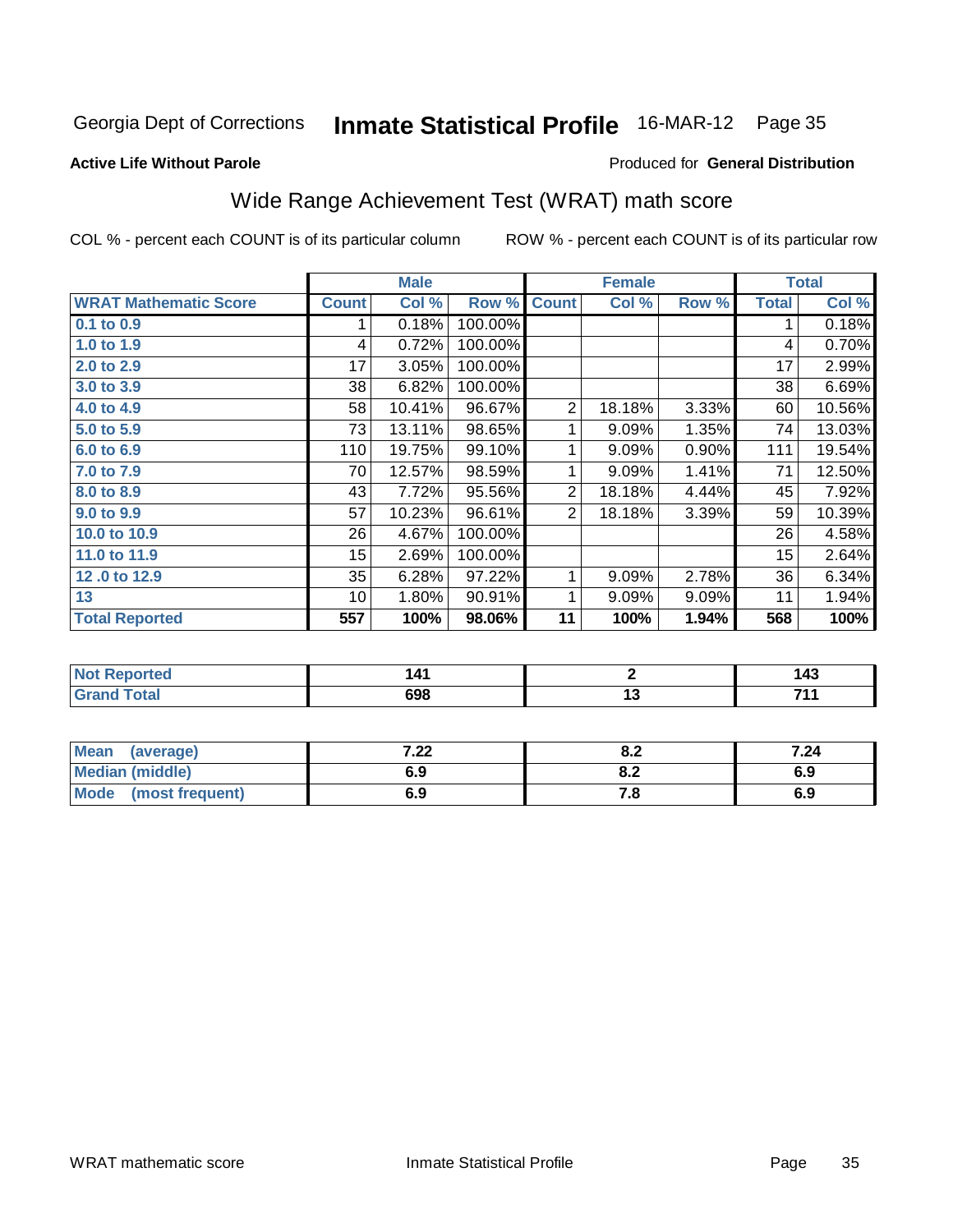#### **Active Life Without Parole**

#### Produced for **General Distribution**

### Wide Range Achievement Test (WRAT) spelling score

|                            |              | <b>Male</b> |         |              | <b>Female</b> |       | <b>Total</b> |        |  |
|----------------------------|--------------|-------------|---------|--------------|---------------|-------|--------------|--------|--|
| <b>WRAT Spelling Score</b> | <b>Count</b> | Col %       | Row %   | <b>Count</b> | Col %         | Row % | <b>Total</b> | Col %  |  |
| 0.1 to 0.9                 | 6            | 1.08%       | 100.00% |              |               |       | 6            | 1.06%  |  |
| 1.0 to 1.9                 | 25           | 4.50%       | 100.00% |              |               |       | 25           | 4.41%  |  |
| 2.0 to 2.9                 | 40           | 7.19%       | 100.00% |              |               |       | 40           | 7.05%  |  |
| 3.0 to 3.9                 | 31           | 5.58%       | 100.00% |              |               |       | 31           | 5.47%  |  |
| 4.0 to 4.9                 | 44           | 7.91%       | 97.78%  | 1            | 9.09%         | 2.22% | 45           | 7.94%  |  |
| 5.0 to 5.9                 | 55           | 9.89%       | 100.00% |              |               |       | 55           | 9.70%  |  |
| 6.0 to 6.9                 | 64           | 11.51%      | 98.46%  | 1            | 9.09%         | 1.54% | 65           | 11.46% |  |
| 7.0 to 7.9                 | 46           | 8.27%       | 97.87%  | 1            | 9.09%         | 2.13% | 47           | 8.29%  |  |
| 8.0 to 8.9                 | 43           | 7.73%       | 97.73%  | 1            | 9.09%         | 2.27% | 44           | 7.76%  |  |
| 9.0 to 9.9                 | 39           | 7.01%       | 100.00% |              |               |       | 39           | 6.88%  |  |
| 10.0 to 10.9               | 35           | 6.29%       | 100.00% |              |               |       | 35           | 6.17%  |  |
| 11.0 to 11.9               | 37           | 6.65%       | 92.50%  | 3            | 27.27%        | 7.50% | 40           | 7.05%  |  |
| 12.0 to 12.9               | 64           | 11.51%      | 95.52%  | 3            | 27.27%        | 4.48% | 67           | 11.82% |  |
| 13                         | 27           | 4.86%       | 96.43%  | 1            | 9.09%         | 3.57% | 28           | 4.94%  |  |
| <b>Total Reported</b>      | 556          | 100%        | 98.06%  | 11           | 100%          | 1.94% | 567          | 100%   |  |
|                            |              |             |         |              |               |       |              |        |  |
| <b>Not Reported</b>        |              | 142         |         | $\mathbf{2}$ |               |       | 144          |        |  |
| <b>Grand Total</b>         |              | 698         |         |              | 13            |       |              | 711    |  |
|                            |              |             |         |              |               |       |              |        |  |

| Mean (average)         | 7.53 | 10.12 | 7.58 |
|------------------------|------|-------|------|
| <b>Median (middle)</b> | ں ،  | 11.3  | w    |
| Mode (most frequent)   | 8.5  | 12.3  | 8.5  |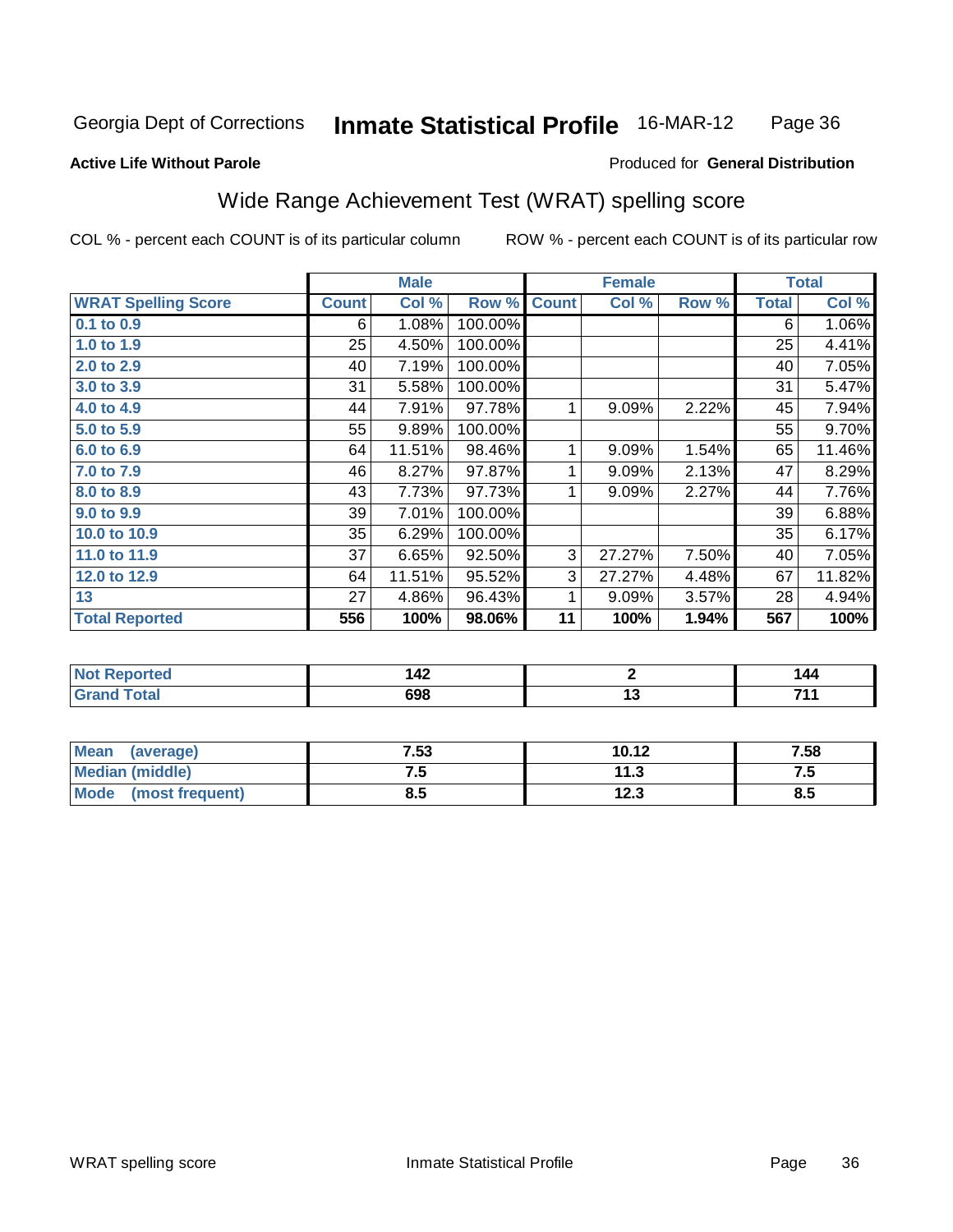## **Active Life Without Parole**

#### Produced for **General Distribution**

## Scope of substance abuse - summary

|                        |              | <b>Male</b> |            |              | <b>Female</b> |          |       | Total  |
|------------------------|--------------|-------------|------------|--------------|---------------|----------|-------|--------|
| <b>Substance Abuse</b> | <b>Count</b> | Col %       | Row %      | <b>Count</b> | Col %         | Row %    | Total | Col %  |
| <b>None</b>            | 333          | 47.71%      | $97.94\%$  |              | 53.85%        | $2.06\%$ | 340   | 47.82% |
| Drugs only             | 207          | 29.66%      | 98.57%     | ર            | 23.08%        | 1.43%    | 210   | 29.54% |
| <b>Alcohol only</b>    | 36           | $5.16\%$    | $100.00\%$ |              |               |          | 36    | 5.06%  |
| Drugs and alcohol      | 122          | 17.48%      | $97.60\%$  | ્ર           | 23.08%        | $2.40\%$ | 125   | 17.58% |
| <b>Total Reported</b>  | 698          | 100%        | 98.17%     | 13           | 100%          | 1.83%    | 711   | 100%   |

| <b>State Administration</b><br>Reported |     |   |
|-----------------------------------------|-----|---|
| <b>Total</b><br>_____                   | 698 | . |

| None<br><b>None</b><br><b>None</b> | Mod |  |  |  |
|------------------------------------|-----|--|--|--|
|------------------------------------|-----|--|--|--|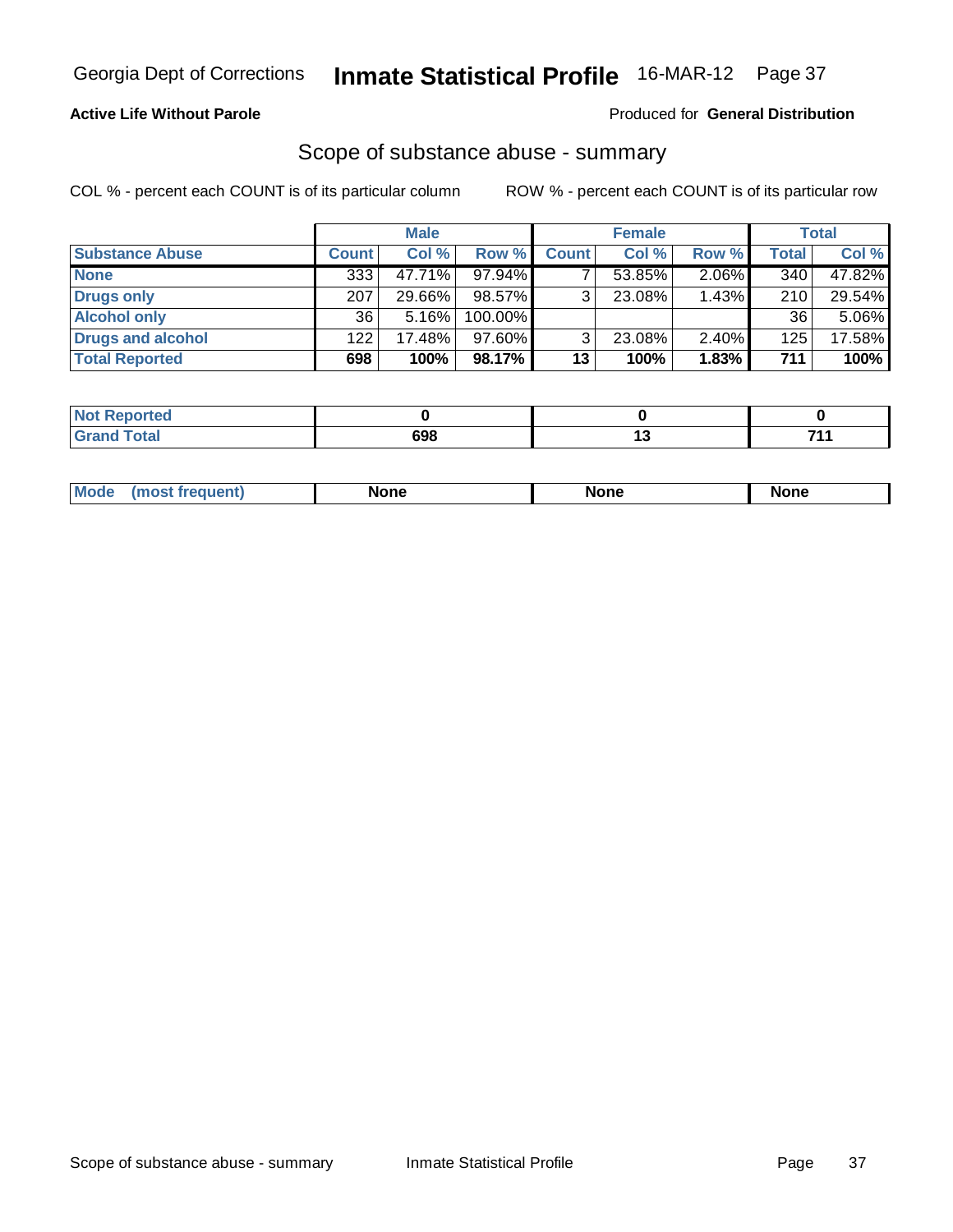## **Active Life Without Parole**

#### Produced for **General Distribution**

## Scope of substance abuse - detail

|                                      |              | <b>Male</b> |         |              | <b>Female</b> |        |                | <b>Total</b> |
|--------------------------------------|--------------|-------------|---------|--------------|---------------|--------|----------------|--------------|
| <b>Substance Abuse</b>               | <b>Count</b> | Col %       | Row %   | <b>Count</b> | Col %         | Row %  | <b>Total</b>   | Col %        |
| No drug or alcohol problems          | 333          | 47.71%      | 97.94%  |              | 53.85%        | 2.06%  | 340            | 47.82%       |
| Drug addiction but no alcohol        | 3            | 0.43%       | 100.00% |              |               |        | 3              | 0.42%        |
| <b>Drug addiction and alcohol</b>    | 3            | 0.43%       | 100.00% |              |               |        | 3              | 0.42%        |
| abuse                                |              |             |         |              |               |        |                |              |
| <b>Drug addiction and alcoholism</b> | 2            | 0.29%       | 100.00% |              |               |        | $\overline{2}$ | 0.28%        |
| No drug problem but alcohol          | 30           | 4.30%       | 100.00% |              |               |        | 30             | 4.22%        |
| abuse                                |              |             |         |              |               |        |                |              |
| No drug problem but                  | 6            | 0.86%       | 100.00% |              |               |        | 6              | 0.84%        |
| alcoholism                           |              |             |         |              |               |        |                |              |
| Drug experiment but no alcohol       | 117          | 16.76%      | 99.15%  | 1            | 7.69%         | 0.85%  | 118            | 16.60%       |
| <b>Drug experiment &amp; alcohol</b> | 13           | 1.86%       | 100.00% |              |               |        | 13             | 1.83%        |
| abuse                                |              |             |         |              |               |        |                |              |
| Drug experiment & alcoholism         | 10           | 1.43%       | 100.00% |              |               |        | 10             | 1.41%        |
| Drug abuse but no alcohol            | 87           | 12.46%      | 97.75%  | 2            | 15.38%        | 2.25%  | 89             | 12.52%       |
| Drug abuse and alcohol abuse         | 79           | 11.32%      | 98.75%  |              | 7.69%         | 1.25%  | 80             | 11.25%       |
| <b>Drug abuse and alcoholism</b>     | 15           | 2.15%       | 88.24%  | 2            | 15.38%        | 11.76% | 17             | 2.39%        |
| <b>Total Reported</b>                | 698          | 100%        | 98.17%  | 13           | 100%          | 1.83%  | 711            | 100%         |

| <b>Not Reported</b> |     |    |
|---------------------|-----|----|
| <b>Total</b>        | 698 | 74 |

| Mode (most frequent) | No drug or alcohol problems No drug or alcohol problems No drug or alcohol |          |
|----------------------|----------------------------------------------------------------------------|----------|
|                      |                                                                            | problems |
|                      |                                                                            |          |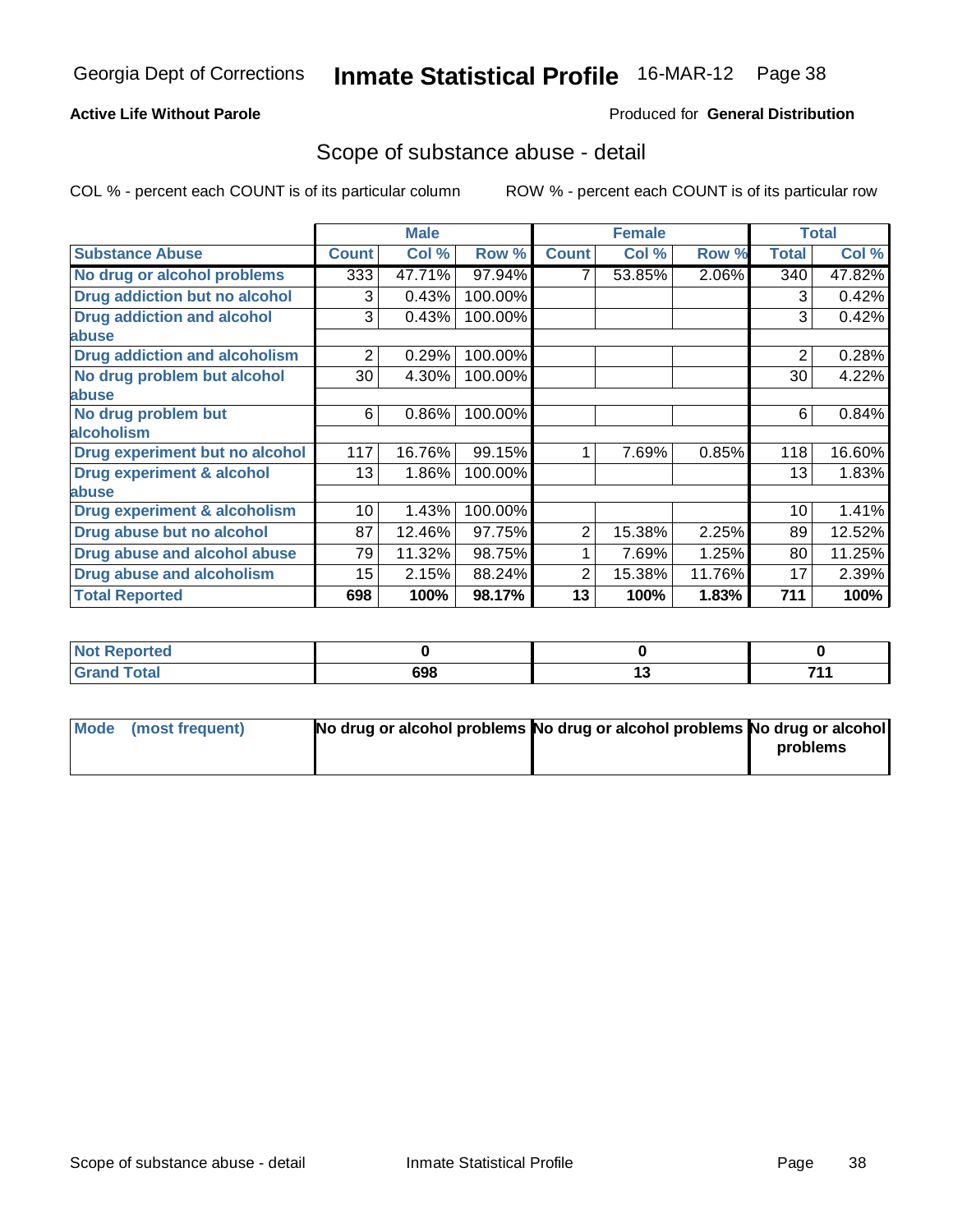#### **Active Life Without Parole**

### Produced for **General Distribution**

## Current / last mental health treatment level

|                                    |                    | <b>Male</b> |         |              | <b>Female</b> |       |              | <b>Total</b> |
|------------------------------------|--------------------|-------------|---------|--------------|---------------|-------|--------------|--------------|
| <b>Mental Health Treatment Lev</b> | Count <sup>1</sup> | Col %       | Row %   | <b>Count</b> | Col %         | Row % | <b>Total</b> | Col %        |
| 1 No problem at current time       | 130 <sub>1</sub>   | 44.37%      | 97.01%  | 4            | 36.36%        | 2.99% | 134          | 44.08%       |
| 2 Receiving outpatient             | 108                | 36.86%      | 93.91%  | 7            | 63.64%        | 6.09% | 115          | 37.83%       |
| treatment                          |                    |             |         |              |               |       |              |              |
| 3 Inpatient, moderate              | 48                 | 16.38%      | 100.00% |              |               |       | 48           | 15.79%       |
| treatment                          |                    |             |         |              |               |       |              |              |
| 4 Inpatient, intensive             | 7                  | 2.39%       | 100.00% |              |               |       | 7            | 2.30%        |
| treatment                          |                    |             |         |              |               |       |              |              |
| <b>Total Evaluated</b>             | 293                | 100%        | 96.38%  | 11           | 100%          | 3.62% | 304          | 100%         |

| Never had MH evaluation | 405 | דהו<br>tv. |
|-------------------------|-----|------------|
| $\tau$ otar             | 698 | 74         |

| <b>Median (middle)</b> | <b>Receiving outpatient</b><br>treatment | <b>Receiving outpatient</b><br>treatment | Receiving<br>outpatient<br>treatment |
|------------------------|------------------------------------------|------------------------------------------|--------------------------------------|
| <b>Mode</b>            | No problem at current time               | <b>Receiving outpatient</b>              | No problem at                        |
| (most frequent)        |                                          | treatment                                | current time                         |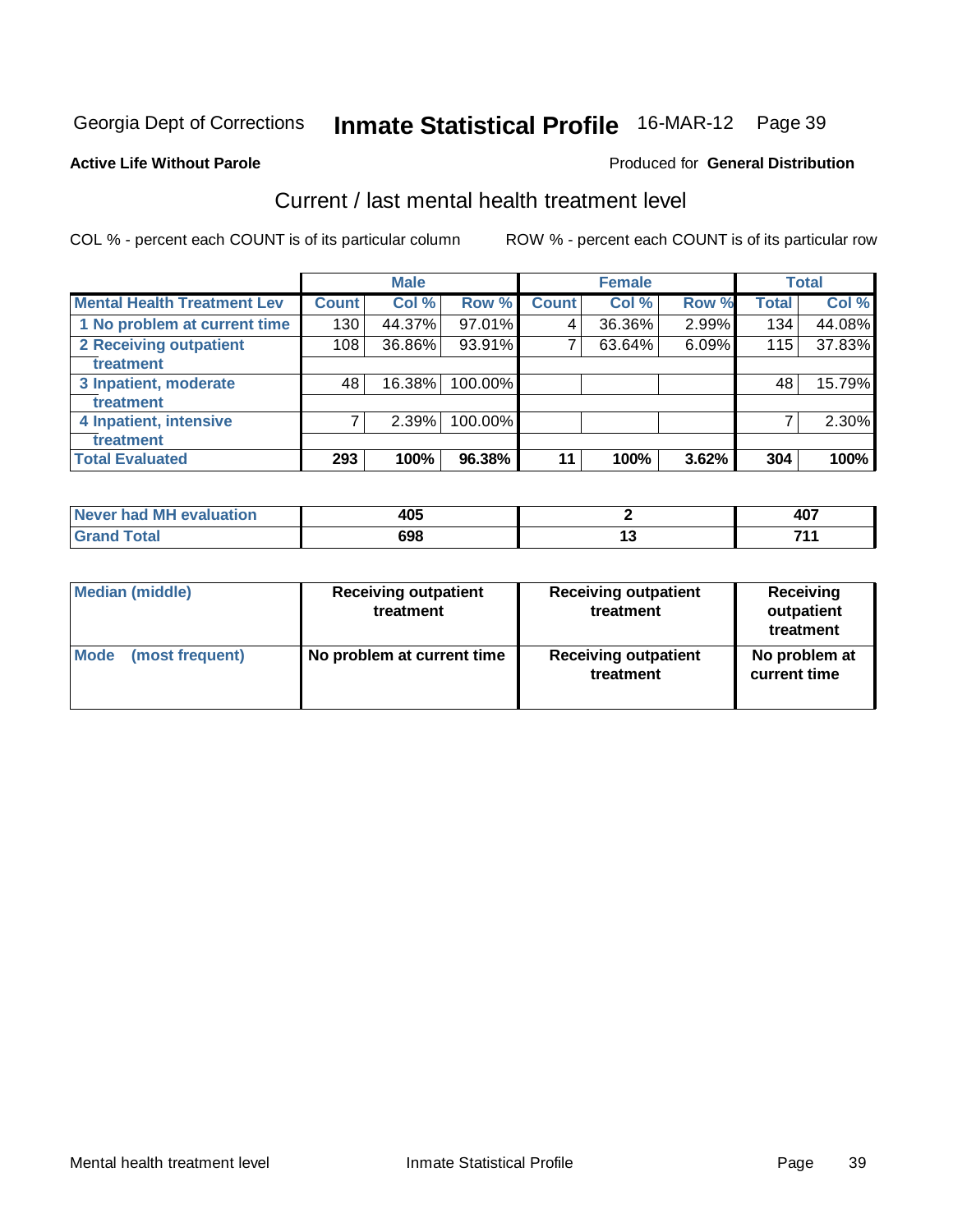#### **Active Life Without Parole**

#### Produced for **General Distribution**

## PULHESDWIT medical scale - 'P' overall condition ('P'hysical)

|                             |              | <b>Male</b> |             |    | <b>Female</b> |       |              | <b>Total</b> |
|-----------------------------|--------------|-------------|-------------|----|---------------|-------|--------------|--------------|
| <b>P' Overall Condition</b> | <b>Count</b> | Col %       | Row % Count |    | Col %         | Row % | <b>Total</b> | Col %        |
| 1 No medical illness        | 465          | 71.43%      | 99.15%      |    | 30.77%        | 0.85% | 469          | 70.63%       |
| 2 Well-controlled chronic   | 158          | 24.27%      | 94.61%      | 9  | 69.23%        | 5.39% | 167          | 25.15%       |
| <b>illness</b>              |              |             |             |    |               |       |              |              |
| 3 Poorly-controlled chronic | 26           | 3.99%       | 100.00%     |    |               |       | 26           | $3.92\%$     |
| <b>illness</b>              |              |             |             |    |               |       |              |              |
| 4 Significant problems      | 2            | 0.31%       | 100.00%     |    |               |       | 2            | $0.30\%$     |
| requiring special housing   |              |             |             |    |               |       |              |              |
| <b>Total Reported</b>       | 651          | 100%        | 98.04%      | 13 | 100%          | 1.96% | 664          | 100%         |

| <b>Not Reported</b> |     | --<br>◢    |
|---------------------|-----|------------|
| <b>cotal</b><br>Cro | 698 | <b>744</b> |

| Mode | (most frequent) | <sup>1</sup> No medical illness | 2 Well-controlled chronic | No medical |  |
|------|-----------------|---------------------------------|---------------------------|------------|--|
|      |                 |                                 | illness                   | illness    |  |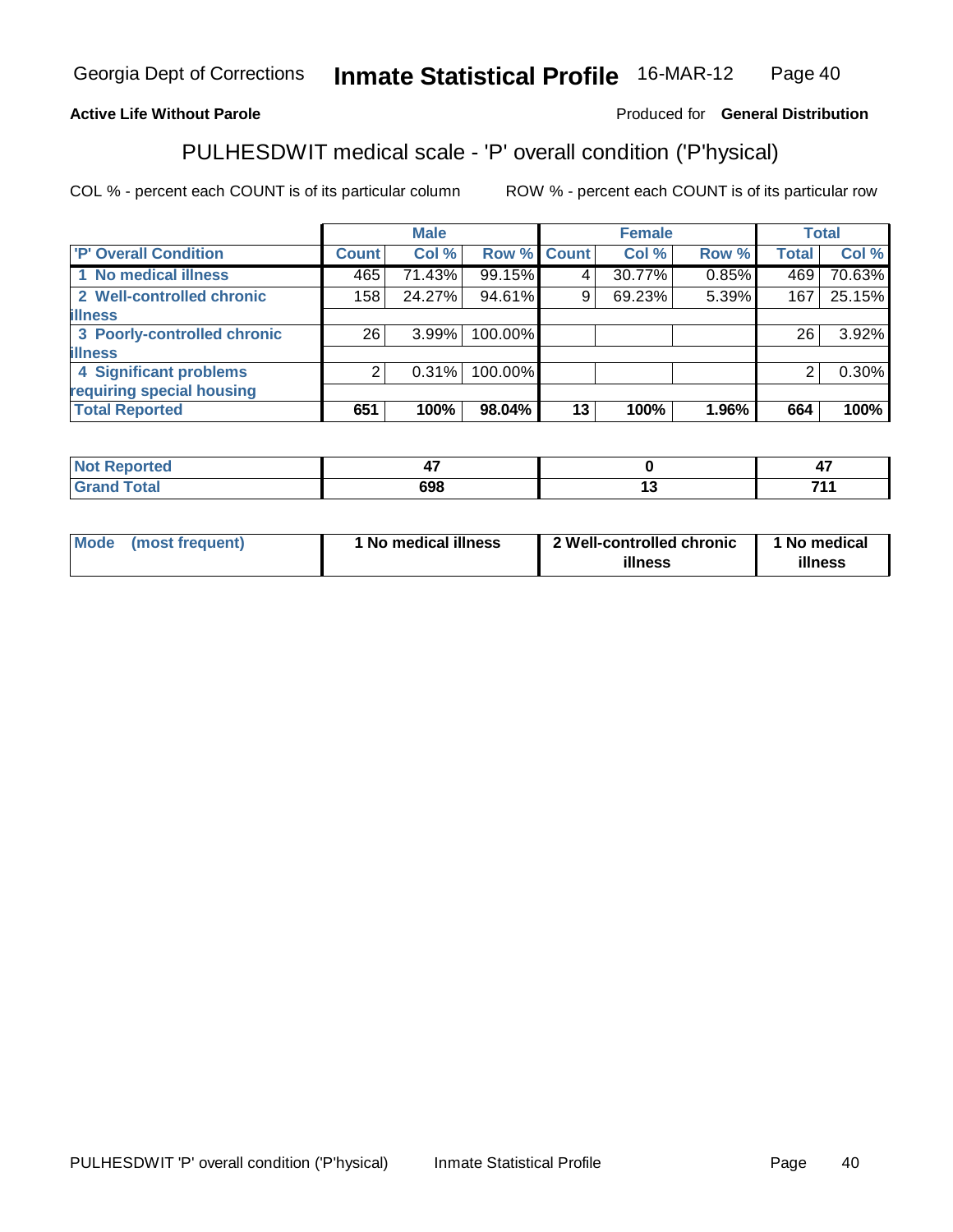#### **Active Life Without Parole**

Produced for **General Distribution**

## PULHESDWIT medical scale - 'U' upper body

|                         |              | <b>Male</b> |         |              | <b>Female</b> |       |              | <b>Total</b> |
|-------------------------|--------------|-------------|---------|--------------|---------------|-------|--------------|--------------|
| <b>U' Upper Body</b>    | <b>Count</b> | Col %       | Row %   | <b>Count</b> | Col %         | Row % | <b>Total</b> | Col %        |
| 1 Upper bones, joints,  | 610          | 94.14%      | 98.23%  | 11           | 84.62%        | 1.77% | 621          | 93.95%       |
| muscles all OK          |              |             |         |              |               |       |              |              |
| 2 One or both arms      | 30           | 4.63%       | 93.75%  | 2            | 15.38%        | 6.25% | 32           | 4.84%        |
| minimally limited       |              |             |         |              |               |       |              |              |
| 3 One or both arms      | 6            | 0.93%       | 100.00% |              |               |       | 6            | 0.91%        |
| moderately limited      |              |             |         |              |               |       |              |              |
| 4 One arm disabled,     |              | 0.15%       | 100.00% |              |               |       |              | 0.15%        |
| paralyzed, or amputated |              |             |         |              |               |       |              |              |
| 5 Both arms disabled,   |              | 0.15%       | 100.00% |              |               |       |              | 0.15%        |
| paralyzed, or amputated |              |             |         |              |               |       |              |              |
| <b>Total Reported</b>   | 648          | 100%        | 98.03%  | 13           | 100%          | 1.97% | 661          | 100%         |

| <b>Not Reported</b>          |     |        | วเ  |
|------------------------------|-----|--------|-----|
| <b>Total</b><br><b>Grand</b> | 698 | $\sim$ | 744 |

| ⊺Mode | (most frequent) | 1 Upper bones, joints,<br>muscles all OK | 1 Upper bones, joints,<br>muscles all OK | 1 Upper bones,<br>joints, muscles all<br>ΟK |
|-------|-----------------|------------------------------------------|------------------------------------------|---------------------------------------------|
|-------|-----------------|------------------------------------------|------------------------------------------|---------------------------------------------|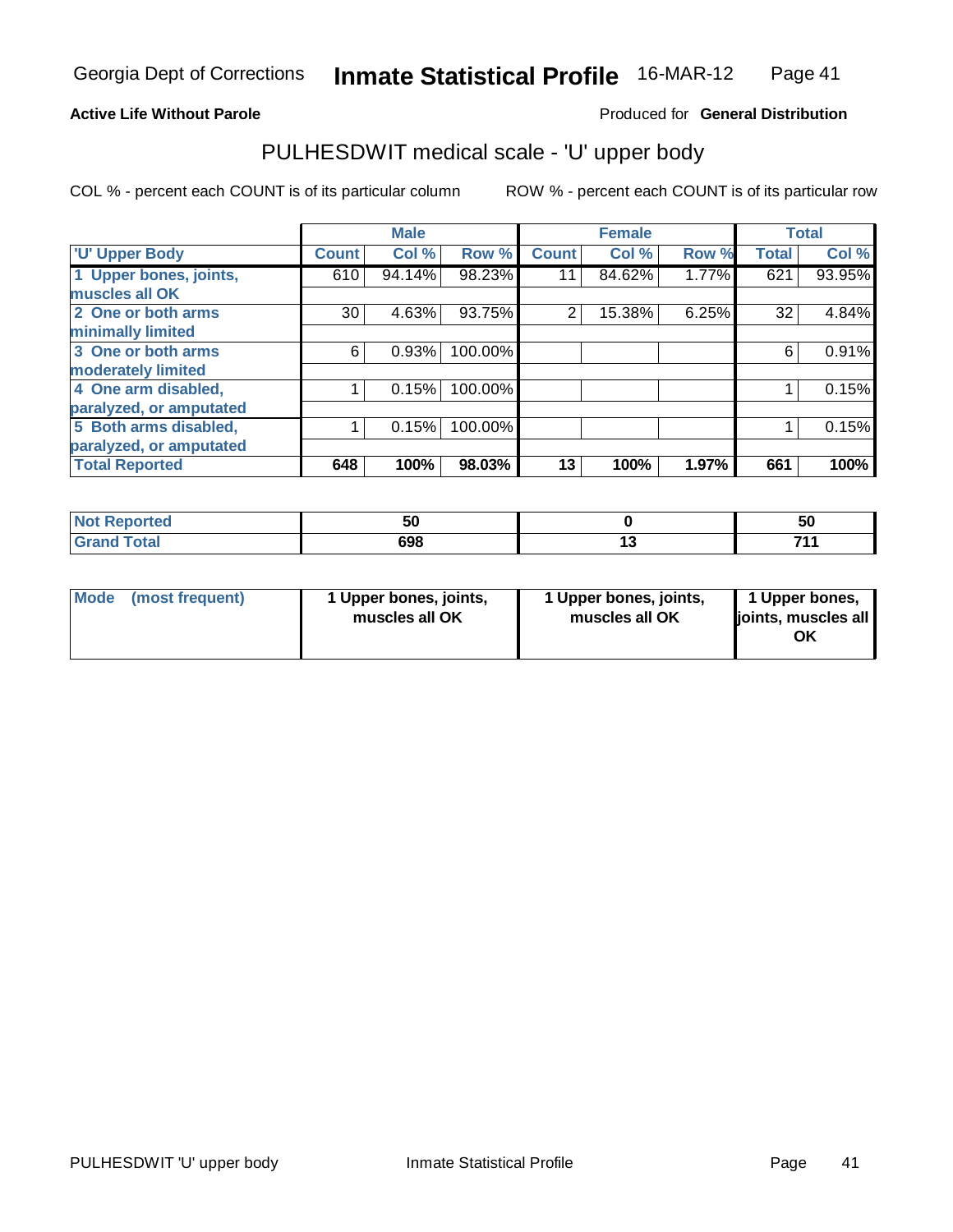#### **Active Life Without Parole**

#### Produced for **General Distribution**

## PULHESDWIT medical scale - 'L' lower body

|                              |              | <b>Male</b> |         |              | <b>Female</b> |       |              | <b>Total</b> |
|------------------------------|--------------|-------------|---------|--------------|---------------|-------|--------------|--------------|
| <b>L' Lower Body</b>         | <b>Count</b> | Col %       | Row %   | <b>Count</b> | Col %         | Row % | <b>Total</b> | Col %        |
| 1 Lower bones, joints,       | 555          | 85.38%      | 98.40%  | 9            | 69.23%        | 1.60% | 564          | 85.07%       |
| muscles all OK               |              |             |         |              |               |       |              |              |
| 2 One or both legs minimally | 80           | 12.31%      | 95.24%  | 4            | 30.77%        | 4.76% | 84           | 12.67%       |
| limited                      |              |             |         |              |               |       |              |              |
| 3 One or both legs           | 14           | 2.15%       | 100.00% |              |               |       | 14           | 2.11%        |
| moderately limited           |              |             |         |              |               |       |              |              |
| 4 One leg disabled,          |              | 0.15%       | 100.00% |              |               |       |              | 0.15%        |
| paralyzed, or amputated      |              |             |         |              |               |       |              |              |
| <b>Total Reported</b>        | 650          | 100%        | 98.04%  | 13           | 100%          | 1.96% | 663          | 100%         |

| ortea<br>NOT<br>.                       | ᠇៶  |     | 4Ł  |
|-----------------------------------------|-----|-----|-----|
| <b>Total</b><br>Gr:<br>$\mathbf{v}$ and | 698 | . J | - - |

| Mode (most frequent) | 1 Lower bones, joints,<br>muscles all OK | 1 Lower bones, joints,<br>muscles all OK | 1 Lower bones,<br>ljoints, muscles all<br>ΟK |
|----------------------|------------------------------------------|------------------------------------------|----------------------------------------------|
|----------------------|------------------------------------------|------------------------------------------|----------------------------------------------|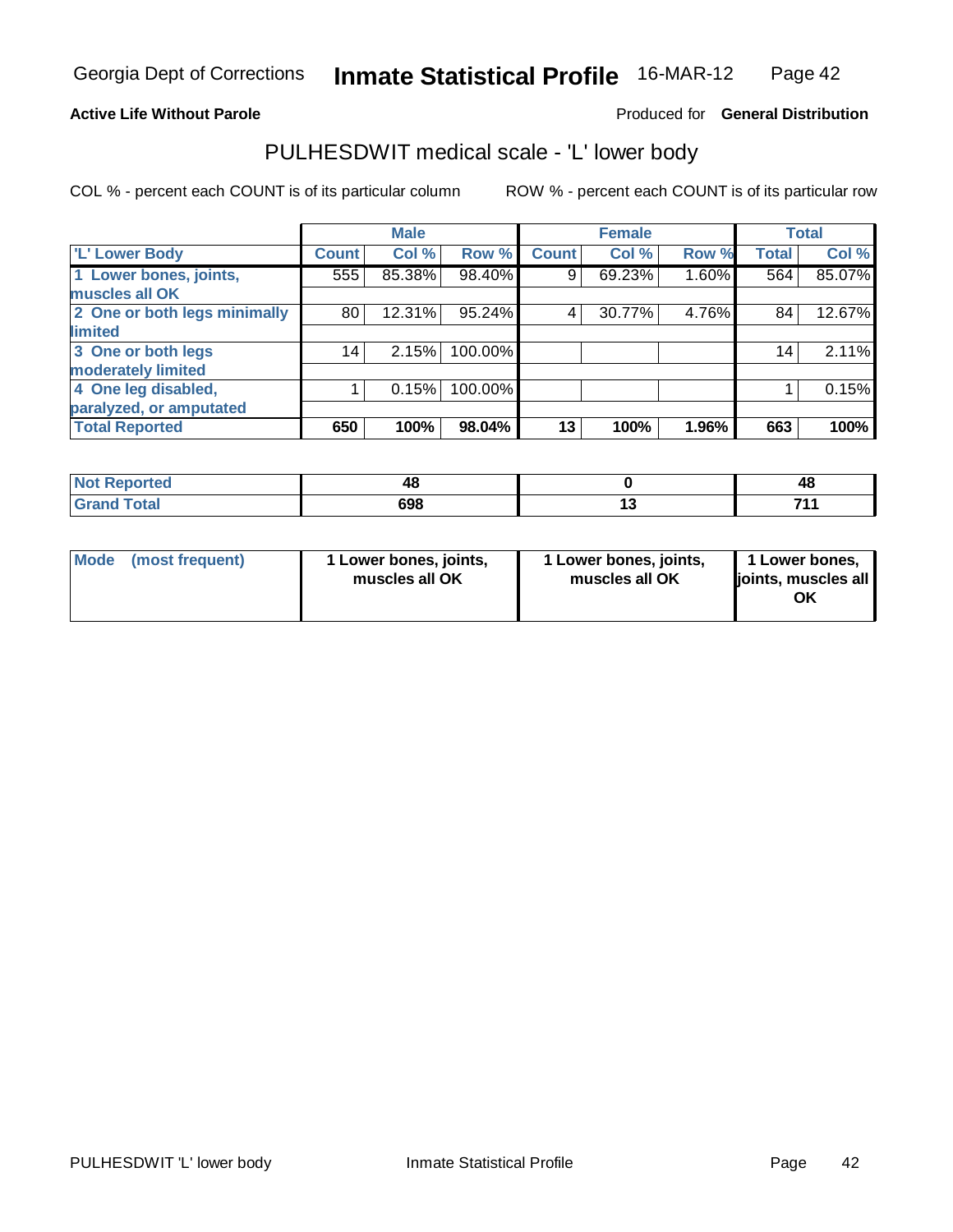#### **Active Life Without Parole**

Produced for **General Distribution**

## PULHESDWIT medical scale - 'H' hearing

|                                |              | <b>Male</b> |                    |                 | <b>Female</b> |       | <b>Total</b> |        |
|--------------------------------|--------------|-------------|--------------------|-----------------|---------------|-------|--------------|--------|
| <b>H' Hearing</b>              | <b>Count</b> | Col %       | <b>Row % Count</b> |                 | Col %         | Row % | <b>Total</b> | Col %  |
| 1 Normal hearing both ears     | 639          | 98.46%      | 98.01%             | 13 <sup>1</sup> | 100.00%       | 1.99% | 652          | 98.49% |
| 2 Some loss in one ear with    | 9            | 1.39%       | 100.00%            |                 |               |       | 9            | 1.36%  |
| other OK, or mild loss in both |              |             |                    |                 |               |       |              |        |
| 3 Total loss in one ear with   |              | 0.15%       | 100.00%            |                 |               |       |              | 0.15%  |
| mild loss in other             |              |             |                    |                 |               |       |              |        |
| <b>Total Reported</b>          | 649          | 100%        | 98.04%             | 13              | 100%          | 1.96% | 662          | 100%   |

| Reported<br><b>NOT</b>    |            | 49   |
|---------------------------|------------|------|
| <b>Total</b><br>ا الله ال | ---<br>$-$ | 74 A |

| Mode (most frequent) | 1 Normal hearing both ears 1 Normal hearing both ears 1 Normal hearing |           |
|----------------------|------------------------------------------------------------------------|-----------|
|                      |                                                                        | both ears |
|                      |                                                                        |           |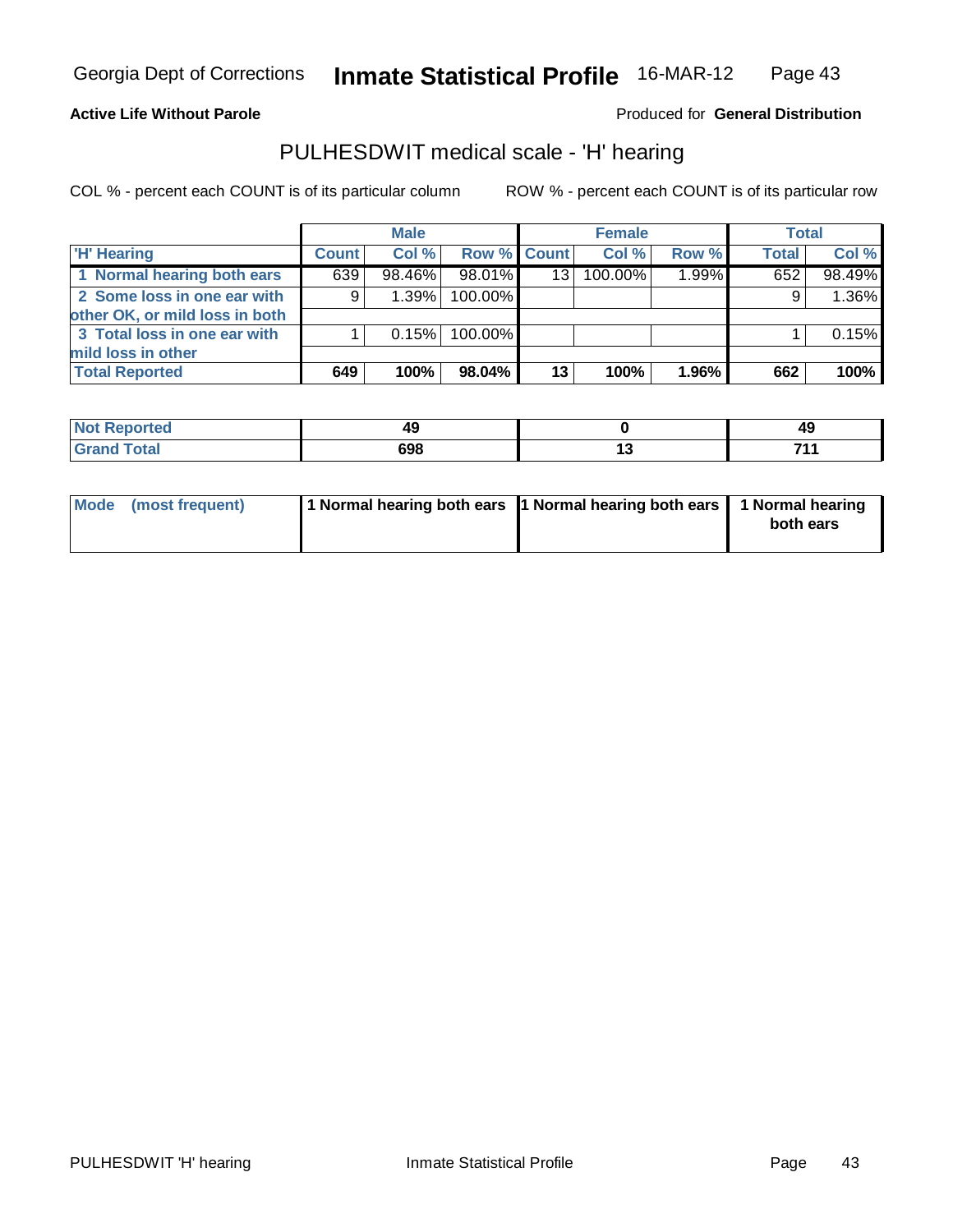#### **Active Life Without Parole**

#### Produced for **General Distribution**

## PULHESDWIT medical scale - 'E' vision

|                                |              | <b>Male</b> |             |    | <b>Female</b> |       |              | <b>Total</b> |
|--------------------------------|--------------|-------------|-------------|----|---------------|-------|--------------|--------------|
| <b>E' Vision</b>               | <b>Count</b> | Col %       | Row % Count |    | Col %         | Row % | <b>Total</b> | Col %        |
| 1 Correctable to 20/40 in both | 484          | 80.00%      | 98.37%      | 8  | 61.54%        | 1.63% | 492          | 79.61%       |
| eyes                           |              |             |             |    |               |       |              |              |
| 2 Correctable to 20/70 in one  | 108          | 17.85%      | 95.58%      | 5  | 38.46%        | 4.42% | 113          | 18.28%       |
| eye, may be blind in other     |              |             |             |    |               |       |              |              |
| 3 Correctable to 20/200 in one |              | 1.82%       | 100.00%     |    |               |       | 11           | 1.78%        |
| eye, may be blind in other     |              |             |             |    |               |       |              |              |
| 4 One eye not correctable to   | ⌒            | 0.33%       | 100.00%     |    |               |       | 2            | 0.32%        |
| 20/200, other may be blind     |              |             |             |    |               |       |              |              |
| <b>Total Reported</b>          | 605          | 100%        | 97.90%      | 13 | 100%          | 2.10% | 618          | 100%         |

| <b>Not Reported</b> | ~<br><br>ึง | n.<br>ึ |
|---------------------|-------------|---------|
| <b>cotal</b>        | 698         | <br>74. |

| Mode (most frequent) |  | 1 Correctable to 20/40 in<br>both eyes | 1 Correctable to 20/40 in<br>both eves | 1 Correctable to<br>20/40 in both eyes |
|----------------------|--|----------------------------------------|----------------------------------------|----------------------------------------|
|----------------------|--|----------------------------------------|----------------------------------------|----------------------------------------|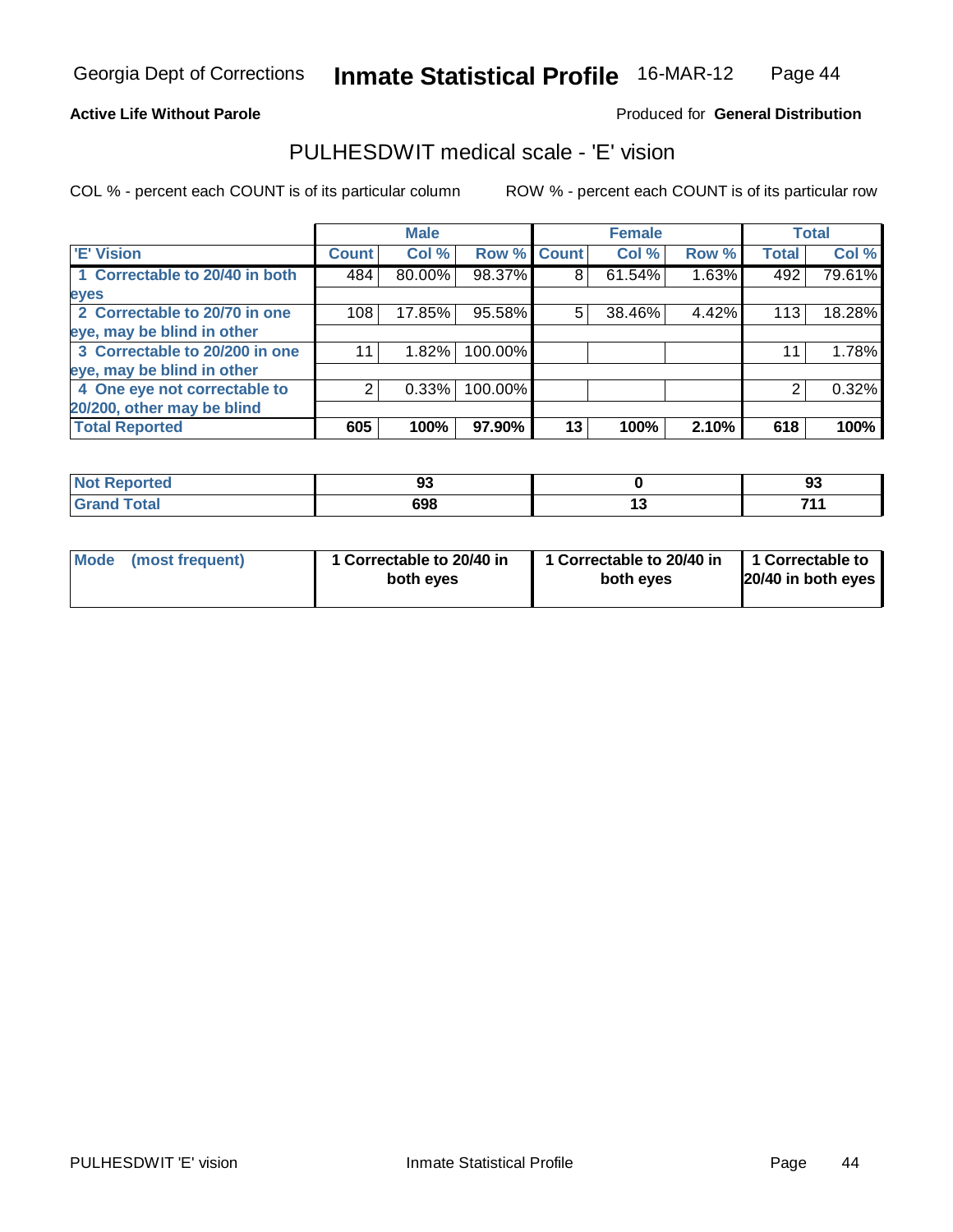#### **Active Life Without Parole**

Produced for **General Distribution**

## PULHESDWIT medical scale - 'S' pSychiatric

|                                |              | <b>Male</b> |             |    | <b>Female</b> |       |              | Total  |
|--------------------------------|--------------|-------------|-------------|----|---------------|-------|--------------|--------|
| 'S' pSychiatric                | <b>Count</b> | Col %       | Row % Count |    | Col %         | Row % | <b>Total</b> | Col %  |
| 1 No impairment or disorders   | 515          | 81.36%      | 99.04%      | 5  | 45.45%        | 0.96% | 520          | 80.75% |
| 2 Stable, or in remission, or  | 77           | 12.16%      | 92.77%      | 6  | 54.55%        | 7.23% | 83           | 12.89% |
| mild impairment or retardation |              |             |             |    |               |       |              |        |
| 3 Requires moderate inpatient  | 35           | 5.53%       | 100.00%     |    |               |       | 35           | 5.43%  |
| treatment                      |              |             |             |    |               |       |              |        |
| 4 Requires intensive inpatient | 6            | 0.95%       | 100.00%     |    |               |       | 6            | 0.93%  |
| treatment                      |              |             |             |    |               |       |              |        |
| <b>Total Reported</b>          | 633          | 100%        | 98.29%      | 11 | 100%          | 1.71% | 644          | 100%   |

| <b>Not Reported</b> | ^'<br>vJ | $\sim$<br>v, |
|---------------------|----------|--------------|
| <b>Grand Total</b>  | 698      | 74.          |

| Mode | (most frequent) | 1 No impairment or<br>disorders | 2 Stable, or in remission,   No impairment or<br><b>br</b> mild impairment or retar | disorders |
|------|-----------------|---------------------------------|-------------------------------------------------------------------------------------|-----------|
|------|-----------------|---------------------------------|-------------------------------------------------------------------------------------|-----------|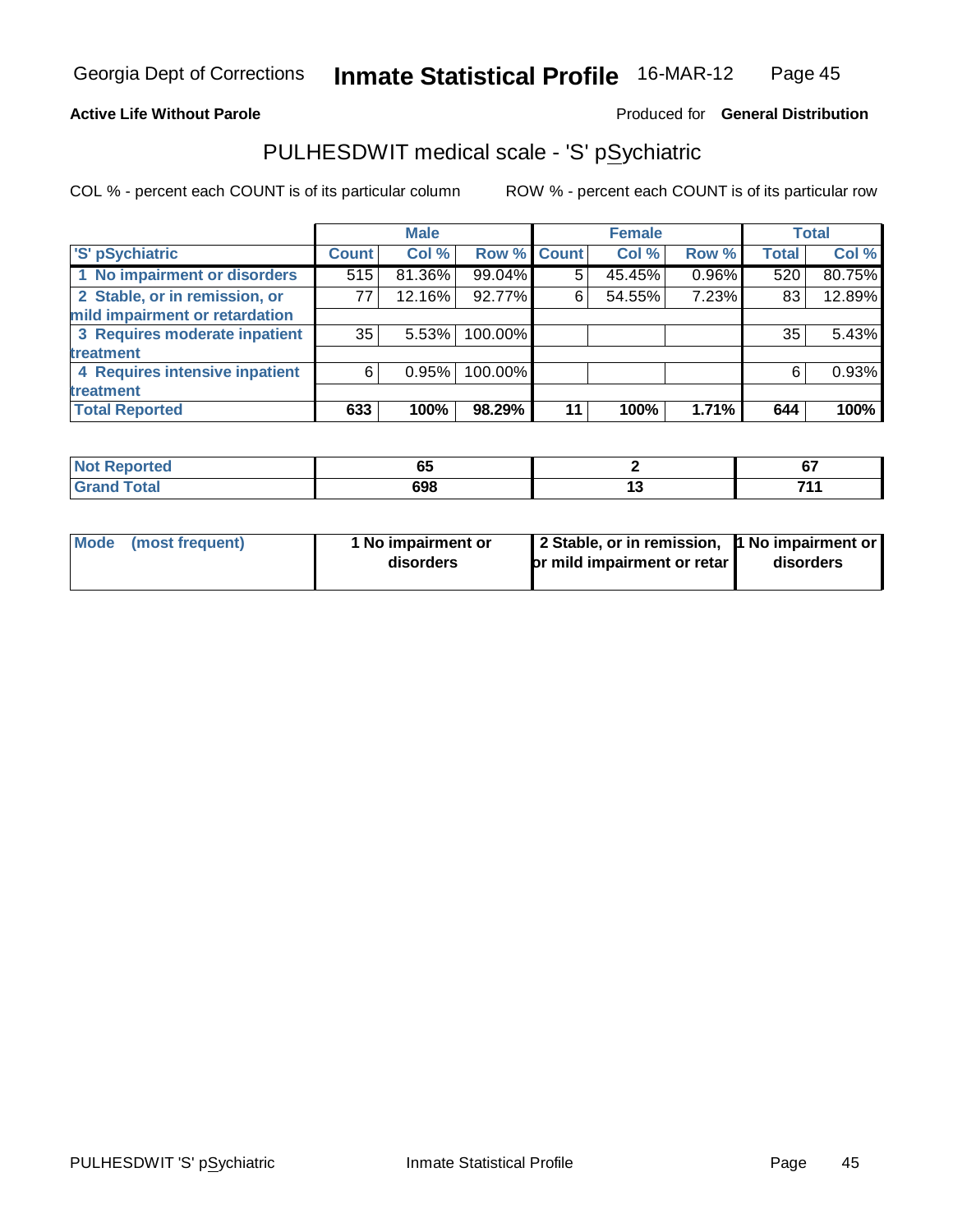#### **Active Life Without Parole**

#### Produced for **General Distribution**

## PULHESDWIT medical scale - 'D' dental

|                                             |              | <b>Male</b> |             |    | <b>Female</b> |       |              | <b>Total</b> |
|---------------------------------------------|--------------|-------------|-------------|----|---------------|-------|--------------|--------------|
| <b>D'</b> Dental                            | <b>Count</b> | Col %       | Row % Count |    | Col %         | Row % | <b>Total</b> | Col %        |
| 1 Minimal routine dental<br>health needs    | 452          | 74.22%      | 98.47%      |    | 58.33%        | 1.53% | 459          | 73.91%       |
| 2 Moderate cavities and/or<br>gum disease   | 128          | 21.02%      | 96.24%      | 5  | 41.67%        | 3.76% | 133          | 21.42%       |
| 3 Extensive gum disease                     | 28           | 4.60%       | 100.00%     |    |               |       | 28           | 4.51%        |
| and/or widespread decay                     |              |             |             |    |               |       |              |              |
| 4 Urgent need for dental<br><b>services</b> |              | 0.16%       | 100.00%     |    |               |       |              | 0.16%        |
| <b>Total Reported</b>                       | 609          | 100%        | 98.07%      | 12 | 100%          | 1.93% | 621          | 100%         |

| <b>Not Reported</b> | 89  | 90      |
|---------------------|-----|---------|
| <b>cotal</b>        | 698 | <br>- 4 |

| Mode (most frequent) | 1 Minimal routine dental | 1 Minimal routine dental | 1 Minimal routine  |
|----------------------|--------------------------|--------------------------|--------------------|
|                      | health needs             | health needs             | dental health need |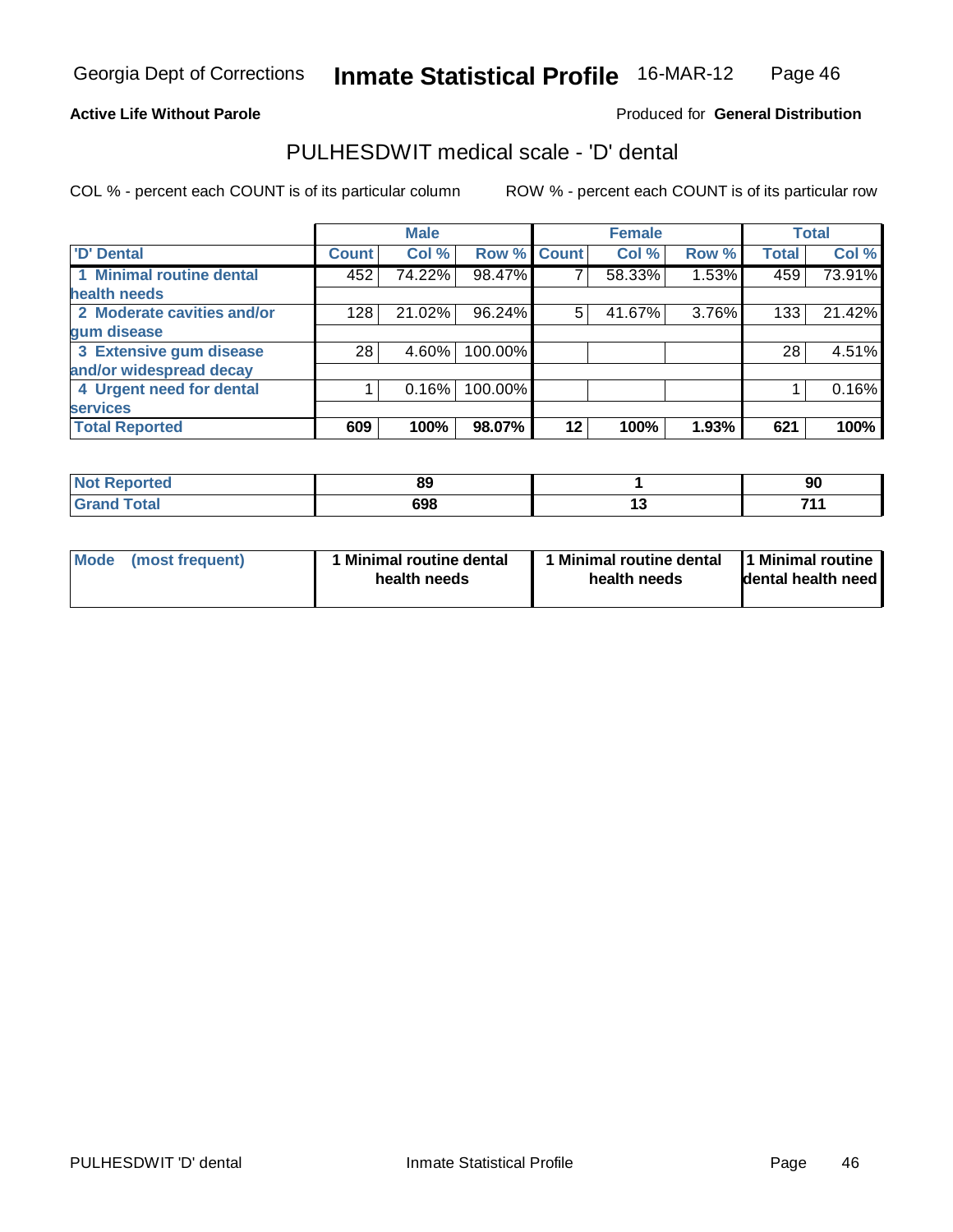#### **Active Life Without Parole**

#### Produced for **General Distribution**

## PULHESDWIT medical scale - 'W' work ability

|                                 |              | <b>Male</b> |             |    | <b>Female</b> |       |              | <b>Total</b> |
|---------------------------------|--------------|-------------|-------------|----|---------------|-------|--------------|--------------|
| 'W' work ability                | <b>Count</b> | Col %       | Row % Count |    | Col %         | Row % | <b>Total</b> | Col %        |
| 1 Unrestricted work or activity | 507          | 78.00%      | 98.07%      | 10 | 76.92%        | 1.93% | 517          | 77.98%       |
| 2 Minor restrictions on type of | 110          | 16.92%      | 97.35%      | 3  | 23.08%        | 2.65% | 113          | 17.04%       |
| <b>work</b>                     |              |             |             |    |               |       |              |              |
| 3 Moderate restrictions on      | 21           | 3.23%       | 100.00%     |    |               |       | 21           | 3.17%        |
| type of work                    |              |             |             |    |               |       |              |              |
| 4 Major restrictions on type of | 9            | 1.38%       | 100.00%     |    |               |       | 9            | 1.36%        |
| <b>work</b>                     |              |             |             |    |               |       |              |              |
| 5 Cannot work under any         | 3            | 0.46%       | 100.00%     |    |               |       | 3            | 0.45%        |
| <b>circumstances</b>            |              |             |             |    |               |       |              |              |
| <b>Total Reported</b>           | 650          | 100%        | 98.04%      | 13 | 100%          | 1.96% | 663          | 100%         |

| orted                     | ᠇៶  |    | 48  |
|---------------------------|-----|----|-----|
| `otal<br>$\mathbf{v}$ and | 698 | יי | 744 |

|  | Mode (most frequent) | 1 Unrestricted work or<br>activity | 1 Unrestricted work or<br>activity | 1 Unrestricted<br>work or activity |
|--|----------------------|------------------------------------|------------------------------------|------------------------------------|
|--|----------------------|------------------------------------|------------------------------------|------------------------------------|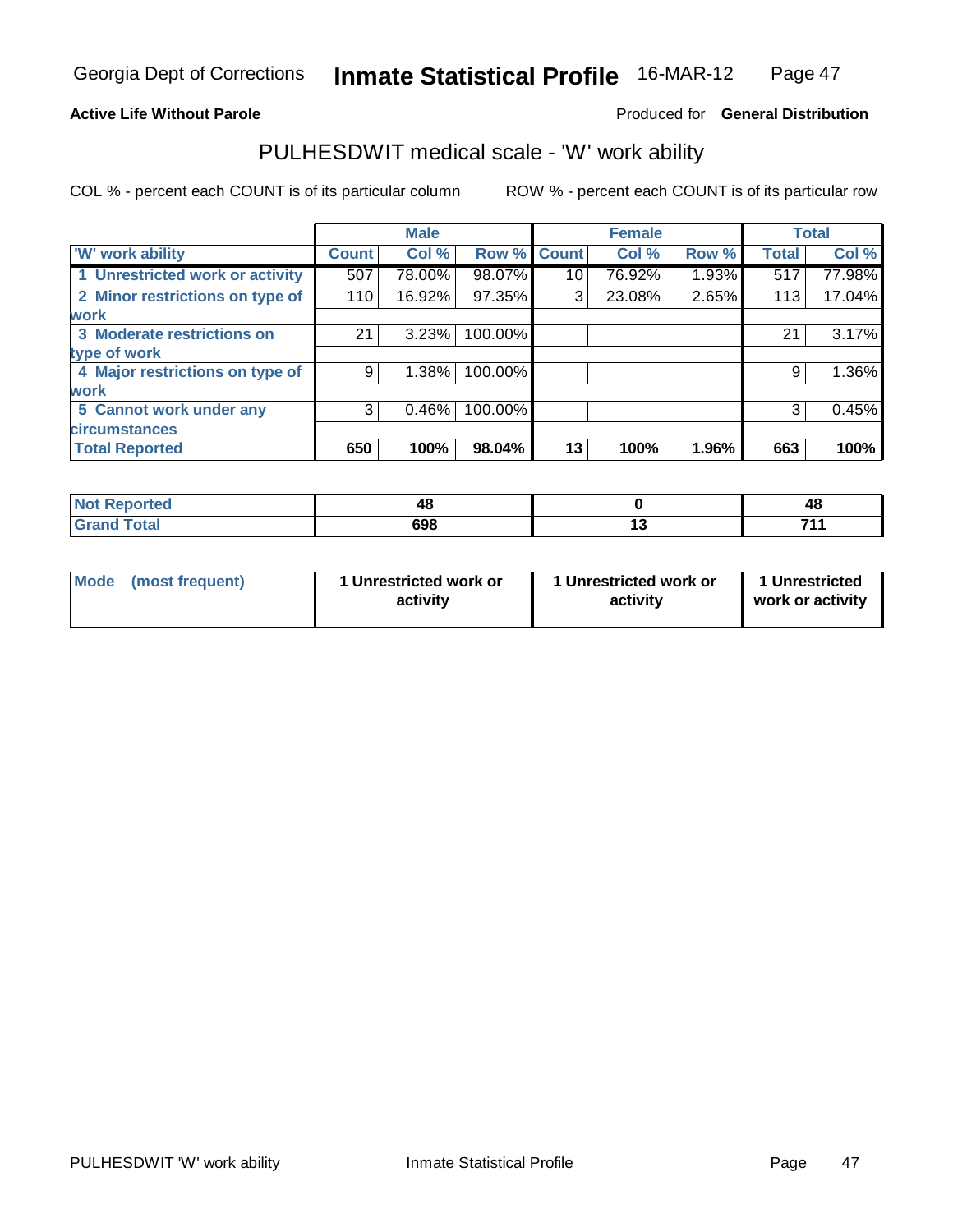#### **Active Life Without Parole**

#### Produced for **General Distribution**

## PULHESDWIT medical scale - 'I' impairment

|                        |              | <b>Male</b> |                    |    | <b>Female</b> |       |              | <b>Total</b> |
|------------------------|--------------|-------------|--------------------|----|---------------|-------|--------------|--------------|
| I' Impairment          | <b>Count</b> | Col %       | <b>Row % Count</b> |    | Col%          | Row % | <b>Total</b> | Col%         |
| 1 No impairments or    | 642          | 98.77%      | $98.02\%$          | 13 | 100.00%       | 1.98% | 655          | 98.79%       |
| disabilities           |              |             |                    |    |               |       |              |              |
| 2 Wheelchair-bound but |              | 1.23%       | 100.00%            |    |               |       |              | 1.21%        |
| <b>lotherwise OK</b>   |              |             |                    |    |               |       |              |              |
| <b>Total Reported</b>  | 650          | 100%        | 98.04%             | 13 | 100%          | 1.96% | 663          | 100%         |

| <b>Not</b><br>orted | ω<br>∼⊤ | TV  |
|---------------------|---------|-----|
| <b>otal</b>         | 698     | 744 |

| <b>Mode</b> | (most frequent) | 1 No impairments or<br>disabilities | 1 No impairments or<br>disabilities | 1 No impairments<br>or disabilities |
|-------------|-----------------|-------------------------------------|-------------------------------------|-------------------------------------|
|-------------|-----------------|-------------------------------------|-------------------------------------|-------------------------------------|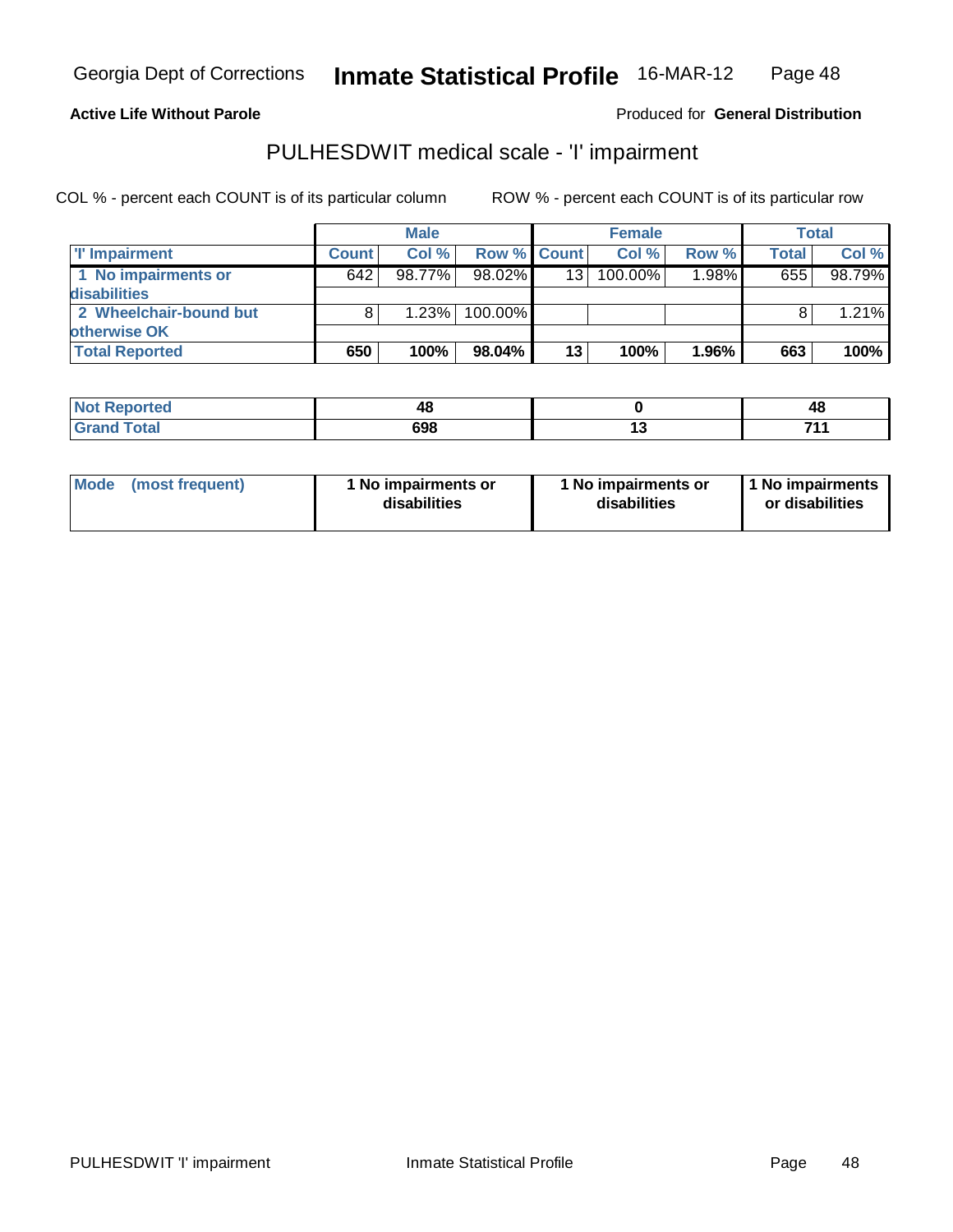#### **Inmate Statistical Profile** 16-MAR-12 Page Page 49

#### **Active Life Without Parole Produced fo Seneral Distribution**

## PULHESDWIT medical scale - 'T' transportability

|                              |                    | <b>Male</b> |                    |    | <b>Female</b> |       |              | <b>Total</b> |
|------------------------------|--------------------|-------------|--------------------|----|---------------|-------|--------------|--------------|
| <b>TT</b> Transportability   | Count <sup>1</sup> | Col %       | <b>Row % Count</b> |    | Col %         | Row % | <b>Total</b> | Col %        |
| 1 Can be transported in any  | 649                | 99.39%      | 98.04%             | 13 | 100.00%       | 1.96% | 662          | 99.40%       |
| ordinary approved vehicle    |                    |             |                    |    |               |       |              |              |
| 2 Wheelchair-bound, not      |                    | 0.31%       | 100.00%            |    |               |       | ົ            | $0.30\%$     |
| needing special vehicle      |                    |             |                    |    |               |       |              |              |
| 3 Wheelchair-bound, requires |                    | 0.15%       | 100.00%            |    |               |       |              | 0.15%        |
| special vehicle              |                    |             |                    |    |               |       |              |              |
| 5 Requires ambulance         |                    | 0.15%       | 100.00%            |    |               |       |              | 0.15%        |
| transport                    |                    |             |                    |    |               |       |              |              |
| <b>Total Reported</b>        | 653                | 100%        | 98.05%             | 13 | 100%          | 1.95% | 666          | 100%         |

| <b>Reported</b>              | . .<br>45 |     | 43   |
|------------------------------|-----------|-----|------|
| <b>Total</b><br><b>Grand</b> | 698       | . . | 74 A |

| Mode (most frequent) | 1 Can be transported in any 1 Can be transported in any<br>ordinary approved vehicle   ordinary approved vehicle   transported in any | 1 Can be<br><b>ordinary approved</b><br>vehicle |
|----------------------|---------------------------------------------------------------------------------------------------------------------------------------|-------------------------------------------------|
|----------------------|---------------------------------------------------------------------------------------------------------------------------------------|-------------------------------------------------|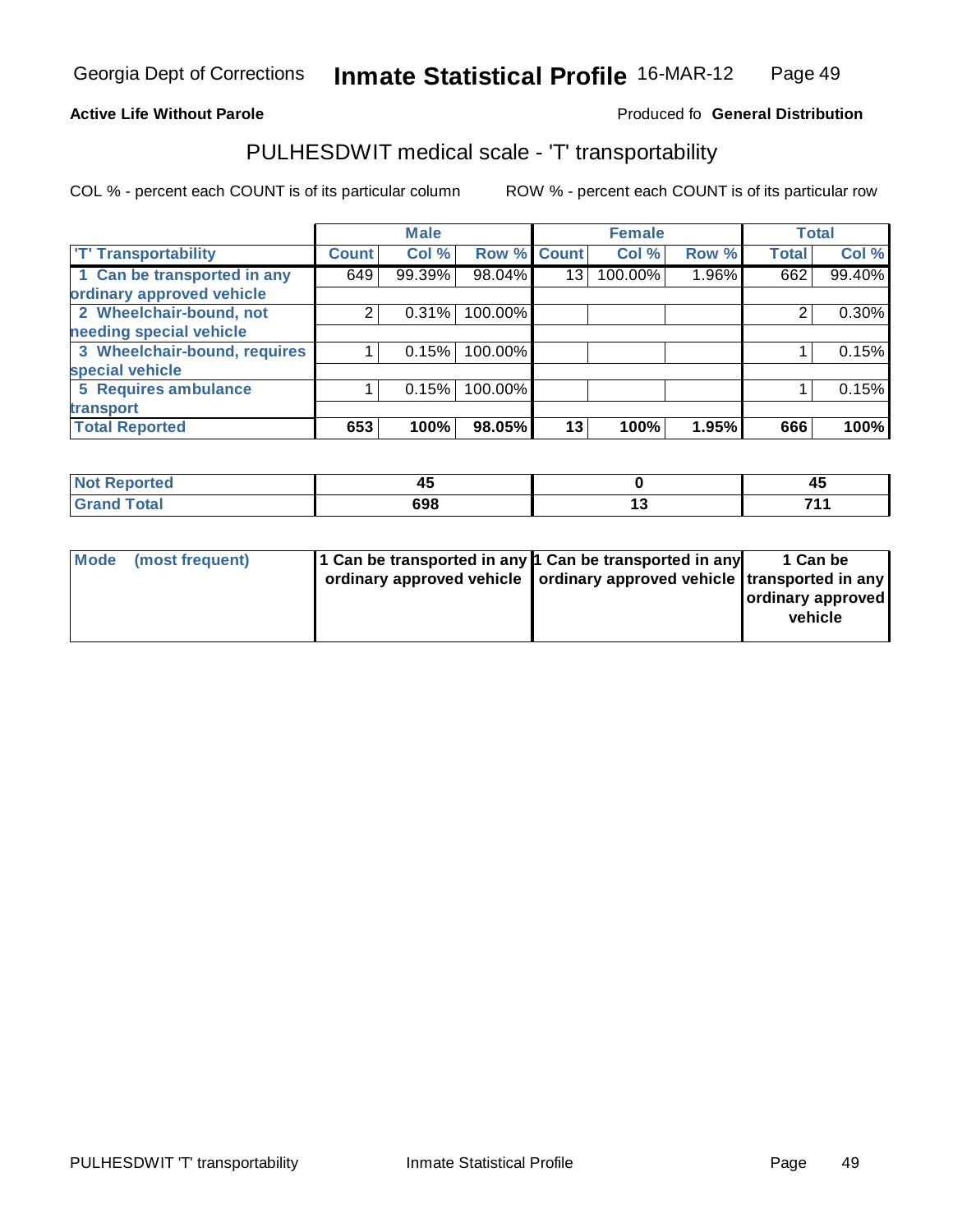## **Active Life Without Parole**

#### Produced for **General Distribution**

## Criminality in family, self-reported

|                              |              | <b>Male</b> |        |              | <b>Female</b> |          |                    | Total  |
|------------------------------|--------------|-------------|--------|--------------|---------------|----------|--------------------|--------|
| <b>Criminality In Family</b> | <b>Count</b> | Col %       | Row %  | <b>Count</b> | Col %         | Row %    | Total <sub>1</sub> | Col %  |
| Yes, criminality in family   | 157          | 28.04%      | 96.91% | 5            | 50.00%        | $3.09\%$ | 162                | 28.42% |
| No criminality in family     | 403          | 71.96%      | 98.77% | 5            | 50.00%        | 1.23%    | $408^+$            | 71.58% |
| <b>Total Reported</b>        | 560          | 100%        | 98.25% | 10           | 100%          | 1.75%    | 570                | 100%   |

| ted           | 138 |               | . л- |
|---------------|-----|---------------|------|
| <u>i</u> vlai | 698 | . J<br>$\sim$ | 74   |

|  | Mode (most frequent) | No criminality in family | Yes, criminality in family | No criminality in<br>familv |
|--|----------------------|--------------------------|----------------------------|-----------------------------|
|--|----------------------|--------------------------|----------------------------|-----------------------------|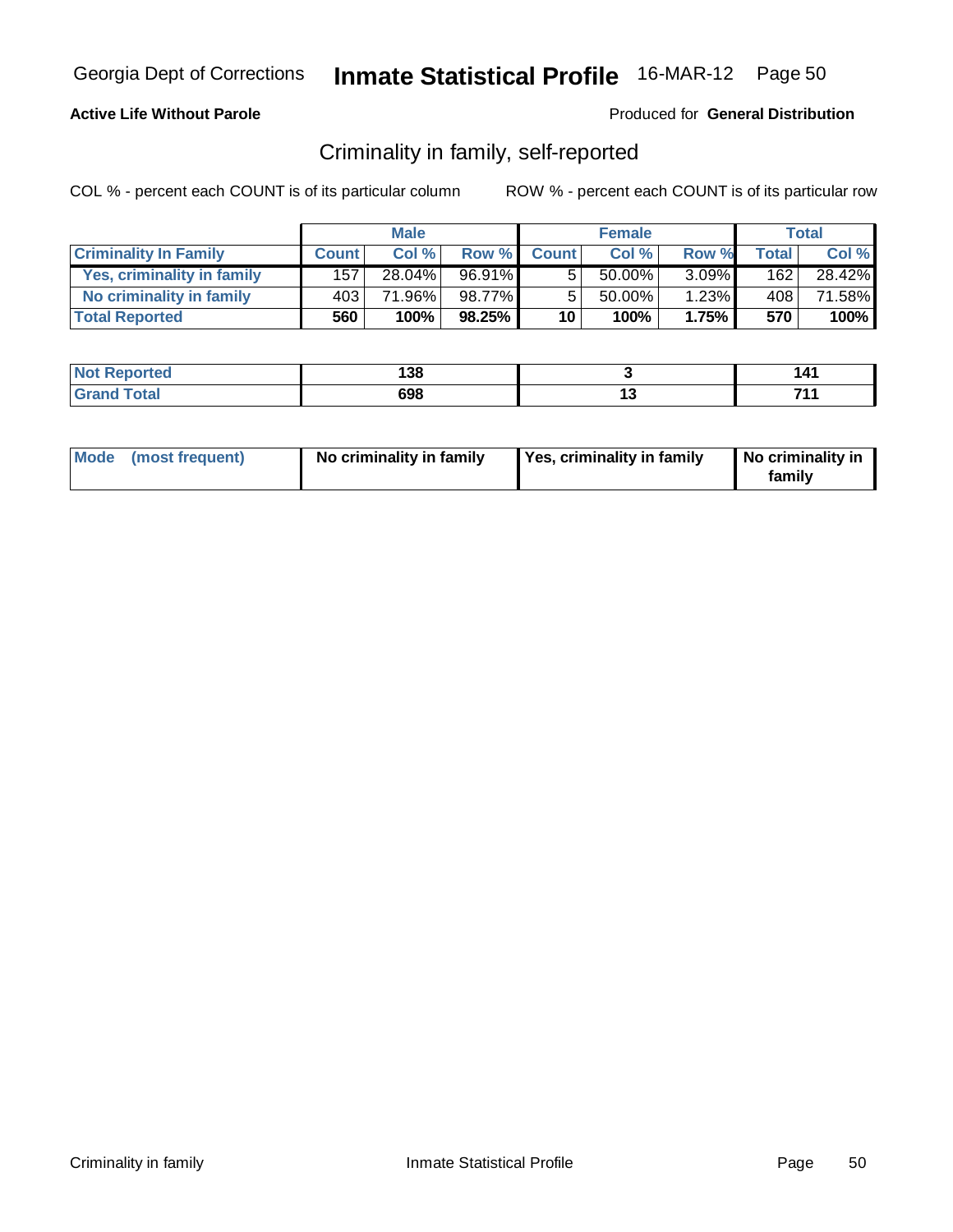## **Active Life Without Parole**

#### Produced for **General Distribution**

## Alcoholism in family, self-reported

|                             |              | <b>Male</b> |           |                | <b>Female</b> |       |         | Total  |
|-----------------------------|--------------|-------------|-----------|----------------|---------------|-------|---------|--------|
| <b>Alcoholism In Family</b> | <b>Count</b> | Col %       | Row %     | <b>Count</b>   | Col %         | Row % | Total i | Col %  |
| Yes, alcoholism in family   | 109          | $19.46\%$   | $97.32\%$ | 3 <sub>1</sub> | 30.00%        | 2.68% | 112     | 19.65% |
| No alcoholism in family     | 451          | $80.54\%$   | 98.47%    |                | 70.00%        | 1.53% | 458     | 80.35% |
| <b>Total Reported</b>       | 560          | 100%        | 98.25%    | 10             | 100%          | 1.75% | 570     | 100%   |

| <b>Not</b><br>Reported                         | 138 |          |
|------------------------------------------------|-----|----------|
| <b>Total</b><br><b>Gra</b><br><b>UI 41 I 4</b> | 698 | - -<br>. |

|  | Mode (most frequent) | <b>No alcoholism in family</b> | <b>No alcoholism in family</b> | No alcoholism in<br>familv |
|--|----------------------|--------------------------------|--------------------------------|----------------------------|
|--|----------------------|--------------------------------|--------------------------------|----------------------------|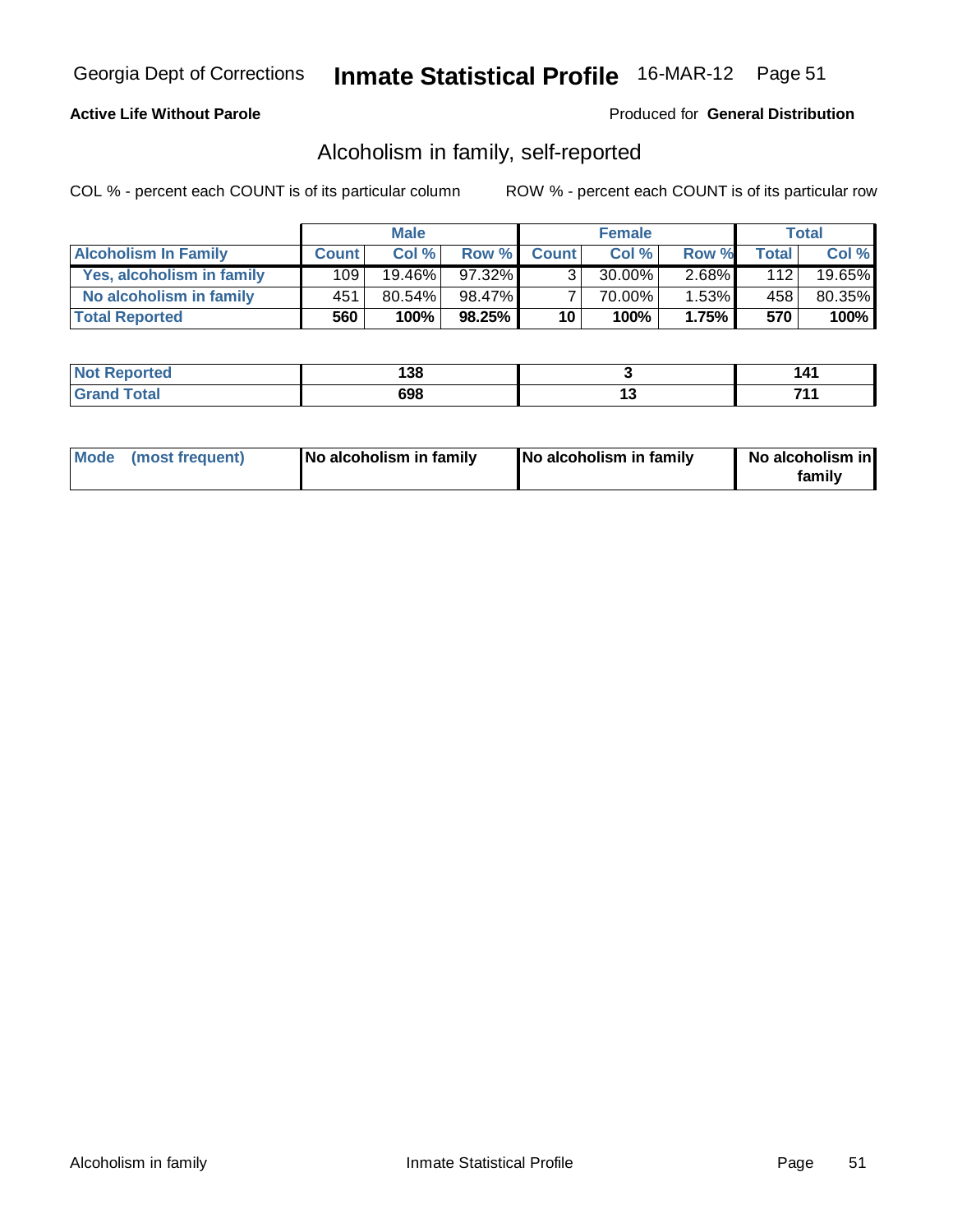## **Active Life Without Parole**

Produced for **General Distribution**

## Drug abuse in family, self-reported

|                           |              | <b>Male</b> |        |              | <b>Female</b> |          |       | Total  |
|---------------------------|--------------|-------------|--------|--------------|---------------|----------|-------|--------|
| Drug Abuse In Family      | <b>Count</b> | Col %       | Row %  | <b>Count</b> | Col %         | Row %    | Total | Col %  |
| Yes, drug abuse in family | 62           | 11.07%      | 95.38% | 3            | $30.00\%$     | $4.62\%$ | 65 l  | 11.40% |
| No drug abuse in family   | 498          | 88.93%      | 98.61% |              | 70.00%        | 1.39%    | 505   | 88.60% |
| <b>Total Reported</b>     | 560          | 100%        | 98.25% | 10           | 100%          | 1.75%    | 570   | 100%   |

| <b>Not</b><br><b>Reported</b>        | 138 |     |
|--------------------------------------|-----|-----|
| <b>Total</b><br><b>Gran</b><br>----- | 698 | 74. |

|  | Mode (most frequent) | No drug abuse in family | No drug abuse in family | No drug abuse in<br>familv |
|--|----------------------|-------------------------|-------------------------|----------------------------|
|--|----------------------|-------------------------|-------------------------|----------------------------|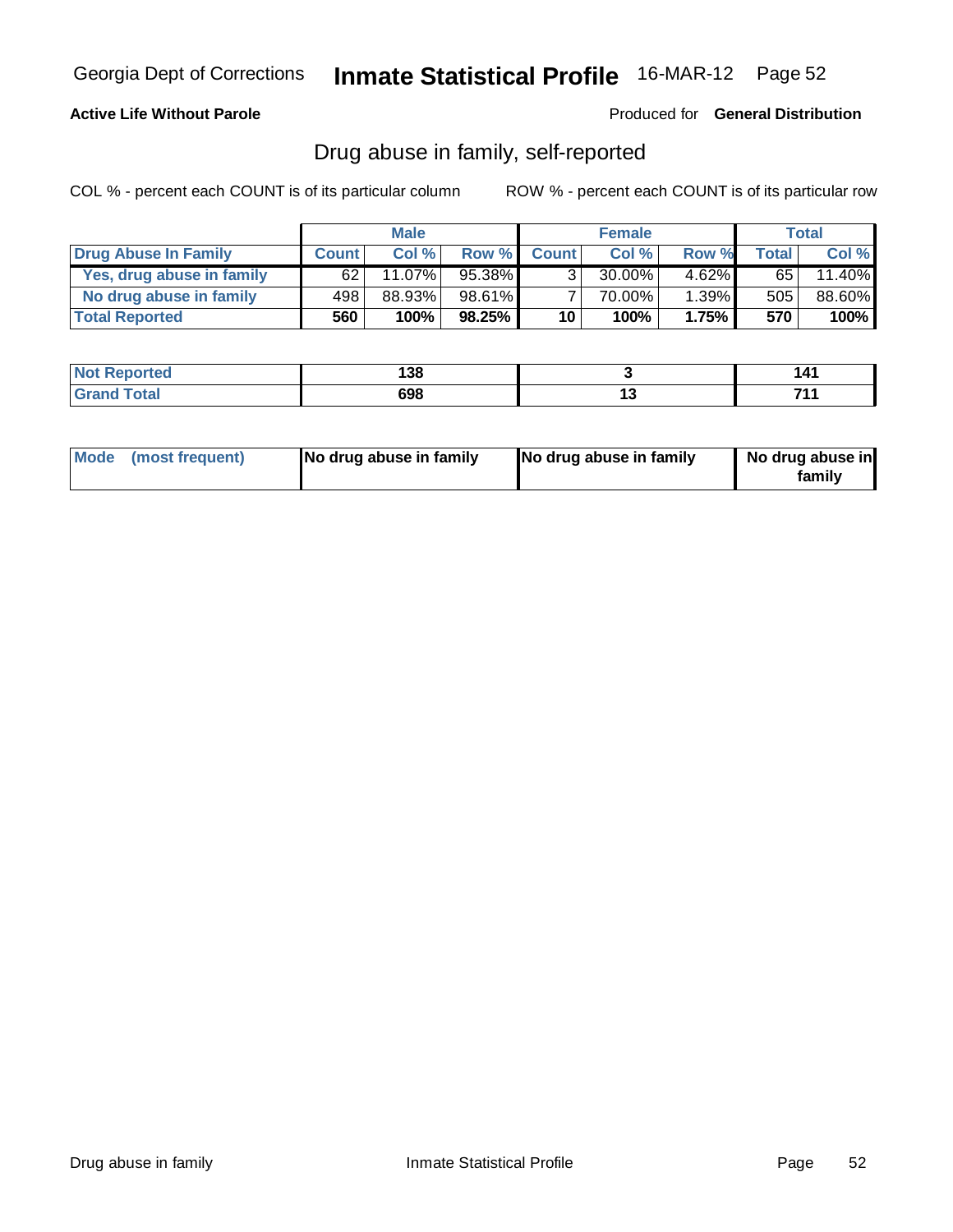### **Active Life Without Parole**

#### Produced for **General Distribution**

## Subjected to frequent beatings, self-reported

|                            |              | <b>Male</b> |           |              | <b>Female</b> |       |                    | <b>Total</b> |
|----------------------------|--------------|-------------|-----------|--------------|---------------|-------|--------------------|--------------|
| <b>Frequent beatings</b>   | <b>Count</b> | Col%        | Row %     | <b>Count</b> | Col%          | Row % | Total <sub>1</sub> | Col %        |
| Yes, subjected to frequent | 34           | $6.07\%$    | $97.14\%$ |              | $10.00\%$     | 2.86% | 35                 | 6.14%        |
| beatings                   |              |             |           |              |               |       |                    |              |
| Not subjected to frequent  | 526          | 93.93%      | 98.32%    | 9            | 90.00%        | 1.68% | 535                | 93.86%       |
| beatings                   |              |             |           |              |               |       |                    |              |
| <b>Total Reported</b>      | 560          | 100%        | 98.25%    | 10           | 100%          | 1.75% | 570                | 100%         |

| <b>Not Reported</b> | 138 |     | 141 |
|---------------------|-----|-----|-----|
| <b>Grand Total</b>  | 698 | . v | 744 |

| Mode (most frequent) | Not subjected to frequent | Not subjected to frequent | Not subjected to         |
|----------------------|---------------------------|---------------------------|--------------------------|
|                      | beatings                  | beatings                  | <b>frequent beatings</b> |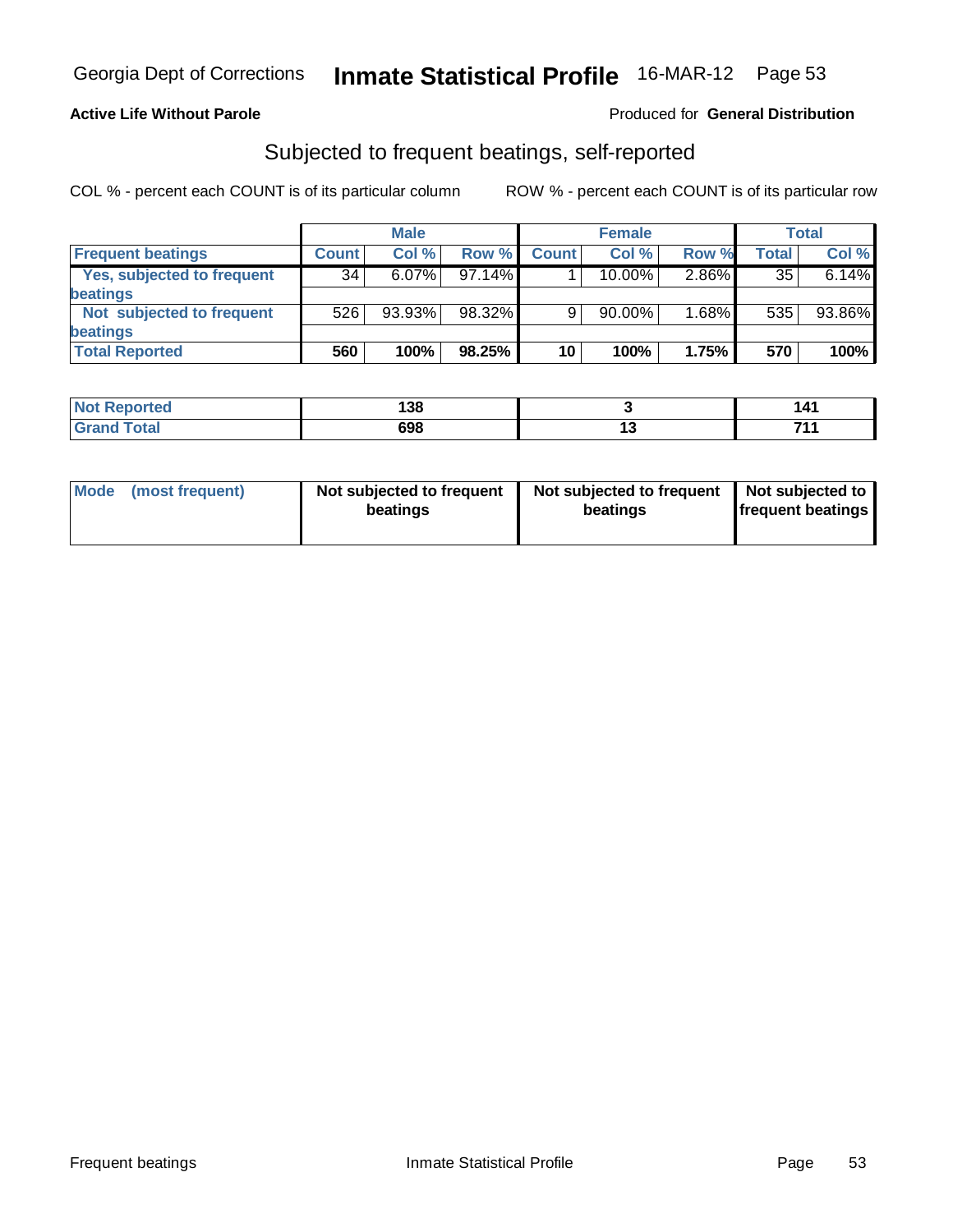## **Active Life Without Parole**

#### Produced for **General Distribution**

## Father absent during inmate's childhood

|                           |              | <b>Male</b> |           |                | <b>Female</b> |          |       | Total  |
|---------------------------|--------------|-------------|-----------|----------------|---------------|----------|-------|--------|
| <b>Father Absent</b>      | <b>Count</b> | Col %       | Row %     | <b>Count</b>   | Col %         | Row %    | Total | Col %  |
| Yes, father was absent    | 276          | 49.29%      | 98.92%    | 3 <sub>1</sub> | 30.00%        | $1.08\%$ | 279   | 48.95% |
| No, father was not absent | 284          | $50.71\%$   | $97.59\%$ |                | 70.00%        | $2.41\%$ | 291   | 51.05% |
| <b>Total Reported</b>     | 560          | 100%        | 98.25%    | 10             | 100%          | 1.75%    | 570   | 100%l  |

| .                   | 400<br>1 J V<br>$ -$ |        | $\cdots$ |
|---------------------|----------------------|--------|----------|
| $-1$ $-1$ $-1$<br>- | cna<br>ספס           | $\sim$ | .        |

| Mode (most frequent)<br>No, father was not absent | No, father was not absent | No, father was<br>not absent |
|---------------------------------------------------|---------------------------|------------------------------|
|---------------------------------------------------|---------------------------|------------------------------|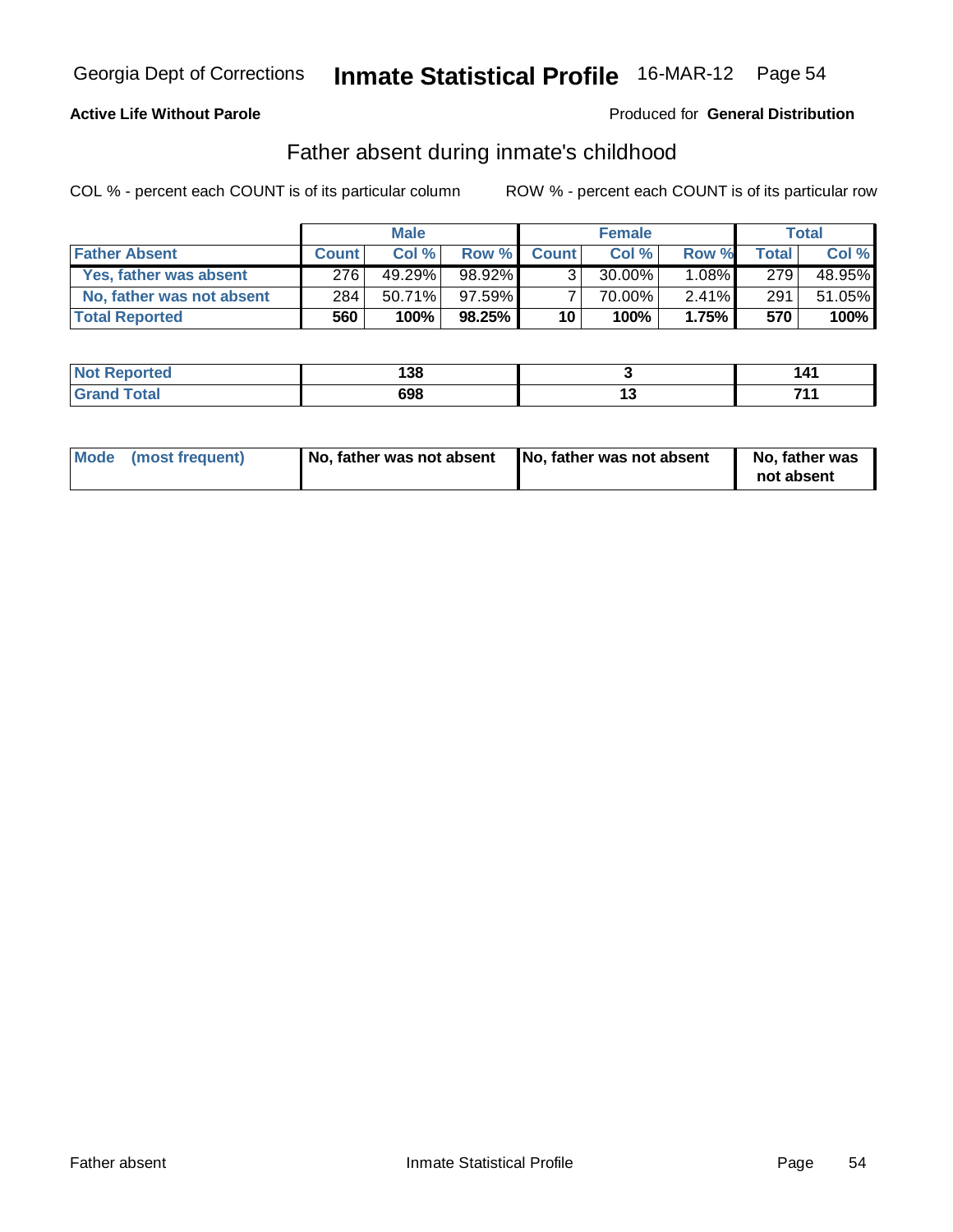### **Active Life Without Parole**

#### Produced for **General Distribution**

# Mother absent during inmate's childhood

|                           |              | <b>Male</b> |           |                | Female    |          |                | Total  |
|---------------------------|--------------|-------------|-----------|----------------|-----------|----------|----------------|--------|
| <b>Mother Absent</b>      | <b>Count</b> | Col %       | Row %     | <b>Count</b>   | Col %     | Row %    | <b>Total</b> I | Col %  |
| Yes, mother was absent    | 81           | $14.46\%$   | $97.59\%$ | 2 <sub>1</sub> | $20.00\%$ | $2.41\%$ | 83             | 14.56% |
| No, mother was not absent | 479          | $85.54\%$   | 98.36%    | 8 <sub>1</sub> | 80.00%    | $1.64\%$ | 487            | 85.44% |
| <b>Total Reported</b>     | 560          | $100\%$     | 98.25%    | 10             | 100%      | 1.75%    | 570            | 100%   |

| ted           | 138 |               | . л- |
|---------------|-----|---------------|------|
| <u>i</u> vlai | 698 | . J<br>$\sim$ | 74   |

| Mode (most frequent) | No, mother was not absent $\vert$ No, mother was not absent $\vert$ No, mother was |            |
|----------------------|------------------------------------------------------------------------------------|------------|
|                      |                                                                                    | not absent |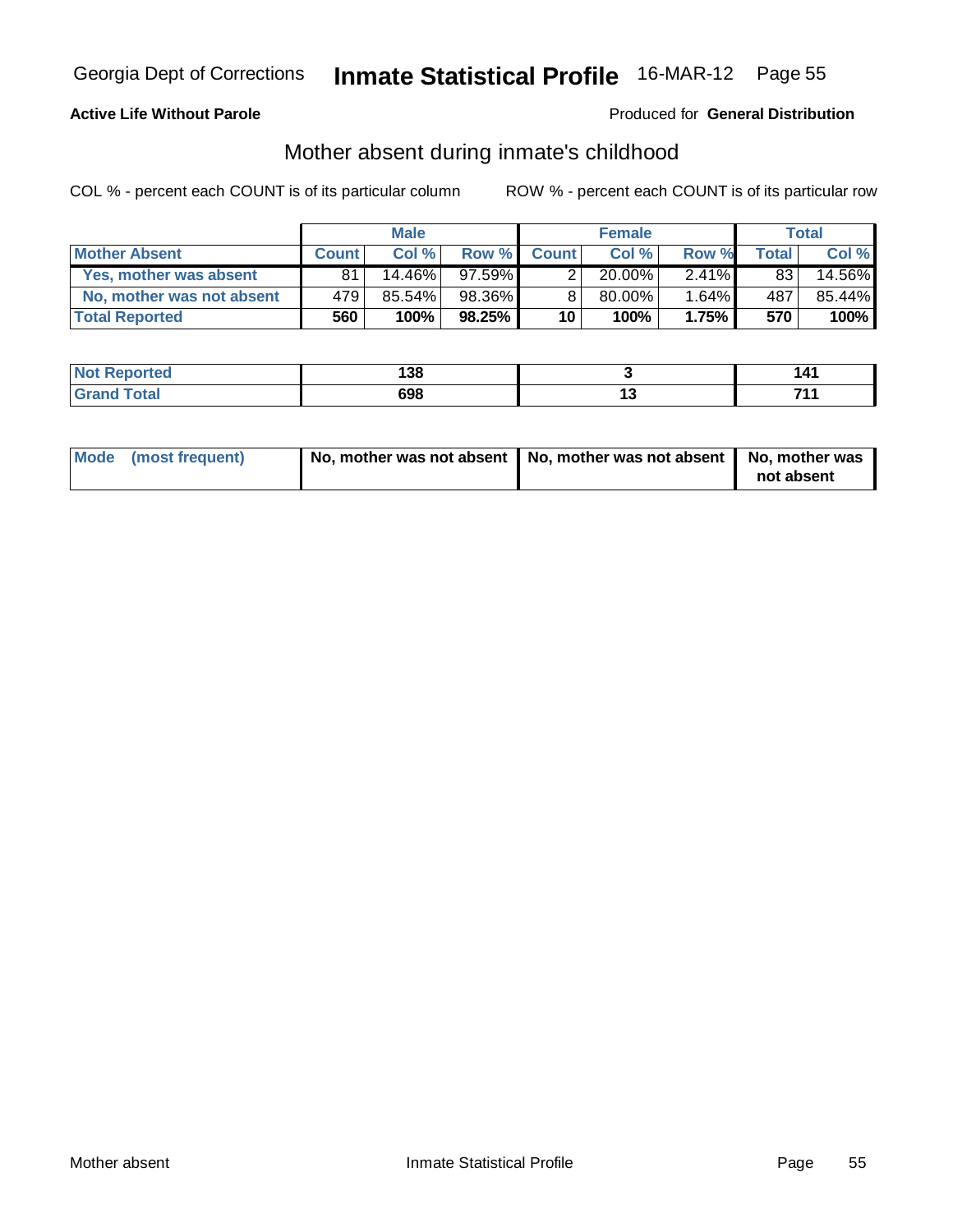## **Active Life Without Parole**

#### Produced for **General Distribution**

# Inmate diagnosed as manipulative

|                          |              | <b>Male</b> |        |              | <b>Female</b> |          |       | Total  |
|--------------------------|--------------|-------------|--------|--------------|---------------|----------|-------|--------|
| <b>Manipulative</b>      | <b>Count</b> | Col %       | Row %  | <b>Count</b> | Col%          | Row %    | Total | Col %  |
| <b>Yes, manipulative</b> | 131          | 23.56%      | 99.24% |              | 10.00%        | $0.76\%$ | 132   | 23.32% |
| No, not manipulative     | 425          | 76.44%      | 97.93% | 9            | 90.00%        | $2.07\%$ | 434   | 76.68% |
| <b>Total Reported</b>    | 556          | 100%        | 98.23% | 10           | 100%          | 1.77%    | 566   | 100%   |

| <b>Not</b><br><b>rted</b>          | $\overline{ }$<br>14Z | 14F<br>טרו |
|------------------------------------|-----------------------|------------|
| <b>cotal</b><br>Gra<br>$\sim$ nur. | 698                   | 744<br>.   |

| Mode (most frequent) | ' No, not manipulative | <b>No. not manipulative</b> | No. not              |
|----------------------|------------------------|-----------------------------|----------------------|
|                      |                        |                             | <b>Imanipulative</b> |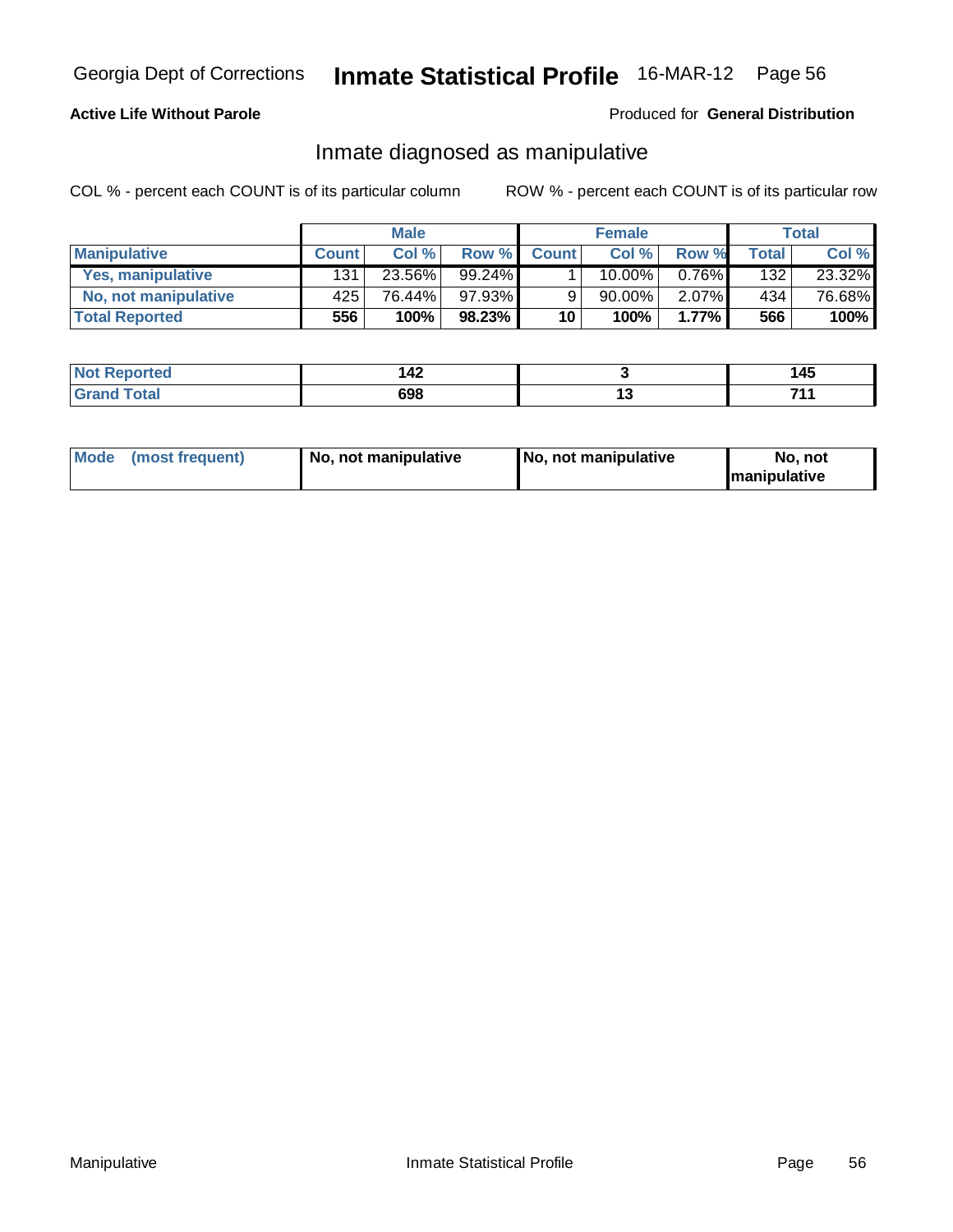## **Active Life Without Parole**

#### Produced for **General Distribution**

## Inmate diagnosed as assaultive

|                        |              | <b>Male</b> |              |              | <b>Female</b> |          |              | Total  |
|------------------------|--------------|-------------|--------------|--------------|---------------|----------|--------------|--------|
| <b>Assaultive</b>      | <b>Count</b> | Col%        | <b>Row %</b> | <b>Count</b> | Col %         | Row %    | <b>Total</b> | Col %  |
| <b>Yes. assaultive</b> | 438          | 78.78%      | $97.99\%$    | 9            | 90.00%        | $2.01\%$ | 4471         | 78.98% |
| No, not assaultive     | 118          | 21.22%      | 99.16%       |              | 10.00%        | $0.84\%$ | 119          | 21.02% |
| <b>Total Reported</b>  | 556          | 100%        | 98.23%       | 10           | 100%          | 1.77%    | 566          | 100%   |

| ported     | $\overline{ }$ |               | 115     |
|------------|----------------|---------------|---------|
| <b>NOT</b> | 142            |               | −~      |
| _____      | 698            | ' J<br>$\sim$ | 74<br>. |

| Mode<br><b>Yes, assaultive</b><br>(most frequent) | Yes, assaultive | Yes, assaultive |
|---------------------------------------------------|-----------------|-----------------|
|---------------------------------------------------|-----------------|-----------------|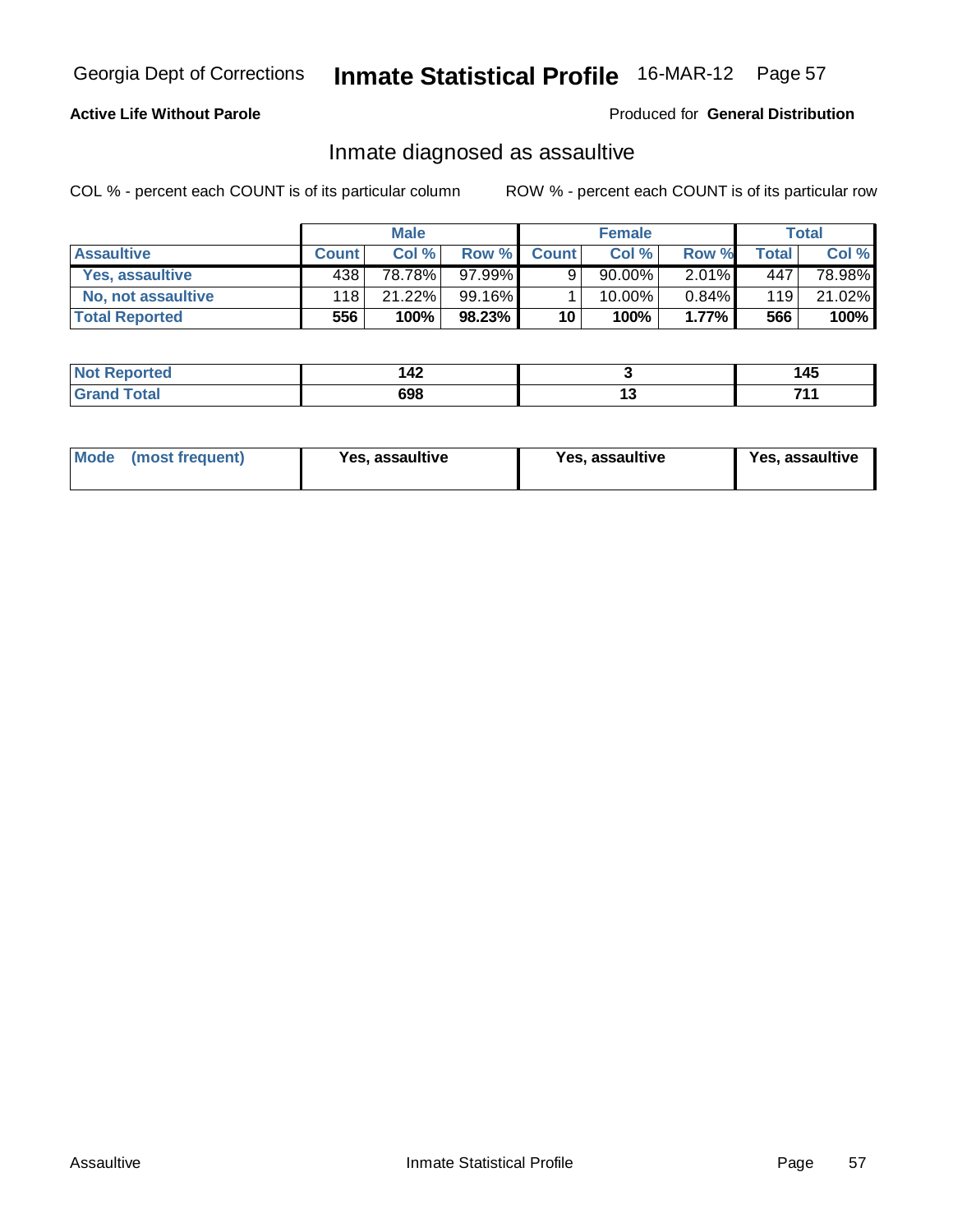#### **Active Life Without Parole**

## Produced for **General Distribution**

# Number of prior Georgia incarcerations

|                                       |              | <b>Male</b> |           |              | <b>Female</b> |       |       | <b>Total</b> |
|---------------------------------------|--------------|-------------|-----------|--------------|---------------|-------|-------|--------------|
| <b>Num of Prior GA Incarcerations</b> | <b>Count</b> | Col %       | Row %     | <b>Count</b> | Col %         | Row % | Total | Col %        |
|                                       | 332          | 47.56%      | 96.79%    | 11           | 84.62%        | 3.21% | 343   | 48.24%       |
|                                       | 145          | 20.77%      | 100.00%   |              |               |       | 145   | 20.39%       |
|                                       | 83           | 11.89%      | 100.00%   |              |               |       | 83    | 11.67%       |
|                                       | 63           | 9.03%       | 98.44%    |              | 7.69%         | 1.56% | 64    | $9.00\%$     |
|                                       | 38           | 5.44%       | 100.00%   |              |               |       | 38    | 5.34%        |
|                                       | 18           | 2.58%       | 100.00%   |              |               |       | 18    | 2.53%        |
| <b>More Than 5</b>                    | 19           | 2.72%       | $95.00\%$ |              | 7.69%         | 5.00% | 20    | 2.81%        |
| <b>Total Reported</b>                 | 698          | 100%        | 98.17%    | 13           | 100%          | 1.83% | 711   | 100%         |

| $\mathbf{w}$ |             |        |     |
|--------------|-------------|--------|-----|
| $-4-$        | סט<br>$  -$ | $\sim$ | 744 |

| Mean (average)       | $\overline{24}$ | 1.23 |
|----------------------|-----------------|------|
| Median (middle)      |                 |      |
| Mode (most frequent) |                 |      |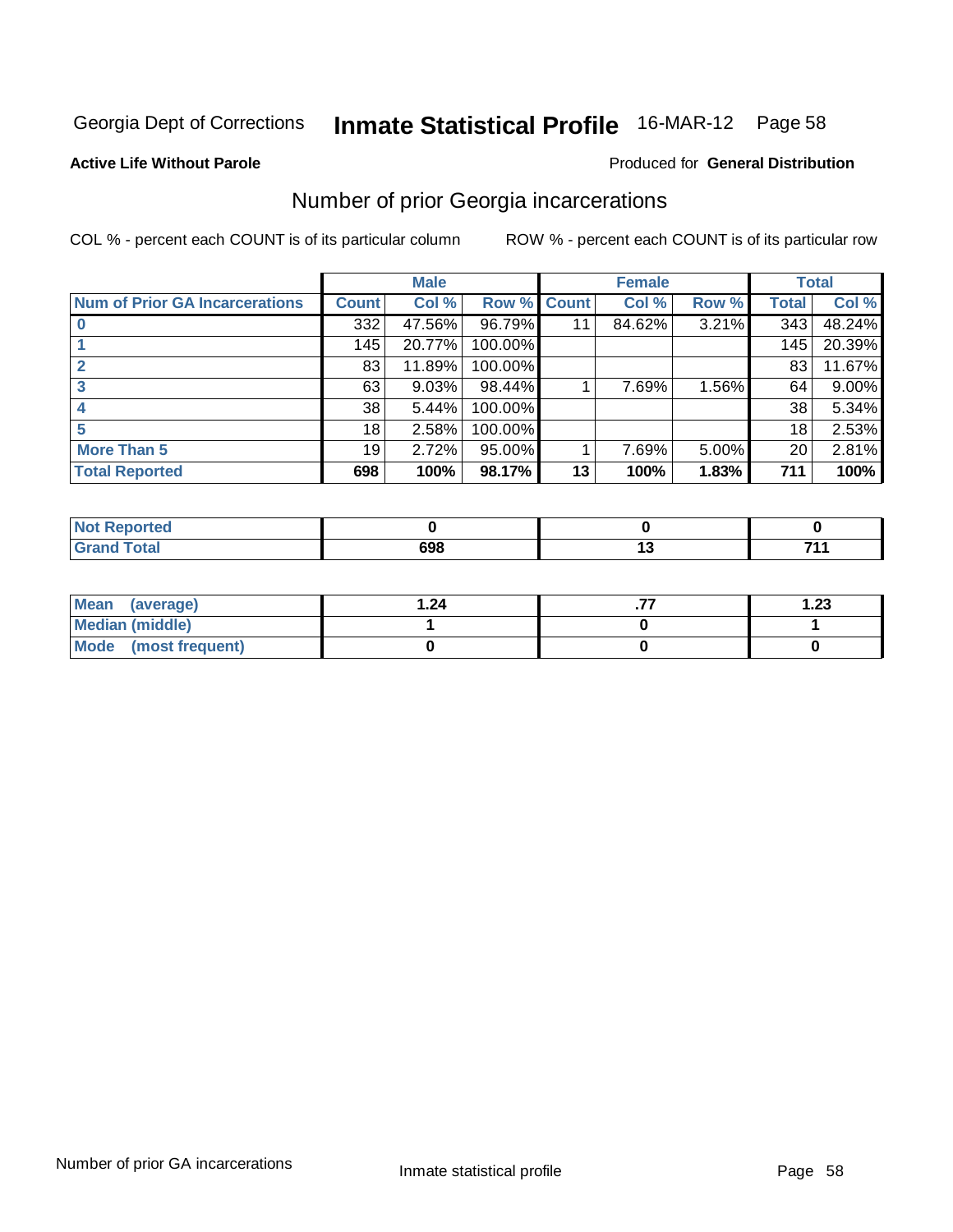**Active Life Without Parole** 

Produced for **General Distribution**

# Prison sentence in years

COL % - percent each COUNT is of its particular column ROW % - percent each COUNT is of its particular row

|                                 | <b>Male</b> |            |             | <b>Female</b> |            |       | Total            |         |
|---------------------------------|-------------|------------|-------------|---------------|------------|-------|------------------|---------|
| <b>Prison Sentence In Years</b> | Count⊺      | Col %      | Row % Count |               | Col%       | Row % | <b>Total</b>     | Col %   |
| <b>Life Without Parole</b>      | 698         | $100.00\%$ | 98.17%      | 13            | $100.00\%$ | 1.83% | 7111             | 100.00% |
| <b>Total Reported</b>           | 698         | $100\%$    | 98.17%      | 13            | 100%       | 1.83% | 711 <sub>1</sub> | 100%    |

| <b>rtea</b>              |     |     |
|--------------------------|-----|-----|
| <b>Total</b><br>$\sim$ . | 698 | 744 |

#### **Determinate (numeric) sentences only**

| <b>Mean</b> | (average) |  |  |
|-------------|-----------|--|--|
|             |           |  |  |

**All sentences (including determinate), with life, life without parole, and death sentences figured at 45 years**

| Me.<br>.<br>------ | $\sim$ | $\sim$ | $\sim$ |
|--------------------|--------|--------|--------|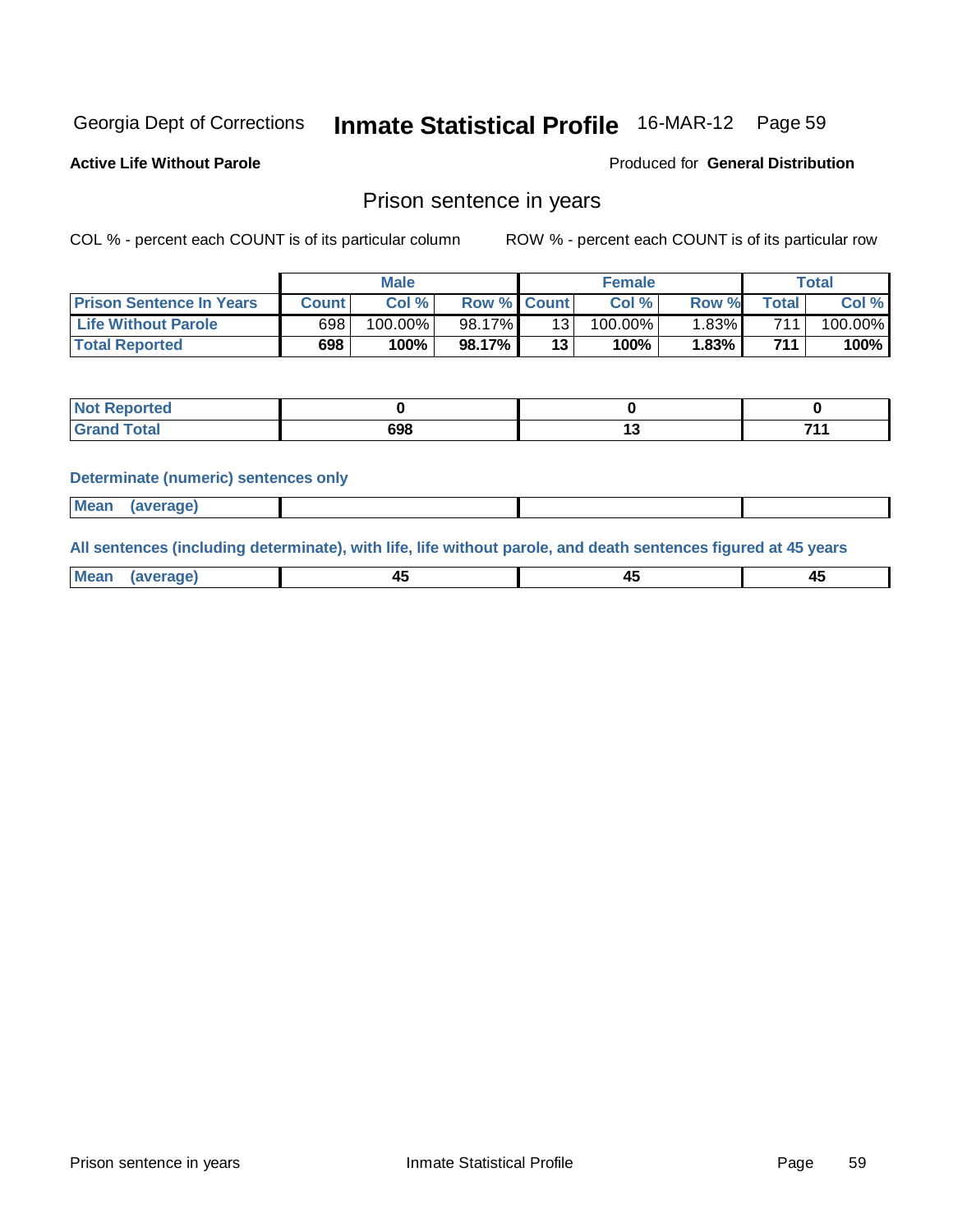#### **Active Life Without Parole**

#### Produced for **General Distribution**

## Primary offense, broken out into felonies vs misdemeanors

|                                  | <b>Male</b>  |         |                    | <b>Female</b> |         |          | Total |            |
|----------------------------------|--------------|---------|--------------------|---------------|---------|----------|-------|------------|
| <b>Felonies and Misdemeanors</b> | <b>Count</b> | Col%    | <b>Row % Count</b> |               | Col%    | Row %    | Total | Col%       |
| <b>Felonies</b>                  | 698          | 100.00% | 98.17%             | 131           | 100.00% | $1.83\%$ | 7111  | $100.00\%$ |
| <b>Total Reported</b>            | 698          | 100%    | 98.17%             | 13            | $100\%$ | 1.83%    | 711   | 100%       |

| <b>Not</b><br><b>Reported</b> |            |     |     |
|-------------------------------|------------|-----|-----|
| <b>r</b> otal<br>Grand        | <b>000</b> | 698 | 744 |

| <b>Mo</b> | onies | יבונ | nıes |
|-----------|-------|------|------|
| ll lenti  | .     | .    | .    |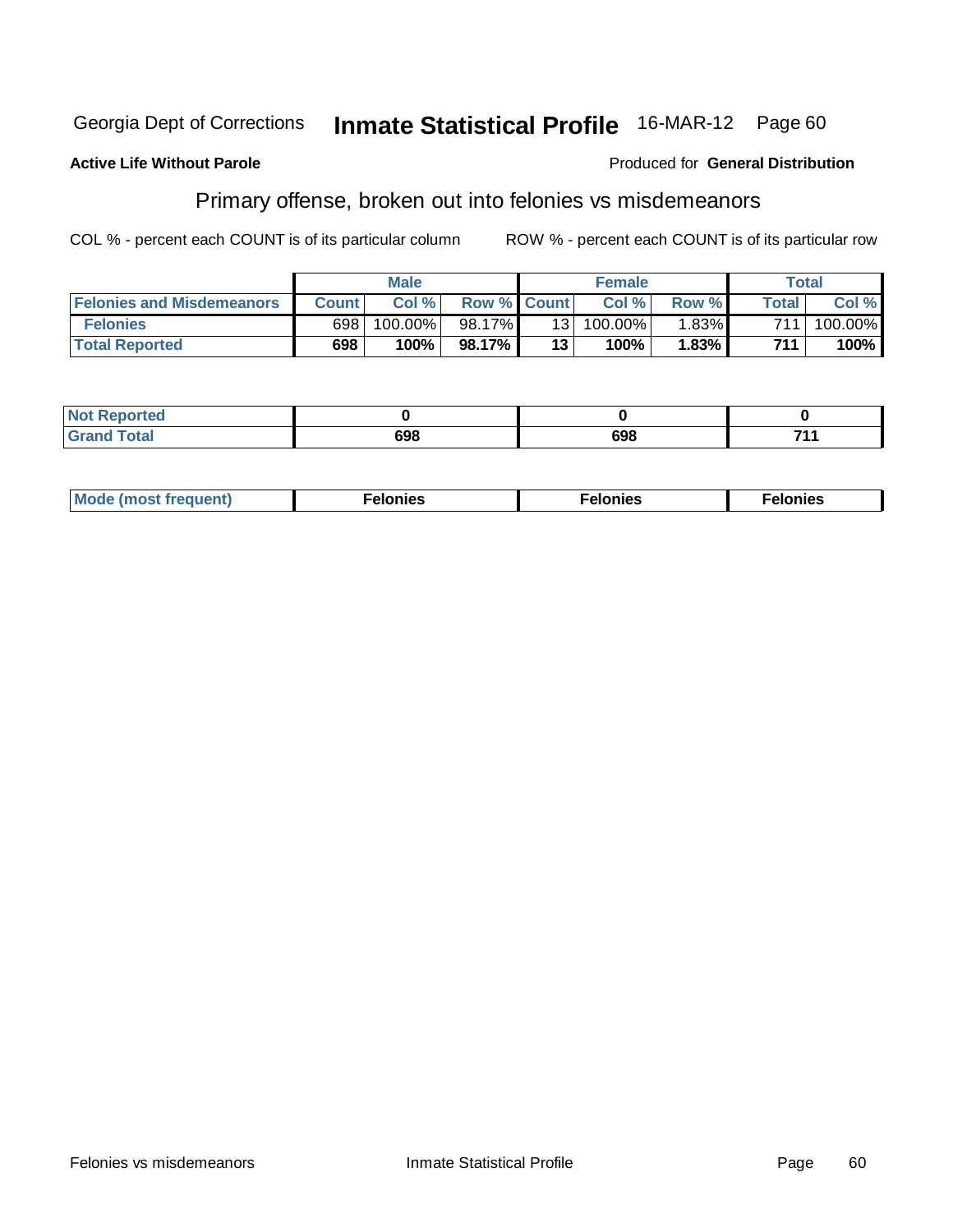#### **Active Life Without Parole**

#### Produced for **General Distribution**

## Primary offense, broken out into six broad crime categories

|                         |              | <b>Male</b> |                    |    | <b>Female</b> |       |              | <b>Total</b> |
|-------------------------|--------------|-------------|--------------------|----|---------------|-------|--------------|--------------|
| <b>Crime Categories</b> | <b>Count</b> | Col %       | <b>Row % Count</b> |    | Col %         | Row % | <b>Total</b> | Col %        |
| <b>Violent</b>          | 571          | 81.81%      | $97.77\%$          | 13 | 100.00%       | 2.23% | 584          | 82.14%       |
| <b>Sex Crime</b>        | 107          | 15.33%      | 100.00%            |    | $.00\%$       |       | 107          | 15.05%       |
| 3<br><b>Property</b>    | 3            | .43%        | 100.00%            |    | .00%          |       |              | .42%         |
| <b>Drug</b><br>4        | 15           | 2.15%       | 100.00%            |    | .00%          |       | 15           | 2.11%        |
| <b>Other</b><br>6       | 2            | .29%        | 100.00%            |    | $.00\%$       |       | 2            | .28%         |
| <b>Total Reported</b>   | 698          | 100%        | 98.17%             | 13 | 100%          | 1.83% | 711          | 100%         |

| Reported<br>NO<br>$\cdots$                             |     |    |            |
|--------------------------------------------------------|-----|----|------------|
| <b>Total</b><br>. Gra <sup>r</sup><br>$\mathbf{v}$ and | 698 | יי | - -<br>- - |

| M <sub>c</sub><br>ann | . .<br>inlent | ∴nen.<br>ш | ۵n |
|-----------------------|---------------|------------|----|
|                       |               |            |    |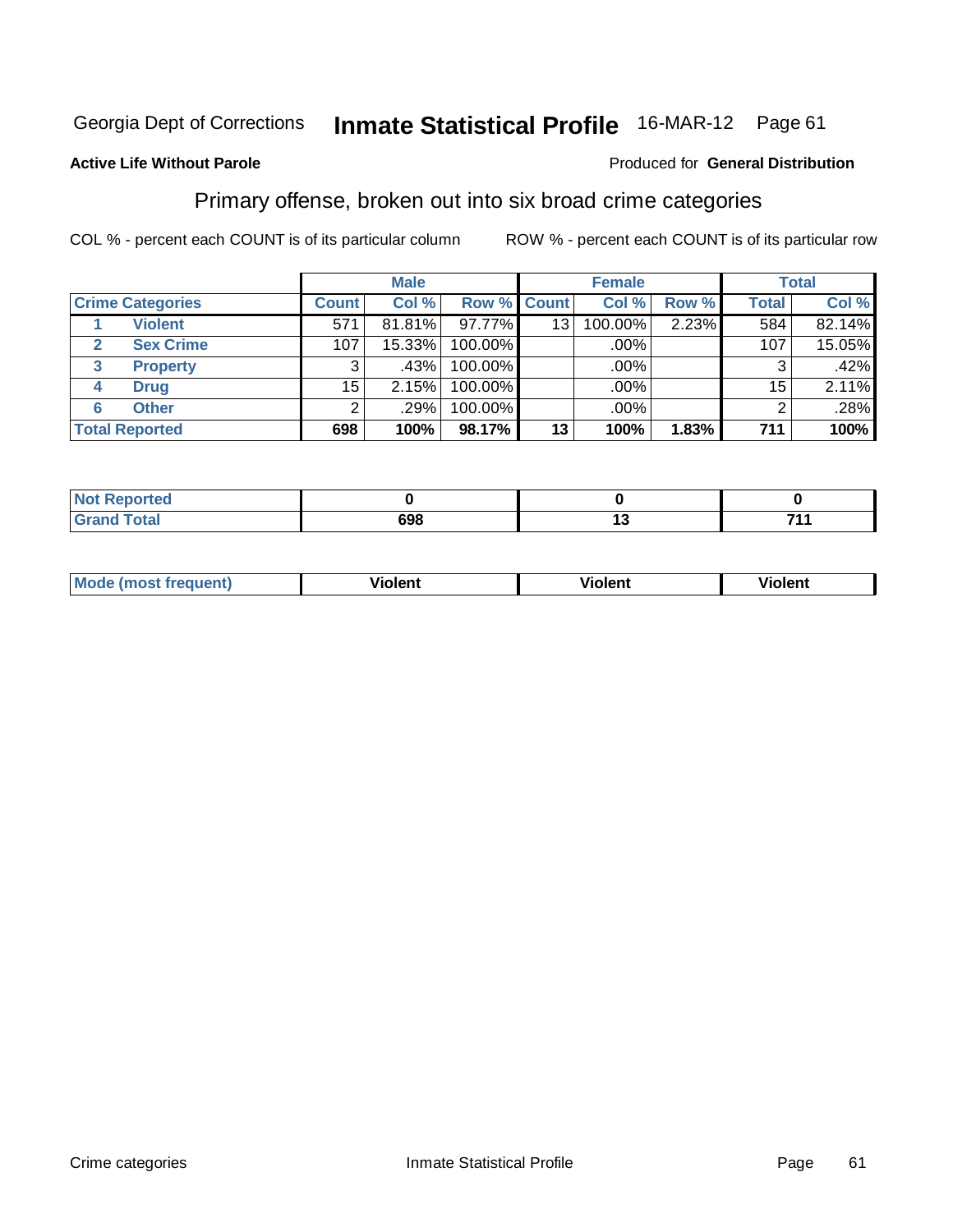#### **Active Life Without Parole**

#### Produced for **General Distribution**

# Primary offense, detailed offense code

|                      |                                |                 | <b>Male</b> |         |                 | <b>Female</b> |       |                 | <b>Total</b> |
|----------------------|--------------------------------|-----------------|-------------|---------|-----------------|---------------|-------|-----------------|--------------|
|                      | <b>Primary Offense</b>         | <b>Count</b>    | Col %       | Row %   | <b>Count</b>    | Col %         | Row % | <b>Total</b>    | Col %        |
| 1101                 | <b>Murder</b>                  | 392             | 56.16%      | 97.03%  | $\overline{12}$ | 92.31%        | 2.97% | 404             | 56.82%       |
| 1311                 | <b>Kidnapping</b>              | 62              | 8.88%       | 100.00% |                 |               |       | 62              | 8.72%        |
| 1601                 | <b>Burglary</b>                | 3               | .43%        | 100.00% |                 |               |       | 3               | .42%         |
| 1901                 | <b>Robbery</b>                 | 1               | .14%        | 100.00% |                 |               |       | 1               | .14%         |
| 1902                 | <b>Armed Robbery</b>           | 114             | 16.33%      | 99.13%  | 1               | 7.69%         | .87%  | 115             | 16.17%       |
| 1911                 | <b>Hijacking Motor Vehicle</b> | 1               | .14%        | 100.00% |                 |               |       | 1               | .14%         |
| 2001                 | <b>Rape</b>                    | $\overline{74}$ | 10.60%      | 100.00% |                 |               |       | $\overline{74}$ | 10.41%       |
| 2003                 | <b>Aggrav Sodomy</b>           | 9               | 1.29%       | 100.00% |                 |               |       | 9               | 1.27%        |
| 2009                 | <b>Aggrav Sexual Battery</b>   | 4               | .57%        | 100.00% |                 |               |       | 4               | .56%         |
| 2019                 | <b>Child Molestation</b>       | 5               | .72%        | 100.00% |                 |               |       | $\overline{5}$  | .70%         |
| 2021                 | <b>Aggrav Child</b>            | $\overline{15}$ | 2.15%       | 100.00% |                 |               |       | $\overline{15}$ | 2.11%        |
|                      | <b>Molestation</b>             |                 |             |         |                 |               |       |                 |              |
| 2801                 | <b>Cruelty To Children</b>     | 1               | .14%        | 100.00% |                 |               |       | 1               | .14%         |
| 2912                 | <b>Poss Of Certain</b>         | $\mathbf 1$     | .14%        | 100.00% |                 |               |       | $\mathbf{1}$    | .14%         |
|                      | <b>Weapons</b>                 |                 |             |         |                 |               |       |                 |              |
| 2914                 | <b>Poss Firearm Convct</b>     | $\mathbf{1}$    | .14%        | 100.00% |                 |               |       | $\mathbf{1}$    | .14%         |
|                      | <b>Felon</b>                   |                 |             |         |                 |               |       |                 |              |
| 4012                 | <b>Viol Ga Cntrl Sbst Act</b>  | 1               | .14%        | 100.00% |                 |               |       | 1               | .14%         |
| 4021                 | <b>S/D Cocaine</b>             | 5               | .72%        | 100.00% |                 |               |       | 5               | .70%         |
| 4022                 | <b>Poss Of Cocaine</b>         | 3               | .43%        | 100.00% |                 |               |       | $\overline{3}$  | .42%         |
| 4050                 | <b>Poss W Int Dist Cocaine</b> | $\mathbf{1}$    | .14%        | 100.00% |                 |               |       | 1               | .14%         |
| 4101                 | <b>Traf Cocaine Less 200</b>   | $\overline{2}$  | .29%        | 100.00% |                 |               |       | $\overline{2}$  | .28%         |
|                      | Gm                             |                 |             |         |                 |               |       |                 |              |
| 4103                 | <b>Traf Cocaine 401+ Gm</b>    | 1               | .14%        | 100.00% |                 |               |       | 1               | .14%         |
| 4134                 | <b>Att/Consprcy Commt</b>      | $\mathbf{1}$    | .14%        | 100.00% |                 |               |       | $\mathbf{1}$    | .14%         |
|                      | C/S/Of                         |                 |             |         |                 |               |       |                 |              |
| 4140                 | <b>Traf Methamph 28-199</b>    | $\mathbf{1}$    | .14%        | 100.00% |                 |               |       | 1               | .14%         |
|                      | Gm                             |                 |             |         |                 |               |       |                 |              |
| <b>Total Rported</b> |                                | 698             | 100%        | 98.17%  | 13              | 100%          | 1.83% | 711             | 100%         |

| ™τeα<br>. |     |        |     |
|-----------|-----|--------|-----|
| otal      | 698 | . v    | . . |
|           |     | $\sim$ |     |

| <b>Mode (most frequent)</b> | 1101 Murder | 1101 Murder | 1101 Murder |
|-----------------------------|-------------|-------------|-------------|
|-----------------------------|-------------|-------------|-------------|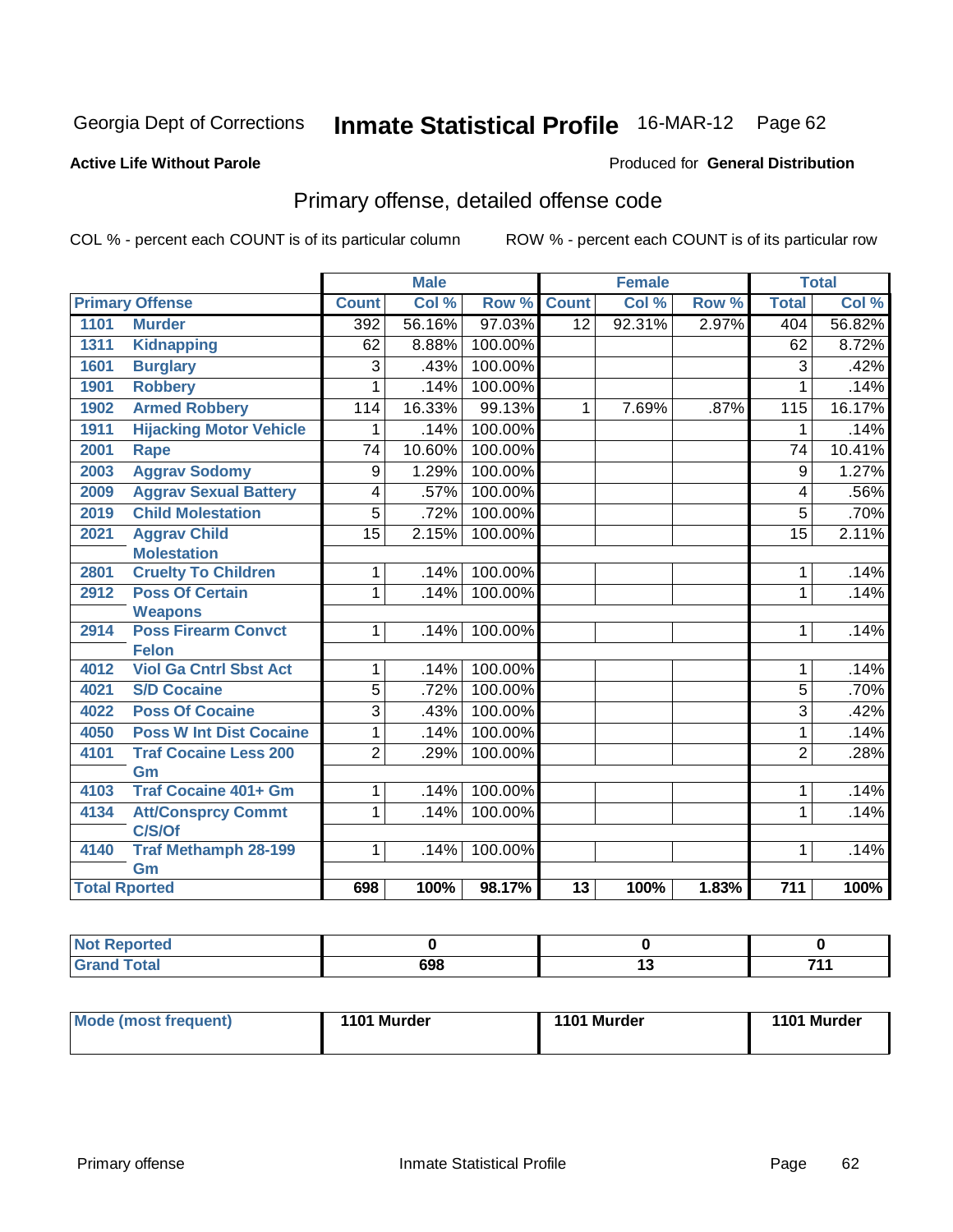### **Active Life Without Parole**

Produced for **General Distribution**

## County of conviction of primary offense

|     |                             |                 | <b>Male</b> |         |              | <b>Female</b> |        |                 | <b>Total</b> |
|-----|-----------------------------|-----------------|-------------|---------|--------------|---------------|--------|-----------------|--------------|
|     | <b>County of Conviction</b> | <b>Count</b>    | Col %       | Row %   | <b>Count</b> | Col %         | Row %  | <b>Total</b>    | Col %        |
| 001 | <b>Appling County</b>       | 2               | .03%        | 100.00% |              |               |        | $\overline{2}$  | .02%         |
| 002 | <b>Atkinson County</b>      | $\overline{2}$  | .03%        | 100.00% |              |               |        | $\overline{2}$  | .02%         |
| 003 | <b>Bacon County</b>         | $\overline{2}$  | .03%        | 100.00% |              |               |        | $\overline{2}$  | .02%         |
| 005 | <b>Baldwin County</b>       | $\overline{5}$  | .07%        | 100.00% |              |               |        | $\overline{5}$  | .05%         |
| 006 | <b>Banks County</b>         | 1               | .01%        | 100.00% |              |               |        | 1               | .01%         |
| 007 | <b>Barrow County</b>        | 4               | .05%        | 100.00% |              |               |        | 4               | .04%         |
| 008 | <b>Bartow County</b>        | $\overline{5}$  | .07%        | 100.00% |              |               |        | $\overline{5}$  | .05%         |
| 009 | <b>Ben Hill County</b>      | 4               | .05%        | 100.00% |              |               |        | 4               | .04%         |
| 010 | <b>Berrien County</b>       | 1               | .01%        | 100.00% |              |               |        | 1               | .01%         |
| 011 | <b>Bibb County</b>          | $\overline{21}$ | .28%        | 100.00% |              |               |        | $\overline{21}$ | .23%         |
| 012 | <b>Bleckley County</b>      | 1               | .01%        | 100.00% |              |               |        | 1               | .01%         |
| 013 | <b>Brantley County</b>      | 1               | .01%        | 100.00% |              |               |        | $\mathbf{1}$    | .01%         |
| 014 | <b>Brooks County</b>        | 1               | .01%        | 100.00% |              |               |        | 1               | .01%         |
| 016 | <b>Bulloch County</b>       | 3               | .04%        | 75.00%  | 1            | .06%          | 25.00% | 4               | .04%         |
| 017 | <b>Burke County</b>         | 6               | .08%        | 100.00% |              |               |        | $6\phantom{1}6$ | .07%         |
| 018 | <b>Butts County</b>         | 4               | .05%        | 100.00% |              |               |        | 4               | .04%         |
| 020 | <b>Camden County</b>        | 4               | .05%        | 100.00% |              |               |        | 4               | .04%         |
| 021 | <b>Candler County</b>       | 1               | .01%        | 100.00% |              |               |        | 1               | .01%         |
| 022 | <b>Carroll County</b>       | 4               | .05%        | 100.00% |              |               |        | 4               | .04%         |
| 023 | <b>Catoosa County</b>       | $\overline{c}$  | .03%        | 100.00% |              |               |        | $\overline{c}$  | .02%         |
| 024 | <b>Charlton County</b>      | 1               | .01%        | 100.00% |              |               |        | 1               | .01%         |
| 025 | <b>Chatham County</b>       | 30              | .41%        | 100.00% |              |               |        | 30              | .33%         |
| 027 | <b>Chattooga County</b>     | 1               | .01%        | 100.00% |              |               |        | 1               | .01%         |
| 028 | <b>Cherokee County</b>      | $\overline{3}$  | .04%        | 100.00% |              |               |        | $\overline{3}$  | .03%         |
| 029 | <b>Clarke County</b>        | $\overline{15}$ | .20%        | 100.00% |              |               |        | 15              | .16%         |
| 031 | <b>Clayton County</b>       | $\overline{30}$ | .41%        | 100.00% |              |               |        | 30              | .33%         |
| 033 | <b>Cobb County</b>          | 21              | .28%        | 95.45%  | 1            | .06%          | 4.55%  | 22              | .24%         |
| 034 | <b>Coffee County</b>        | 4               | .05%        | 100.00% |              |               |        | $\overline{4}$  | .04%         |
| 035 | <b>Colquitt County</b>      | 4               | .05%        | 100.00% |              |               |        | 4               | .04%         |
| 036 | <b>Columbia County</b>      | 6               | .08%        | 85.71%  | 1            | .06%          | 14.29% | $\overline{7}$  | .08%         |
| 037 | <b>Cook County</b>          | 4               | .05%        | 100.00% |              |               |        | 4               | .04%         |
| 038 | <b>Coweta County</b>        | $\overline{5}$  | .07%        | 100.00% |              |               |        | $\overline{5}$  | .05%         |
| 040 | <b>Crisp County</b>         | $\overline{2}$  | .03%        | 100.00% |              |               |        | $\overline{2}$  | .02%         |
| 041 | <b>Dade County</b>          | 1               | .01%        | 100.00% |              |               |        | 1               | .01%         |
| 042 | <b>Dawson County</b>        | 1               | .01%        | 100.00% |              |               |        | 1               | .01%         |
| 043 | <b>Decatur County</b>       | $\overline{2}$  | .03%        | 100.00% |              |               |        | $\overline{2}$  | .02%         |
| 044 | <b>Dekalb County</b>        | 52              | .70%        | 98.11%  | 1            | .06%          | 1.89%  | 53              | .58%         |
| 045 | <b>Dodge County</b>         | 1               | .01%        | 100.00% |              |               |        | 1               | .01%         |
| 046 | <b>Dooly County</b>         | $\overline{2}$  | .03%        | 100.00% |              |               |        | $\overline{2}$  | .02%         |
| 047 | <b>Dougherty County</b>     | $\overline{24}$ | .33%        | 96.00%  | $\mathbf 1$  | .06%          | 4.00%  | 25              | .27%         |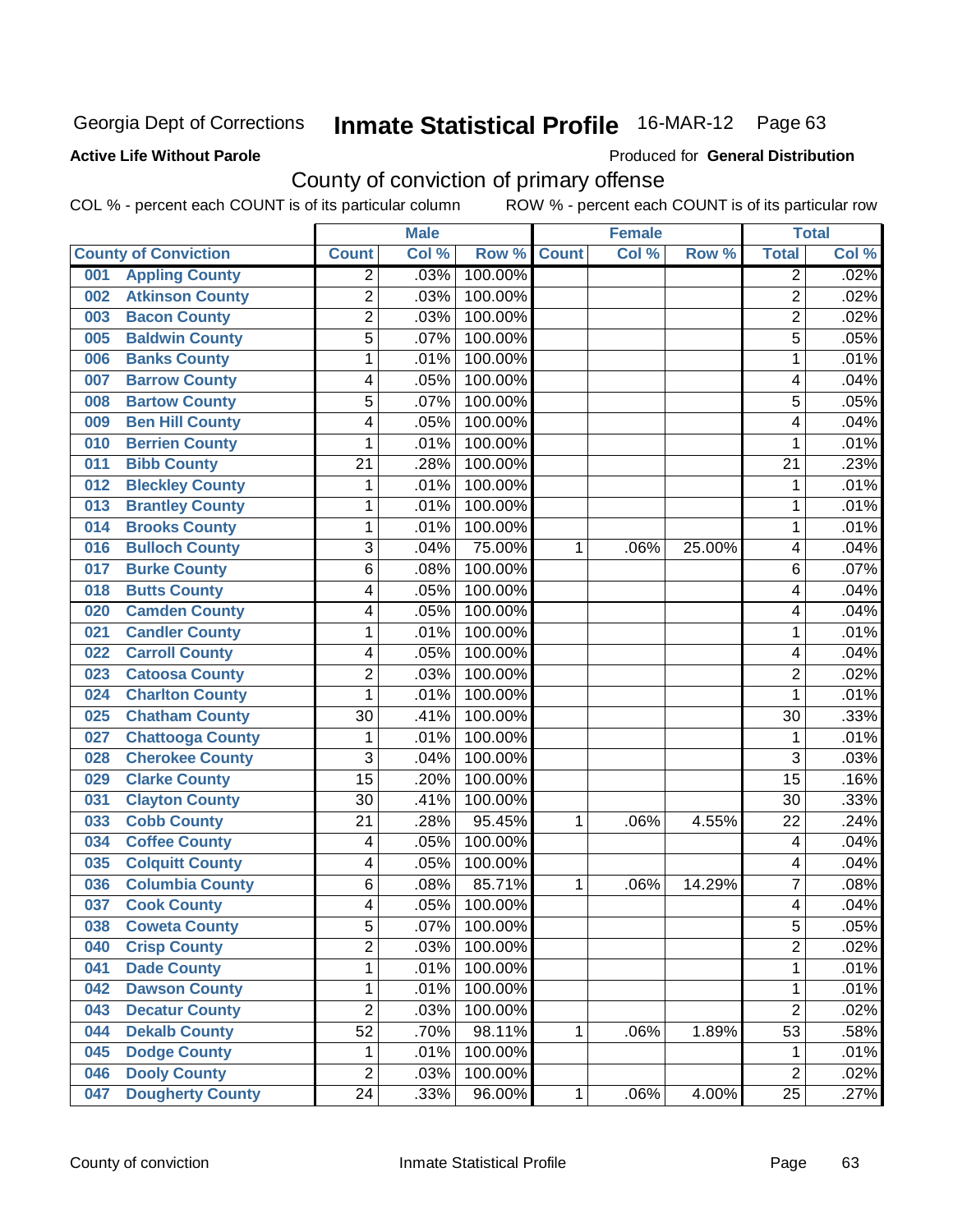### **Active Life Without Parole**

Produced for **General Distribution**

## County of conviction of primary offense

|     |                             |                 | <b>Male</b> |         |              | <b>Female</b> |        |                 | <b>Total</b> |
|-----|-----------------------------|-----------------|-------------|---------|--------------|---------------|--------|-----------------|--------------|
|     | <b>County of Conviction</b> | <b>Count</b>    | Col %       | Row %   | <b>Count</b> | Col %         | Row %  | <b>Total</b>    | Col %        |
| 048 | <b>Douglas County</b>       | $\overline{23}$ | .31%        | 95.83%  | 1            | .06%          | 4.17%  | $\overline{24}$ | $.26\%$      |
| 049 | <b>Early County</b>         | 1               | .01%        | 100.00% |              |               |        | 1               | .01%         |
| 051 | <b>Effingham County</b>     | 4               | .05%        | 100.00% |              |               |        | 4               | .04%         |
| 052 | <b>Elbert County</b>        | $\overline{2}$  | .03%        | 100.00% |              |               |        | $\overline{2}$  | .02%         |
| 053 | <b>Emanuel County</b>       | 5               | .07%        | 100.00% |              |               |        | 5               | .05%         |
| 056 | <b>Fayette County</b>       | 4               | .05%        | 100.00% |              |               |        | 4               | .04%         |
| 057 | <b>Floyd County</b>         | $\overline{9}$  | .12%        | 100.00% |              |               |        | 9               | .10%         |
| 058 | <b>Forsyth County</b>       | $\overline{2}$  | .03%        | 100.00% |              |               |        | $\overline{2}$  | .02%         |
| 059 | <b>Franklin County</b>      | $\overline{2}$  | .03%        | 100.00% |              |               |        | $\overline{2}$  | .02%         |
| 060 | <b>Fulton County</b>        | 80              | 1.08%       | 98.77%  | 1            | .06%          | 1.23%  | 81              | .89%         |
| 061 | <b>Gilmer County</b>        | $\mathbf 1$     | .01%        | 100.00% |              |               |        | 1               | .01%         |
| 063 | <b>Glynn County</b>         | $\overline{15}$ | .20%        | 100.00% |              |               |        | $\overline{15}$ | .16%         |
| 064 | <b>Gordon County</b>        | $\mathbf 1$     | .01%        | 100.00% |              |               |        | $\mathbf{1}$    | .01%         |
| 066 | <b>Greene County</b>        | 1               | .01%        | 100.00% |              |               |        | 1               | .01%         |
| 067 | <b>Gwinnett County</b>      | $\overline{8}$  | .11%        | 88.89%  | 1            | .06%          | 11.11% | 9               | .10%         |
| 068 | <b>Habersham County</b>     | 4               | .05%        | 100.00% |              |               |        | 4               | .04%         |
| 069 | <b>Hall County</b>          | 13              | .18%        | 100.00% |              |               |        | 13              | .14%         |
| 071 | <b>Haralson County</b>      | $\overline{2}$  | .03%        | 100.00% |              |               |        | $\overline{2}$  | .02%         |
| 072 | <b>Harris County</b>        | $\overline{2}$  | .03%        | 100.00% |              |               |        | $\overline{2}$  | .02%         |
| 073 | <b>Hart County</b>          | $\overline{3}$  | .04%        | 100.00% |              |               |        | $\overline{3}$  | .03%         |
| 075 | <b>Henry County</b>         | 10              | .14%        | 100.00% |              |               |        | 10              | .11%         |
| 076 | <b>Houston County</b>       | 8               | .11%        | 100.00% |              |               |        | 8               | .09%         |
| 077 | <b>Irwin County</b>         | 1               | .01%        | 100.00% |              |               |        | 1               | .01%         |
| 078 | <b>Jackson County</b>       | 10              | .14%        | 100.00% |              |               |        | 10              | .11%         |
| 079 | <b>Jasper County</b>        | $\mathbf 1$     | .01%        | 100.00% |              |               |        | $\mathbf{1}$    | .01%         |
| 080 | <b>Jeff Davis County</b>    | 1               | .01%        | 100.00% |              |               |        | 1               | .01%         |
| 081 | <b>Jefferson County</b>     | $\overline{2}$  | .03%        | 100.00% |              |               |        | $\overline{2}$  | .02%         |
| 082 | <b>Jenkins County</b>       | 1               | .01%        | 100.00% |              |               |        | $\mathbf{1}$    | .01%         |
| 083 | <b>Johnson County</b>       | 1               | .01%        | 100.00% |              |               |        | 1               | .01%         |
| 084 | <b>Jones County</b>         | $\overline{2}$  | .03%        | 100.00% |              |               |        | $\overline{2}$  | .02%         |
| 087 | <b>Laurens County</b>       | $\overline{3}$  | .04%        | 100.00% |              |               |        | 3               | .03%         |
| 088 | <b>Lee County</b>           | 2               | .03%        | 100.00% |              |               |        | 2               | $.02\%$      |
| 089 | <b>Liberty County</b>       | 6               | .08%        | 85.71%  | $\mathbf 1$  | .06%          | 14.29% | $\overline{7}$  | .08%         |
| 091 | <b>Long County</b>          | $\overline{3}$  | .04%        | 100.00% |              |               |        | $\overline{3}$  | .03%         |
| 092 | <b>Lowndes County</b>       | $\overline{5}$  | .07%        | 100.00% |              |               |        | $\overline{5}$  | .05%         |
| 095 | <b>Madison County</b>       | 1               | .01%        | 100.00% |              |               |        | $\mathbf{1}$    | .01%         |
| 096 | <b>Marion County</b>        | 1               | .01%        | 100.00% |              |               |        | $\mathbf 1$     | .01%         |
| 097 | <b>Mcduffie County</b>      | $\overline{3}$  | .04%        | 100.00% |              |               |        | $\overline{3}$  | .03%         |
| 098 | <b>Mcintosh County</b>      | 1               | .01%        | 100.00% |              |               |        | $\mathbf{1}$    | .01%         |
| 100 | <b>Miller County</b>        | $\mathbf 1$     | .01%        | 100.00% |              |               |        | $\mathbf{1}$    | .01%         |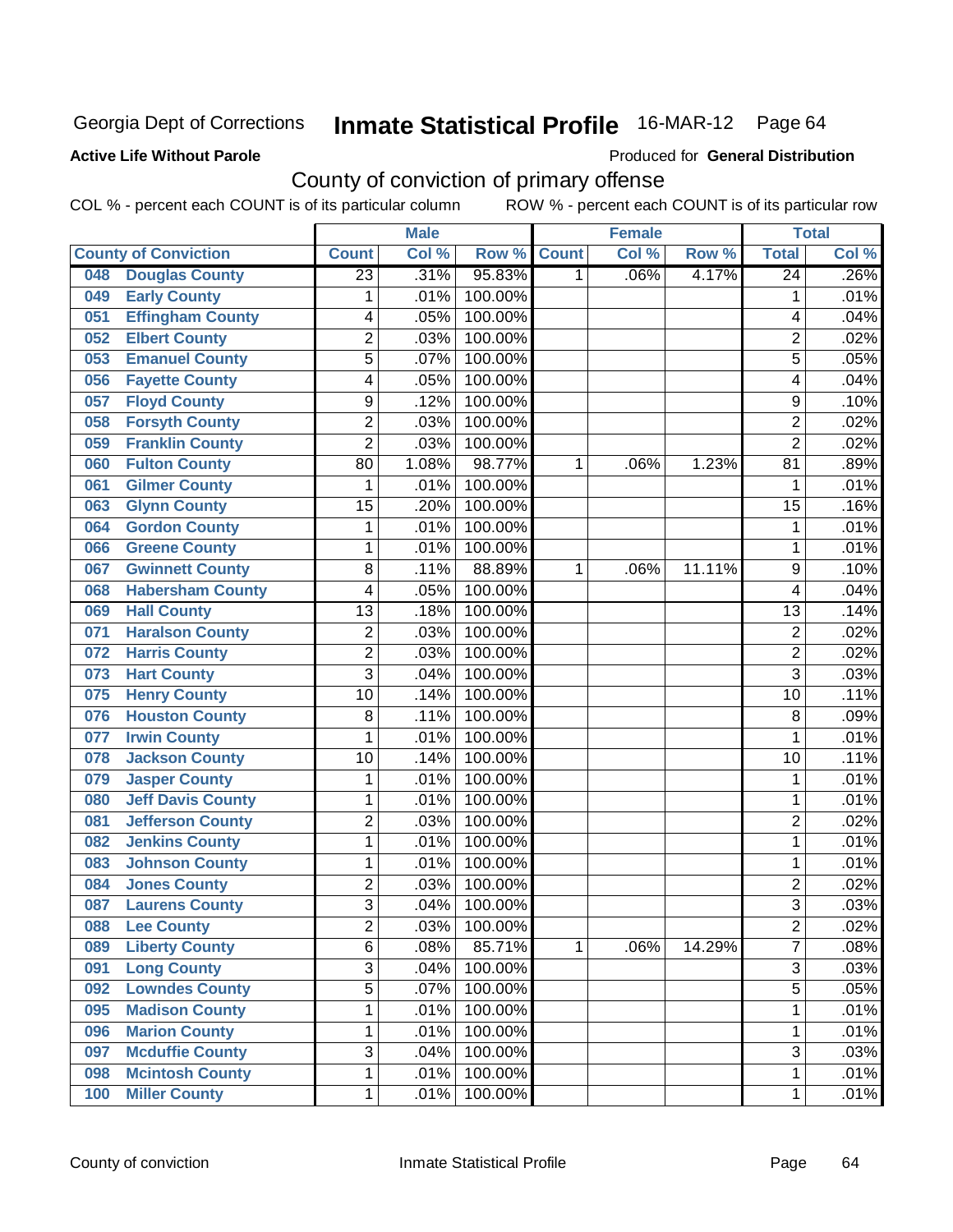## **Active Life Without Parole**

Produced for **General Distribution**

## County of conviction of primary offense

|                                 |                 | <b>Male</b> |         |              | <b>Female</b> |        |                | <b>Total</b> |
|---------------------------------|-----------------|-------------|---------|--------------|---------------|--------|----------------|--------------|
| <b>County of Conviction</b>     | <b>Count</b>    | Col %       | Row %   | <b>Count</b> | Col $%$       | Row %  | <b>Total</b>   | Col %        |
| <b>Monroe County</b><br>102     | 5               | .07%        | 100.00% |              |               |        | $\overline{5}$ | .05%         |
| <b>Morgan County</b><br>104     | 1               | .01%        | 100.00% |              |               |        | 1              | .01%         |
| <b>Muscogee County</b><br>106   | $\overline{20}$ | .27%        | 100.00% |              |               |        | 20             | .22%         |
| <b>Newton County</b><br>107     | 5               | .07%        | 83.33%  | 1            | .06%          | 16.67% | 6              | .07%         |
| <b>Oglethorpe County</b><br>109 | 1               | .01%        | 100.00% |              |               |        | 1              | .01%         |
| <b>Paulding County</b><br>110   | $\overline{c}$  | .03%        | 100.00% |              |               |        | $\overline{c}$ | .02%         |
| <b>Pierce County</b><br>113     | $\overline{2}$  | .03%        | 100.00% |              |               |        | $\overline{2}$ | .02%         |
| <b>Pike County</b><br>114       | 4               | .05%        | 80.00%  | 1            | .06%          | 20.00% | $\overline{5}$ | .05%         |
| <b>Polk County</b><br>115       | $\overline{2}$  | .03%        | 100.00% |              |               |        | $\overline{2}$ | .02%         |
| <b>Pulaski County</b><br>116    | 1               | .01%        | 100.00% |              |               |        | 1              | .01%         |
| <b>Putnam County</b><br>117     | 6               | .08%        | 100.00% |              |               |        | 6              | .07%         |
| <b>Rabun County</b><br>119      | 1               | .01%        | 100.00% |              |               |        | 1              | .01%         |
| <b>Randolph County</b><br>120   | $\overline{2}$  | .03%        | 100.00% |              |               |        | $\overline{2}$ | .02%         |
| <b>Richmond County</b><br>121   | $\overline{32}$ | .43%        | 96.97%  | 1            | .06%          | 3.03%  | 33             | .36%         |
| <b>Rockdale County</b><br>122   | 8               | .11%        | 100.00% |              |               |        | 8              | .09%         |
| <b>Seminole County</b><br>125   | 1               | .01%        | 100.00% |              |               |        | 1              | .01%         |
| <b>Spalding County</b><br>126   | 7               | .09%        | 100.00% |              |               |        | $\overline{7}$ | .08%         |
| <b>Stephens County</b><br>127   | $\overline{c}$  | .03%        | 100.00% |              |               |        | $\overline{c}$ | .02%         |
| <b>Sumter County</b><br>129     | 1               | .01%        | 100.00% |              |               |        | 1              | .01%         |
| <b>Taliaferro County</b><br>131 | 1               | .01%        | 100.00% |              |               |        | 1              | .01%         |
| <b>Terrell County</b><br>135    | 1               | .01%        | 100.00% |              |               |        | 1              | .01%         |
| <b>Thomas County</b><br>136     | 4               | .05%        | 100.00% |              |               |        | 4              | .04%         |
| <b>Tift County</b><br>137       | $\overline{7}$  | .09%        | 100.00% |              |               |        | $\overline{7}$ | .08%         |
| <b>Toombs County</b><br>138     | 8               | .11%        | 100.00% |              |               |        | 8              | .09%         |
| <b>Towns County</b><br>139      | 1               | .01%        | 100.00% |              |               |        | 1              | .01%         |
| <b>Treutlen County</b><br>140   | 1               | .01%        | 100.00% |              |               |        | 1              | .01%         |
| <b>Troup County</b><br>141      | 1               | .01%        | 100.00% |              |               |        | 1              | .01%         |
| <b>Turner County</b><br>142     | 1               | .01%        | 100.00% |              |               |        | $\mathbf 1$    | .01%         |
| <b>Twiggs County</b><br>143     | 1               | .01%        | 100.00% |              |               |        | 1              | .01%         |
| <b>Union County</b><br>144      | 1               | .01%        | 100.00% |              |               |        | 1              | .01%         |
| <b>Upson County</b><br>145      | 3               | .04%        | 100.00% |              |               |        | 3              | .03%         |
| <b>Walker County</b><br>146     | 4               | .05%        | 80.00%  | 1            | $.06\%$       | 20.00% | 5              | .05%         |
| <b>Walton County</b><br>147     | $\overline{8}$  | .11%        | 100.00% |              |               |        | $\overline{8}$ | .09%         |
| <b>Ware County</b><br>148       | 11              | .15%        | 100.00% |              |               |        | 11             | .12%         |
| <b>Washington County</b><br>150 | 4               | .05%        | 100.00% |              |               |        | 4              | .04%         |
| <b>Wayne County</b><br>151      | 3               | .04%        | 100.00% |              |               |        | 3              | .03%         |
| <b>Whitfield County</b><br>155  | 6               | .08%        | 100.00% |              |               |        | 6              | .07%         |
| <b>Wilkes County</b><br>157     | 1               | .01%        | 100.00% |              |               |        | 1              | .01%         |
| <b>Total Rported</b>            | 698             | 9%          | 80.87%  | 13           | 1%            | 19.13% | 711            | 8%           |
| <b>Not Reported</b>             |                 | 0           |         |              | 0             |        |                | $\pmb{0}$    |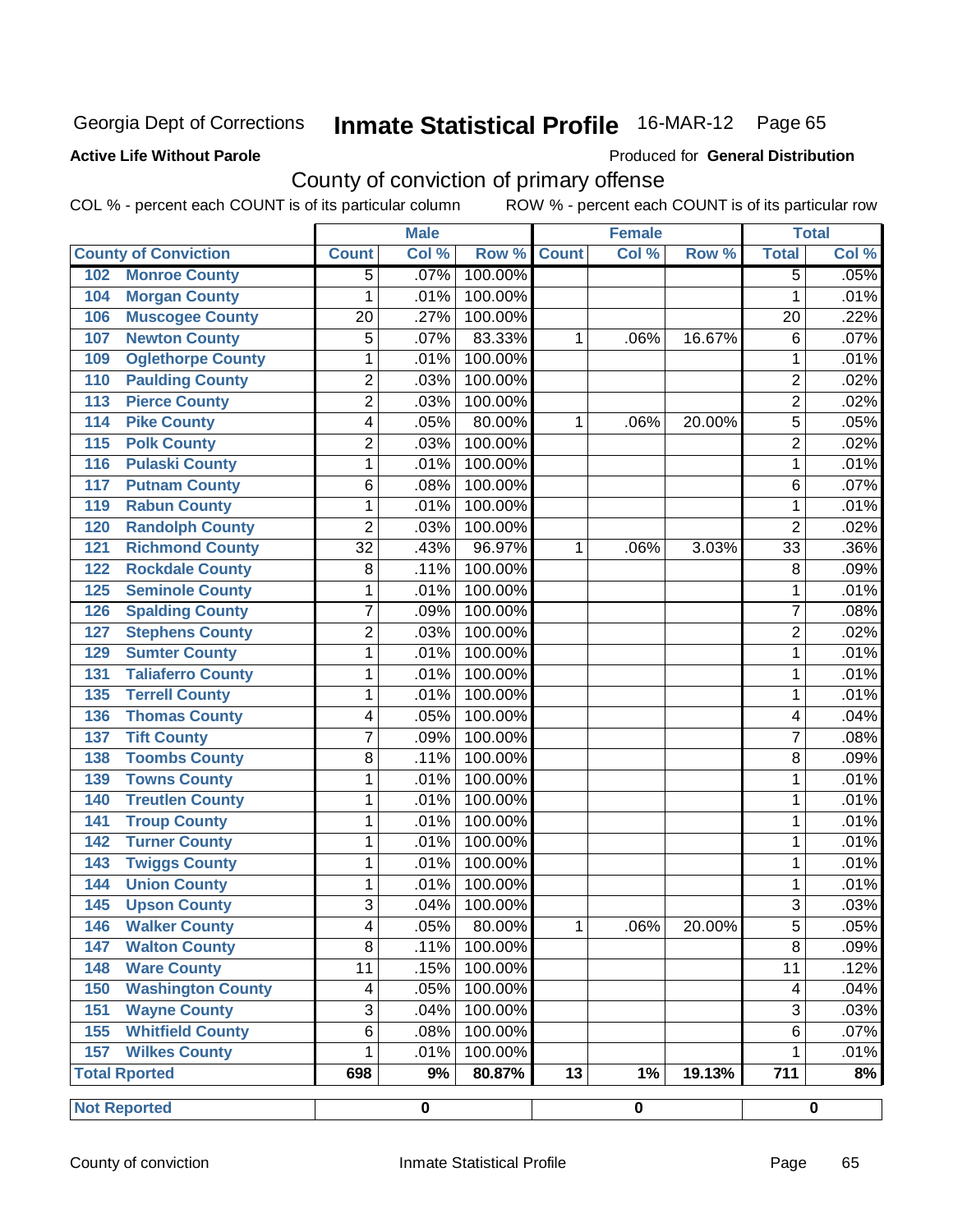## **Active Life Without Parole**

Produced for **General Distribution**

## County of conviction of primary offense

|                      | <b>Male</b>          | <b>Female</b>        | Total                |
|----------------------|----------------------|----------------------|----------------------|
| <b>Grand Total</b>   | 698                  |                      | 711                  |
|                      |                      |                      |                      |
|                      |                      |                      |                      |
| Mode (most frequent) | <b>Fulton County</b> | <b>Walker County</b> | <b>Fulton County</b> |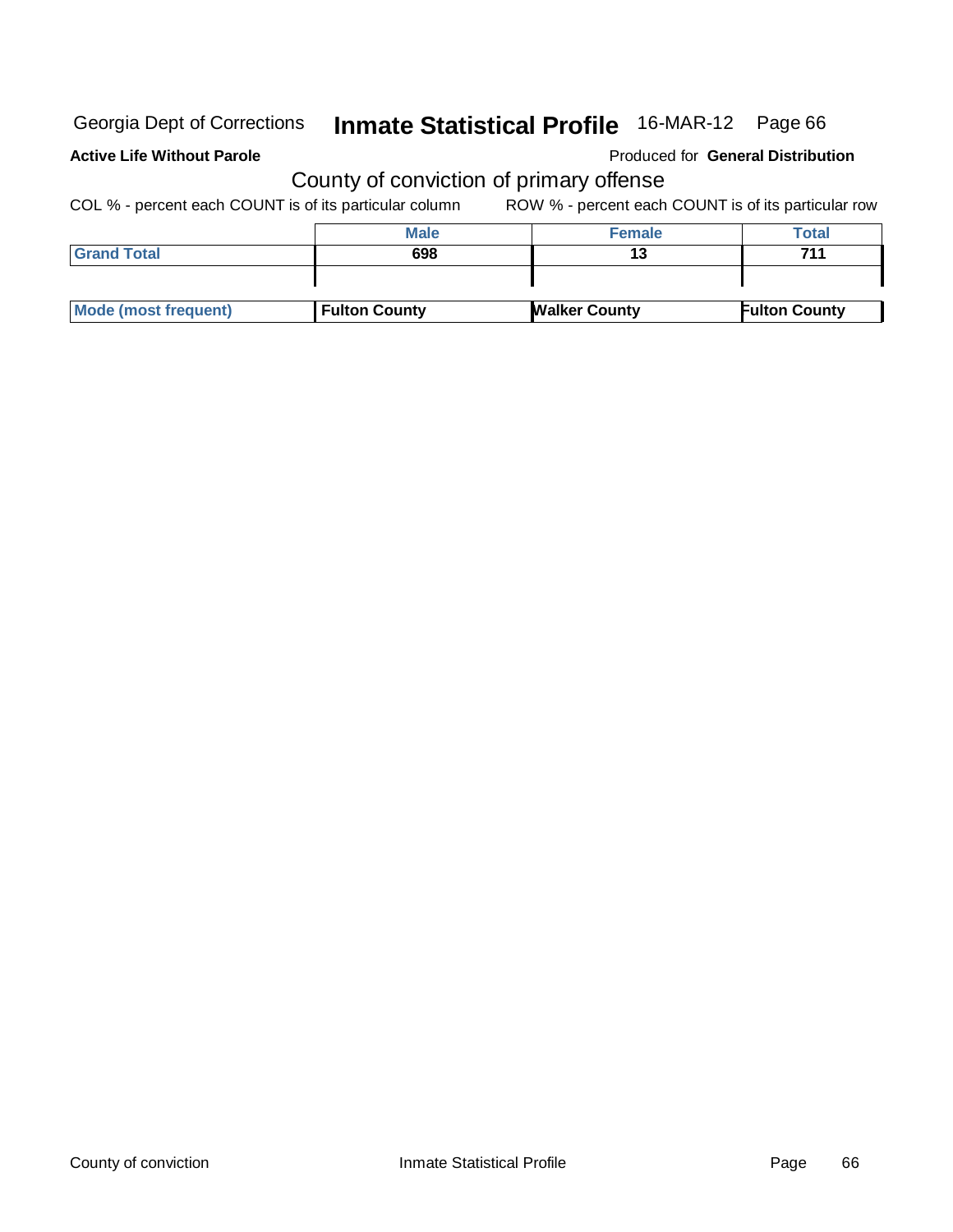## **Active Life Without Parole**

## Produced for **General Distribution**

# Circuit of conviction of primary offense

|                              |              | <b>Male</b> |                    | <b>Female</b> |       |              | $\tau$ otal |
|------------------------------|--------------|-------------|--------------------|---------------|-------|--------------|-------------|
| <b>Circuit of Conviction</b> | <b>Count</b> | Col%        | <b>Row % Count</b> | Col %         | Row % | <b>Total</b> | Col %       |
| <b>Total Rported</b>         |              |             |                    |               |       |              |             |

| <b>Not</b>           | 698 | . . | 744 |
|----------------------|-----|-----|-----|
| ported               |     |     |     |
| <b>Total</b><br>Gran |     |     |     |

| Mo<br>requent) | <b>Null</b> | <b>Null</b><br>______ | <b>NUIL</b> |
|----------------|-------------|-----------------------|-------------|
|----------------|-------------|-----------------------|-------------|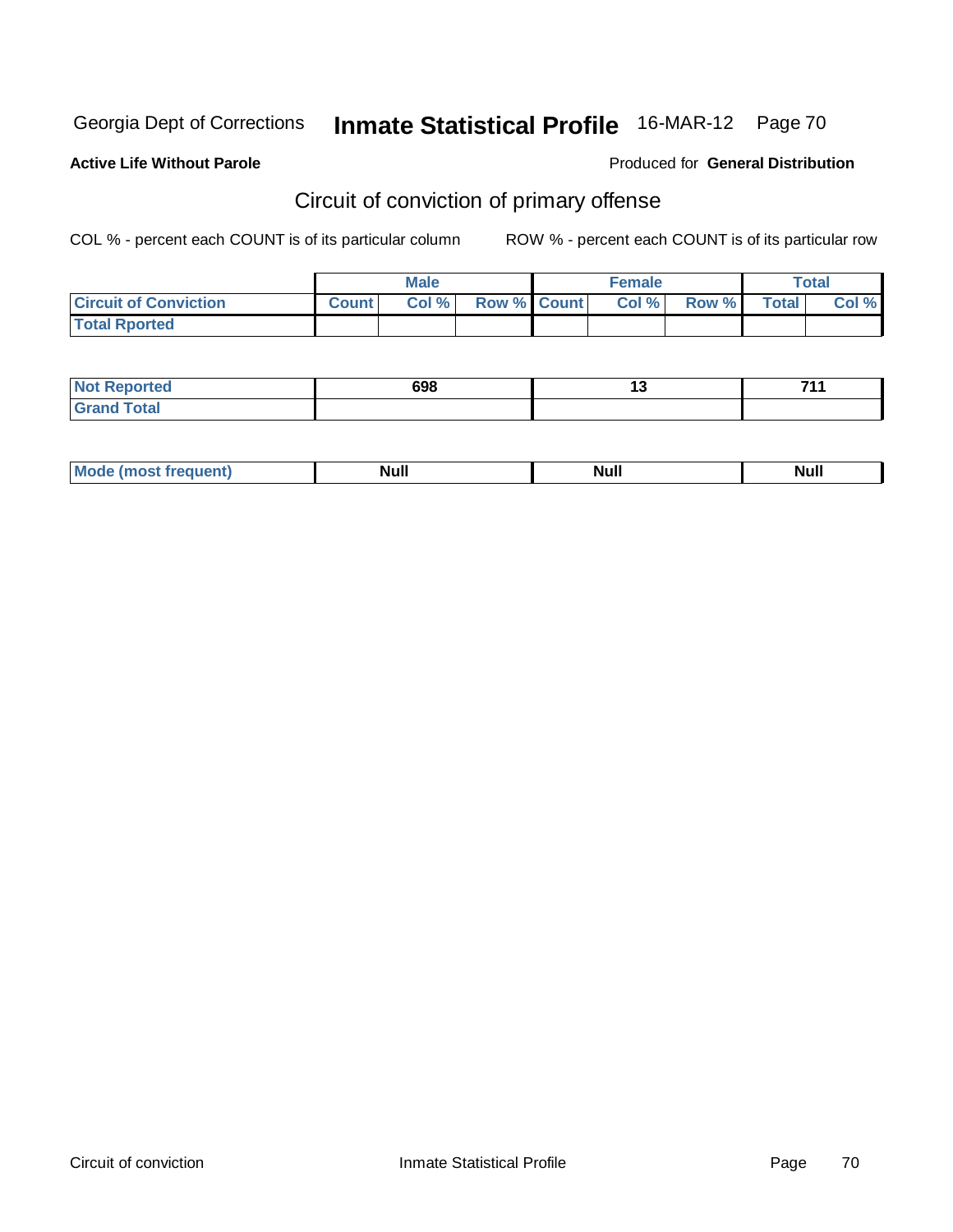## **Active Life Without Parole**

#### Produced for **General Distribution**

## Years served (jail + prison) in this incarceration

|                       |                         | <b>Male</b> |         |                | <b>Female</b> |        | <b>Total</b>    |       |
|-----------------------|-------------------------|-------------|---------|----------------|---------------|--------|-----------------|-------|
| <b>Years Served</b>   | <b>Count</b>            | Col %       | Row %   | <b>Count</b>   | Col %         | Row %  | <b>Total</b>    | Col % |
| Less than one year    | $\overline{18}$         | 2.58%       | 100.00% |                |               |        | $\overline{18}$ | 2.53% |
| 1 to 1.99 years       | 42                      | 6.02%       | 97.67%  | $\mathbf{1}$   | 7.69%         | 2.33%  | 43              | 6.05% |
| 2 to 2.99 years       | 37                      | 5.30%       | 97.37%  | $\mathbf{1}$   | 7.69%         | 2.63%  | 38              | 5.34% |
| 3 to 3.99 years       | 40                      | 5.73%       | 100.00% |                |               |        | 40              | 5.63% |
| 4 to 4.99 years       | 47                      | 6.73%       | 100.00% |                |               |        | 47              | 6.61% |
| 5 to 5.99 years       | 27                      | 3.87%       | 90.00%  | $\overline{3}$ | 23.08%        | 10.00% | 30              | 4.22% |
| 6 to 6.99 years       | 28                      | 4.01%       | 96.55%  | $\mathbf{1}$   | 7.69%         | 3.45%  | 29              | 4.08% |
| 7 to 7.99 years       | $\overline{37}$         | 5.30%       | 100.00% |                |               |        | $\overline{37}$ | 5.20% |
| 8 to 8.99 years       | $\overline{24}$         | 3.44%       | 96.00%  | $\mathbf{1}$   | 7.69%         | 4.00%  | $\overline{25}$ | 3.52% |
| 9 to 9.99 years       | 43                      | 6.16%       | 91.49%  | 4              | 30.77%        | 8.51%  | 47              | 6.61% |
| 10 to 10.99 years     | 40                      | 5.73%       | 100.00% |                |               |        | 40              | 5.63% |
| 11 to 11.99 years     | 45                      | 6.45%       | 100.00% |                |               |        | 45              | 6.33% |
| 12 to 12.99 years     | 39                      | 5.59%       | 100.00% |                |               |        | 39              | 5.49% |
| 13 to 13.99 years     | $\overline{32}$         | 4.58%       | 96.97%  | $\mathbf{1}$   | 7.69%         | 3.03%  | 33              | 4.64% |
| 14 to 14.99 years     | 50                      | 7.16%       | 98.04%  | 1              | 7.69%         | 1.96%  | 51              | 7.17% |
| 15 to 15.99 years     | 46                      | 6.59%       | 100.00% |                |               |        | 46              | 6.47% |
| 16 to 16.99 years     | $\overline{28}$         | 4.01%       | 100.00% |                |               |        | 28              | 3.94% |
| 17 to 17.99 years     | $\overline{23}$         | 3.30%       | 100.00% |                |               |        | $\overline{23}$ | 3.23% |
| 18 to 18.99 years     | $\overline{21}$         | 3.01%       | 100.00% |                |               |        | $\overline{21}$ | 2.95% |
| 19 to 19.99 years     | 5                       | 0.72%       | 100.00% |                |               |        | $\overline{5}$  | 0.70% |
| 20 to 20.99 years     | 6                       | 0.86%       | 100.00% |                |               |        | 6               | 0.84% |
| 21 to 21.99 years     | 1                       | 0.14%       | 100.00% |                |               |        | $\mathbf{1}$    | 0.14% |
| 22 to 22.99 years     | $\overline{3}$          | 0.43%       | 100.00% |                |               |        | $\overline{3}$  | 0.42% |
| 23 to 23.99 years     | $\overline{5}$          | 0.72%       | 100.00% |                |               |        | $\overline{5}$  | 0.70% |
| 24 to 24.99 years     | 1                       | 0.14%       | 100.00% |                |               |        | $\mathbf{1}$    | 0.14% |
| 25 to 25.99 years     | $\overline{\mathbf{c}}$ | 0.29%       | 100.00% |                |               |        | $\overline{2}$  | 0.28% |
| 27 to 27.99 years     | $\overline{2}$          | 0.29%       | 100.00% |                |               |        | $\overline{2}$  | 0.28% |
| 28 to 28.99 years     | 1                       | 0.14%       | 100.00% |                |               |        | $\mathbf 1$     | 0.14% |
| Thirty $+$ years      | $\overline{5}$          | 0.72%       | 100.00% |                |               |        | $\overline{5}$  | 0.70% |
| <b>Total Reported</b> | 698                     | 100%        | 98.17%  | 13             | 100%          | 1.83%  | 711             | 100%  |

| orted          |     |     |
|----------------|-----|-----|
| 'ota<br>$\sim$ | 698 | 74A |

| ∣Mean<br>(average)      | 10.1              | 7.82            | 10.06                   |
|-------------------------|-------------------|-----------------|-------------------------|
| Median (middle)         | 10.19             | 8.81            | 10.03                   |
| Mode<br>(most frequent) | 17 to 17.99 years | 9 to 9.99 years | $\vert$ 9 to 9.99 years |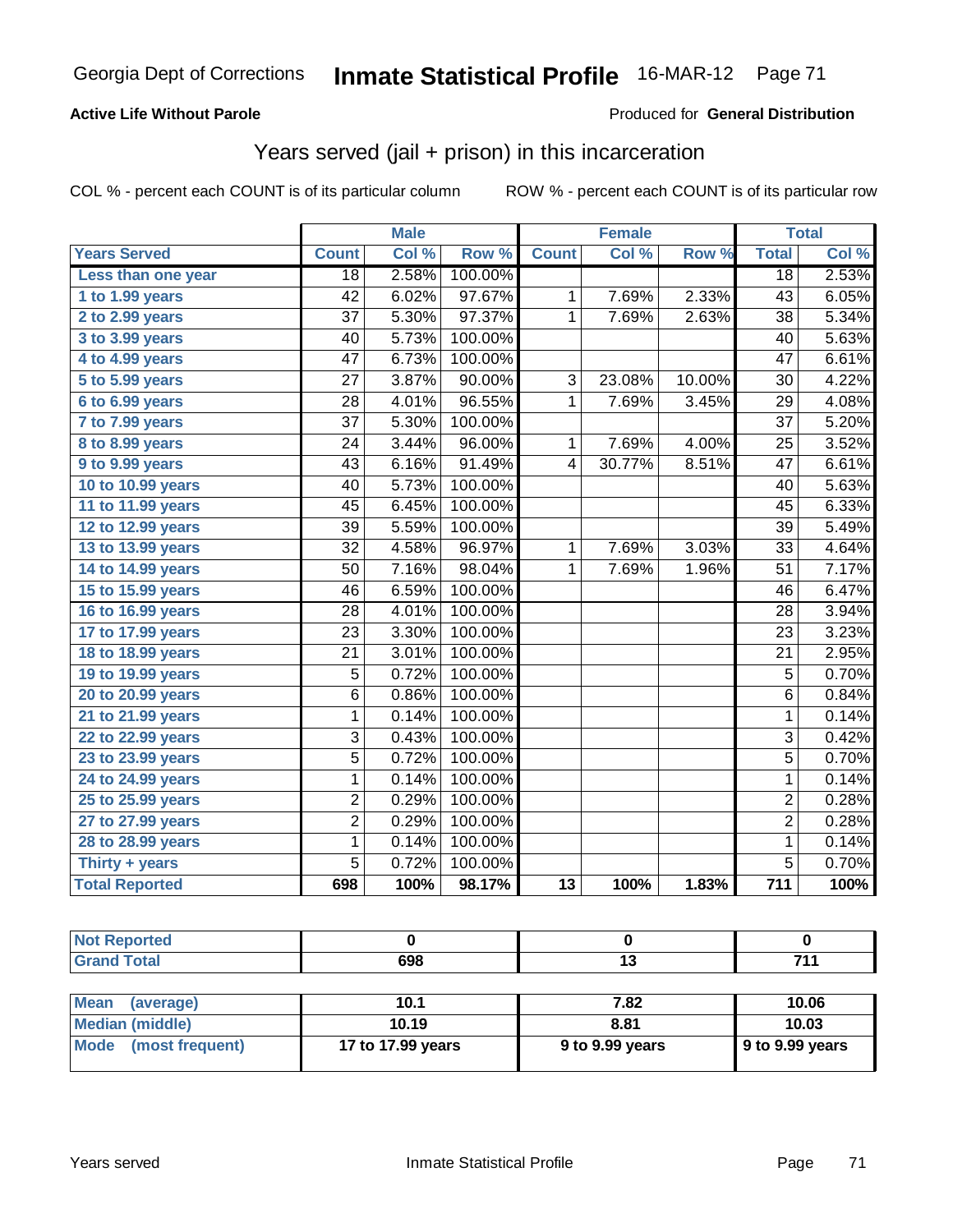## **Active Life Without Parole**

Produced for **General Distribution**

## Results of most recent HIV tests

|                         | <b>Male</b>  |        |        |              | <b>Female</b> | Total  |       |        |
|-------------------------|--------------|--------|--------|--------------|---------------|--------|-------|--------|
| <b>HIV Test Results</b> | <b>Count</b> | Col %  | Row %  | <b>Count</b> | Col %         | Row %  | Total | Col %  |
| <b>Positive</b>         |              | 0.72%  | 83.33% |              | 7.69%         | 16.67% |       | 0.85%  |
| <b>Negative</b>         | 687          | 99.28% | 98.28% | 12           | $92.31\%$     | 1.72%  | 699   | 99.15% |
| <b>Total Reported</b>   | 692          | 100%   | 98.16% | 13           | 100%          | 1.84%  | 705   | 100%   |

| <b>Not Reported</b>         |     |        |         |
|-----------------------------|-----|--------|---------|
| <b>Total</b><br><b>Gran</b> | 698 | $\sim$ | 74<br>. |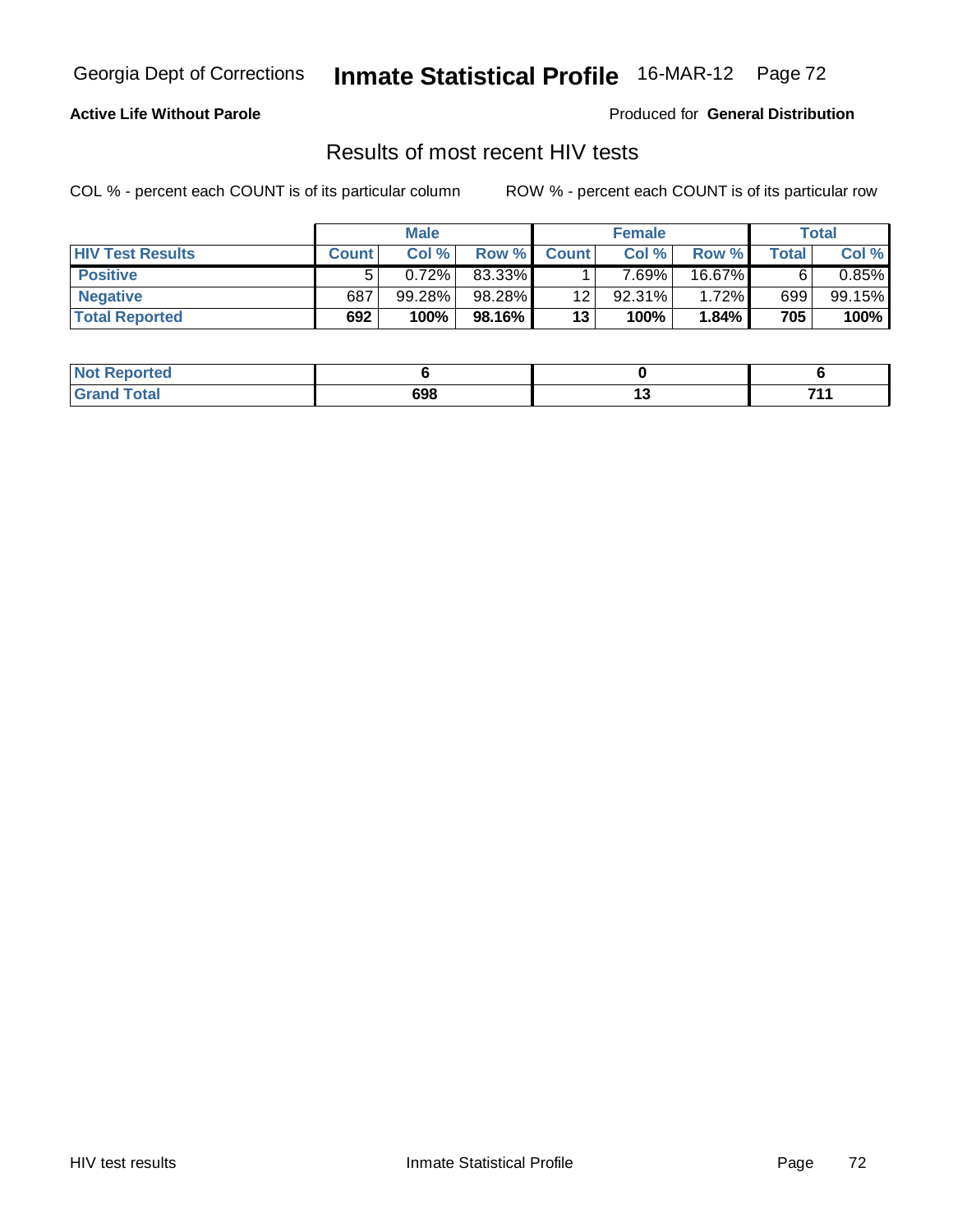### **Active Life Without Parole**

Produced for **General Distribution**

## Results of most recent tuberculosis test

|                                  | <b>Male</b>  |        |           | <b>Female</b> |           |              | Total |        |
|----------------------------------|--------------|--------|-----------|---------------|-----------|--------------|-------|--------|
| <b>Tuberculosis Test Results</b> | <b>Count</b> | Col %  | Row %     | <b>Count</b>  | Col %     | <b>Row %</b> | Total | Col %  |
| <b>Positive on current test</b>  | 185          | 26.85% | 99.46%    |               | 7.69%」    | $0.54\%$     | 186   | 26.50% |
| <b>Negative</b>                  | 504          | 73.15% | $97.67\%$ | 12            | $92.31\%$ | $2.33\%$     | 516   | 73.50% |
| <b>Total Reported</b>            | 689          | 100%   | 98.15%    | 13            | 100%      | 1.85%        | 702   | 100%   |

| <b>Not Reported</b>         |     |        |         |
|-----------------------------|-----|--------|---------|
| <b>Total</b><br><b>Grar</b> | 698 | $\sim$ | 74<br>. |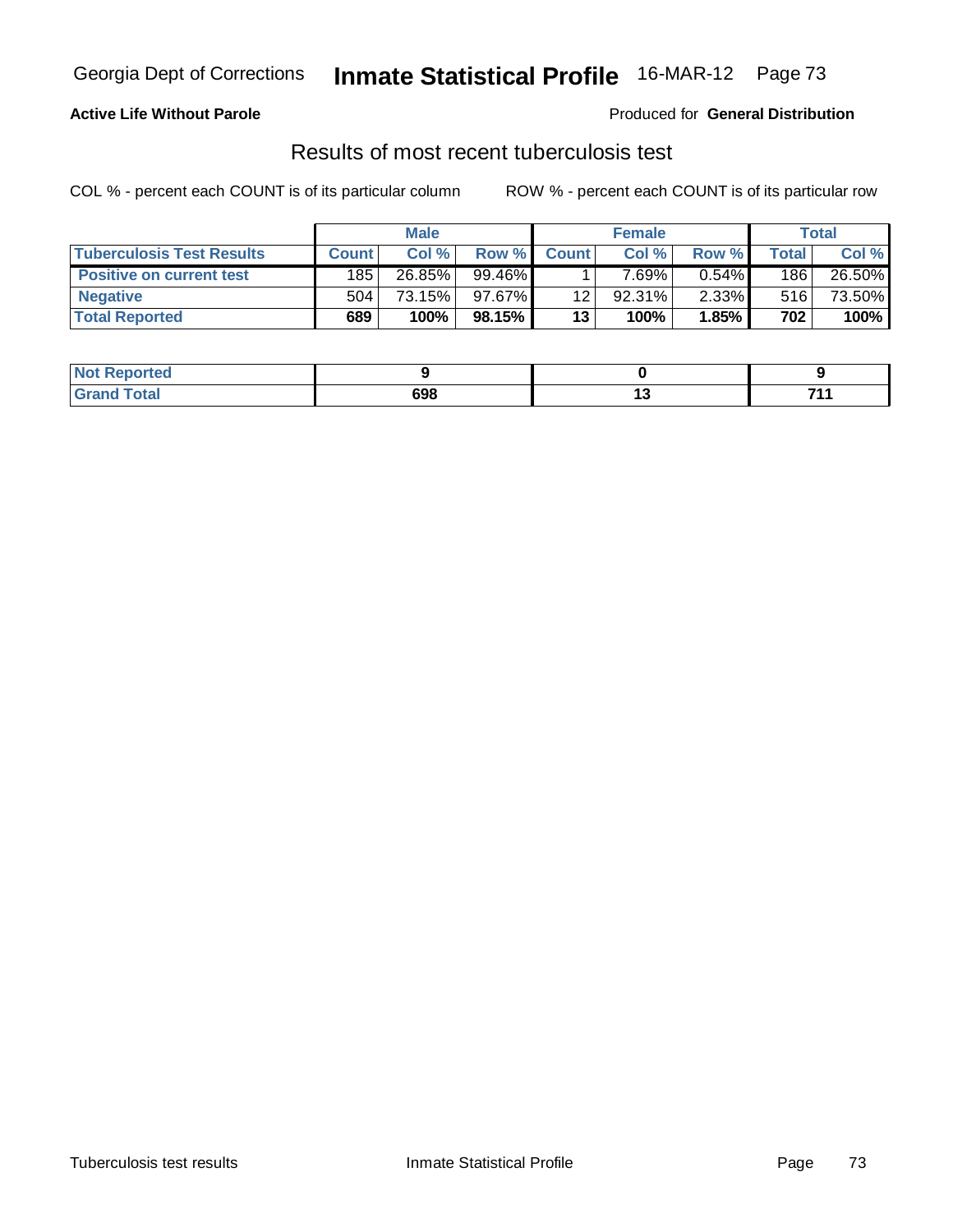## **Active Life Without Parole**

Produced for **General Distribution**

## Results of most recent syphilis test

|                                 | <b>Male</b>  |           |        | <b>Female</b> |          |              | Total |        |  |
|---------------------------------|--------------|-----------|--------|---------------|----------|--------------|-------|--------|--|
| <b>Syphilis Test Results</b>    | <b>Count</b> | Col $%$   | Row %  | <b>Count</b>  | Col %    | <b>Row %</b> | Total | Col %  |  |
| <b>Positive on current test</b> |              | $2.83\%$  | 94.44% |               | $9.09\%$ | $5.56\%$     | 18    | 2.94%  |  |
| <b>Negative</b>                 | 584          | $97.17\%$ | 98.32% | 10            | 90.91%   | $1.68\%$     | 594   | 97.06% |  |
| <b>Total Reported</b>           | 601          | 100%      | 98.20% | 11            | 100%     | $1.80\%$     | 612   | 100%   |  |

| <b>Not</b><br>Reported |     |        | 99      |
|------------------------|-----|--------|---------|
| <b>otal</b><br>. Grar  | 698 | $\sim$ | 74<br>. |